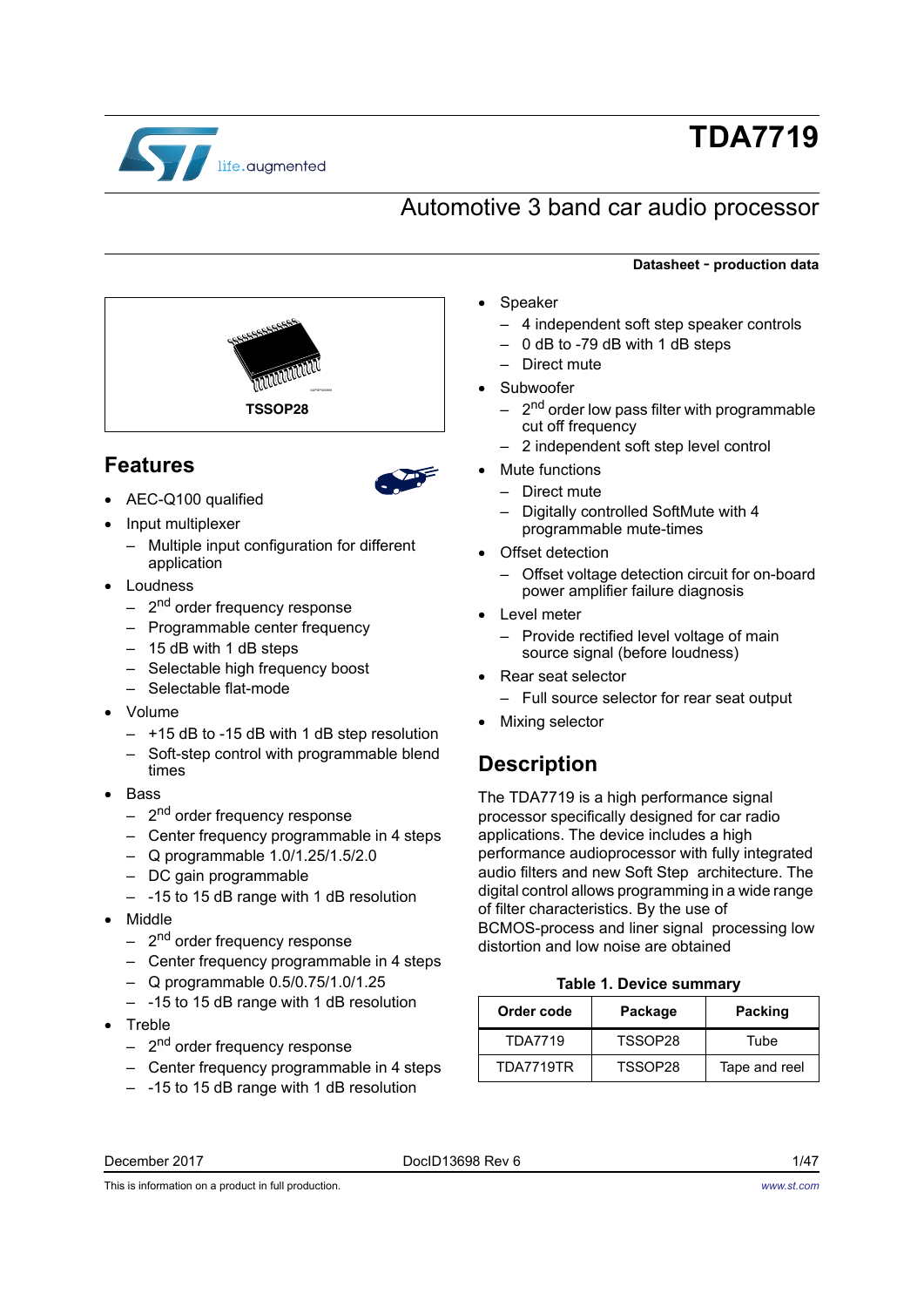## **Contents**

| 1           |     |       |  |
|-------------|-----|-------|--|
| $\mathbf 2$ |     |       |  |
|             | 2.1 |       |  |
|             | 2.2 |       |  |
| 3           |     |       |  |
|             | 3.1 |       |  |
|             | 3.2 |       |  |
|             | 3.3 |       |  |
| 4           |     |       |  |
|             | 4.1 |       |  |
|             |     | 411   |  |
|             |     | 4.1.2 |  |
|             | 4.2 |       |  |
|             | 4.3 |       |  |
|             |     | 4.3.1 |  |
|             |     | 4.3.2 |  |
|             |     | 4.3.3 |  |
|             |     | 4.3.4 |  |
|             | 4.4 |       |  |
|             | 4.5 |       |  |
|             | 4.6 |       |  |
|             |     | 4.6.1 |  |
|             |     | 4.6.2 |  |
|             |     | 4.6.3 |  |
|             |     | 4.6.4 |  |
|             | 4.7 |       |  |
|             |     | 4.7.1 |  |
|             |     | 4.7.2 |  |
|             |     | 4.7.3 |  |
|             | 4.8 |       |  |

2/[47](#page-46-0) DocID13698 Rev 6

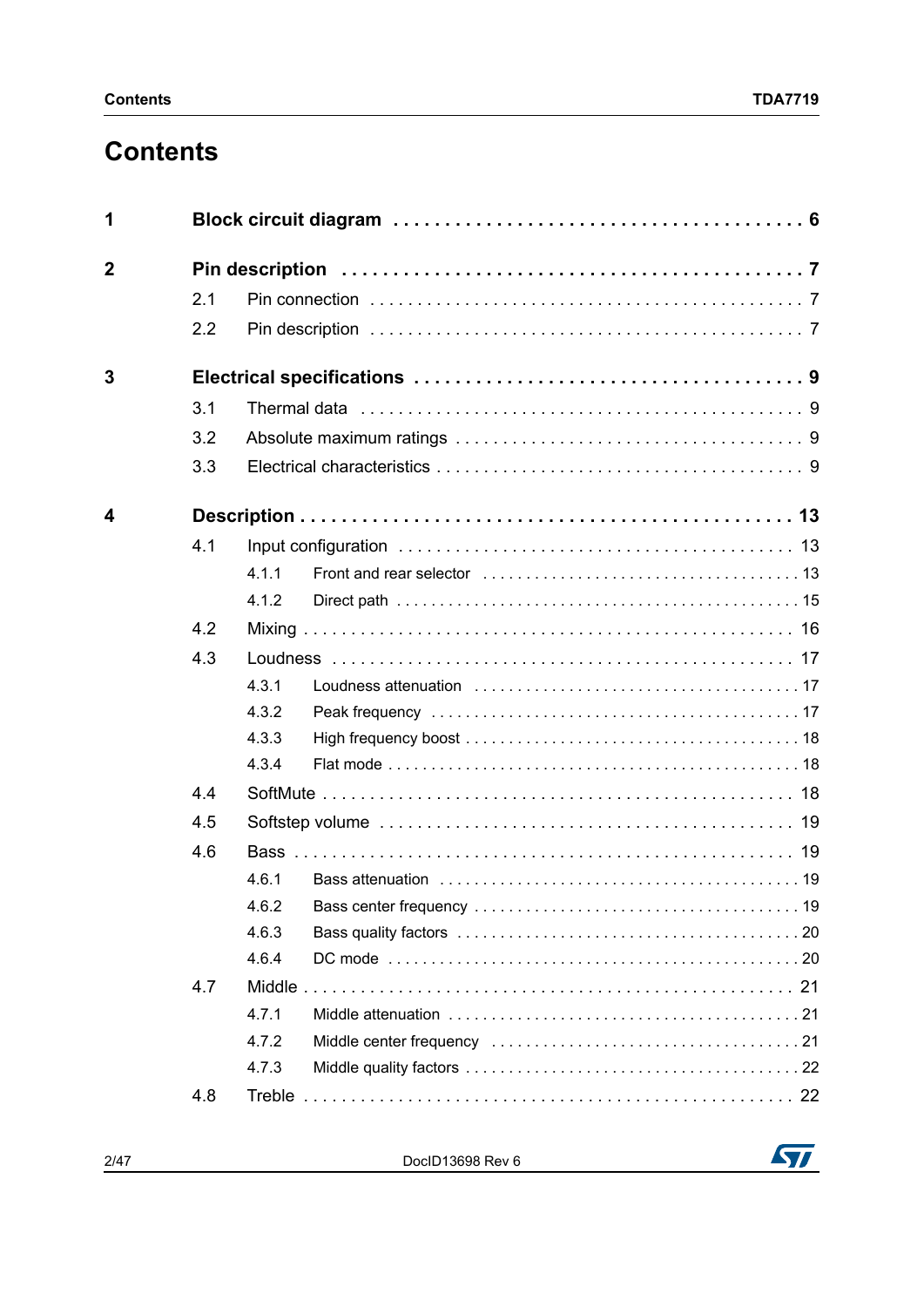|   |      | 4.8.1 |  |
|---|------|-------|--|
|   |      | 4.8.2 |  |
|   | 4.9  |       |  |
|   | 4.10 |       |  |
|   | 4.11 |       |  |
|   | 4.12 |       |  |
|   | 4.13 |       |  |
|   | 4.14 |       |  |
|   | 4.15 |       |  |
|   | 4.16 |       |  |
|   |      |       |  |
| 5 |      |       |  |
|   | 5.1  |       |  |
|   |      | 5.1.1 |  |
|   |      | 5.1.2 |  |
|   |      | 5.1.3 |  |
|   | 5.2  |       |  |
| 6 |      |       |  |
|   | 6.1  |       |  |

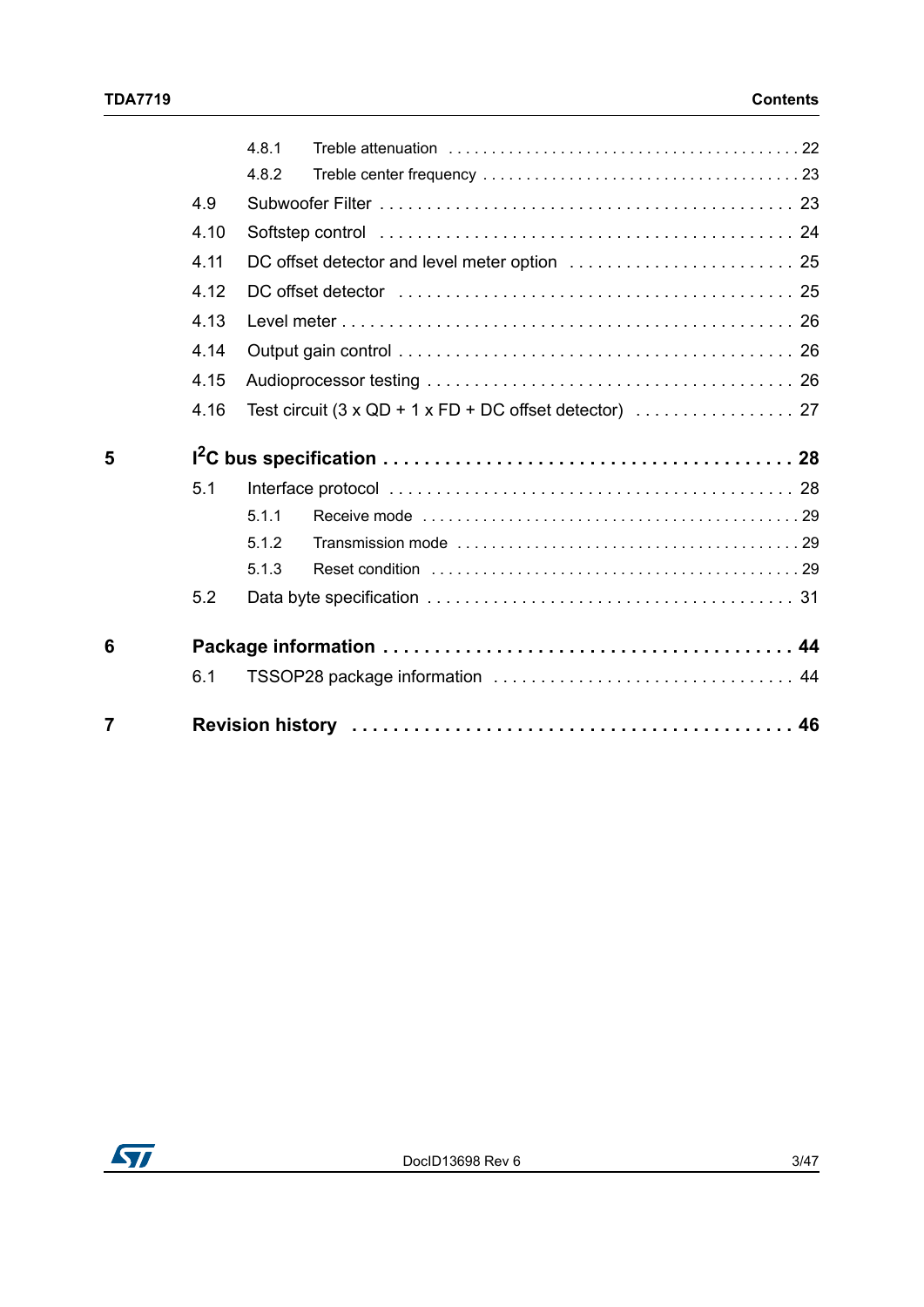## **List of tables**

| Table 1.  |  |
|-----------|--|
| Table 2.  |  |
| Table 3.  |  |
| Table 4.  |  |
| Table 5.  |  |
| Table 6.  |  |
| Table 7.  |  |
| Table 8.  |  |
| Table 9.  |  |
| Table 10. |  |
| Table 11. |  |
| Table 12. |  |
| Table 13. |  |
| Table 14. |  |
| Table 15. |  |
| Table 16. |  |
| Table 17. |  |
| Table 18. |  |
| Table 19. |  |
| Table 20. |  |
| Table 21. |  |
| Table 22. |  |
| Table 23. |  |
| Table 24. |  |
| Table 25. |  |
| Table 26. |  |
| Table 27. |  |
| Table 28. |  |
| Table 29. |  |
|           |  |

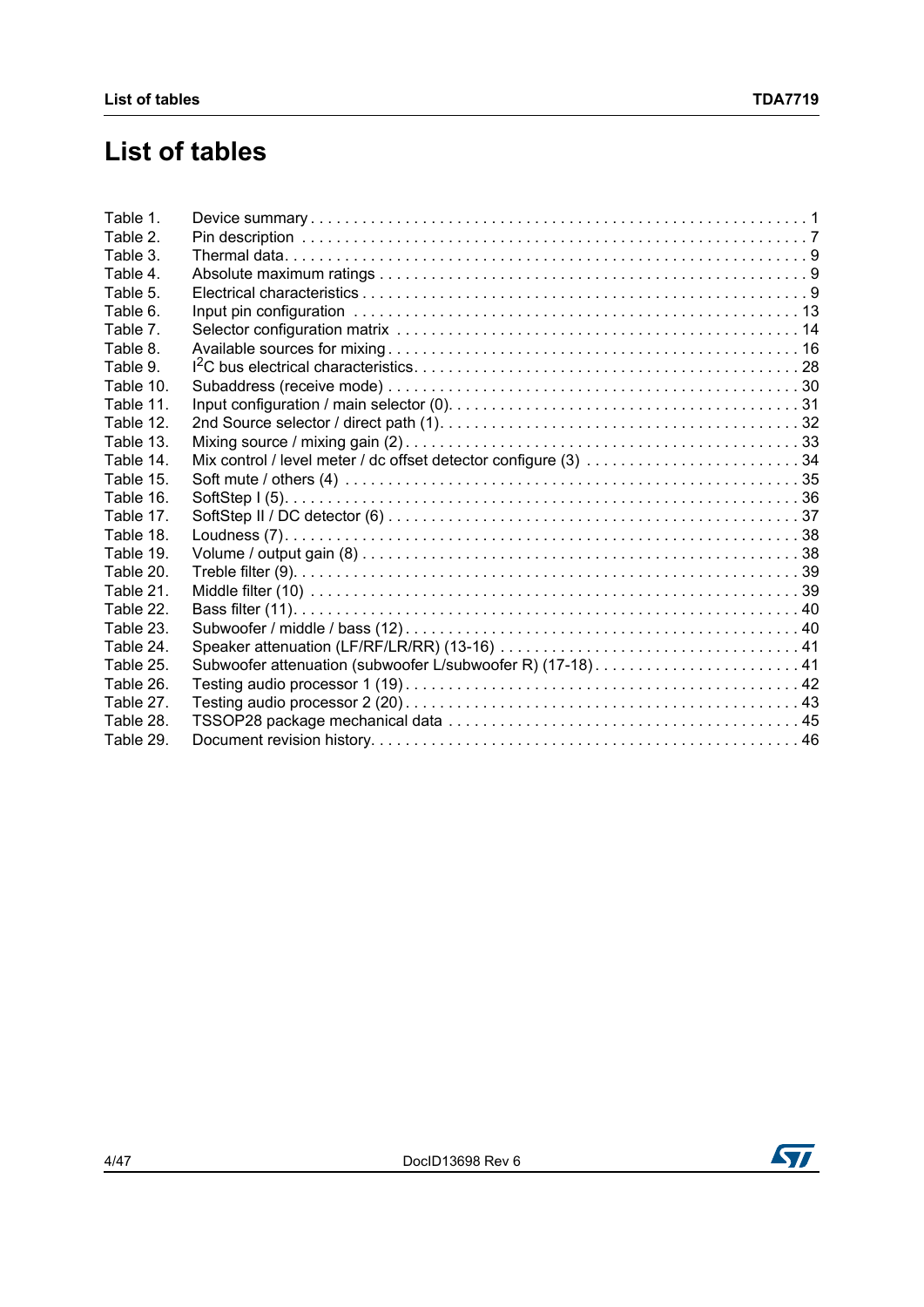# **List of figures**

| Figure 1.  |  |
|------------|--|
| Figure 2.  |  |
| Figure 3.  |  |
| Figure 4.  |  |
| Figure 5.  |  |
| Figure 6.  |  |
| Figure 7.  |  |
| Figure 8.  |  |
| Figure 9.  |  |
| Figure 10. |  |
| Figure 11. |  |
| Figure 12. |  |
| Figure 13. |  |
| Figure 14. |  |
| Figure 15. |  |
| Figure 16. |  |
| Figure 17. |  |
| Figure 18. |  |
| Figure 19. |  |
| Figure 20. |  |
| Figure 21. |  |
| Figure 22. |  |
| Figure 23. |  |
|            |  |

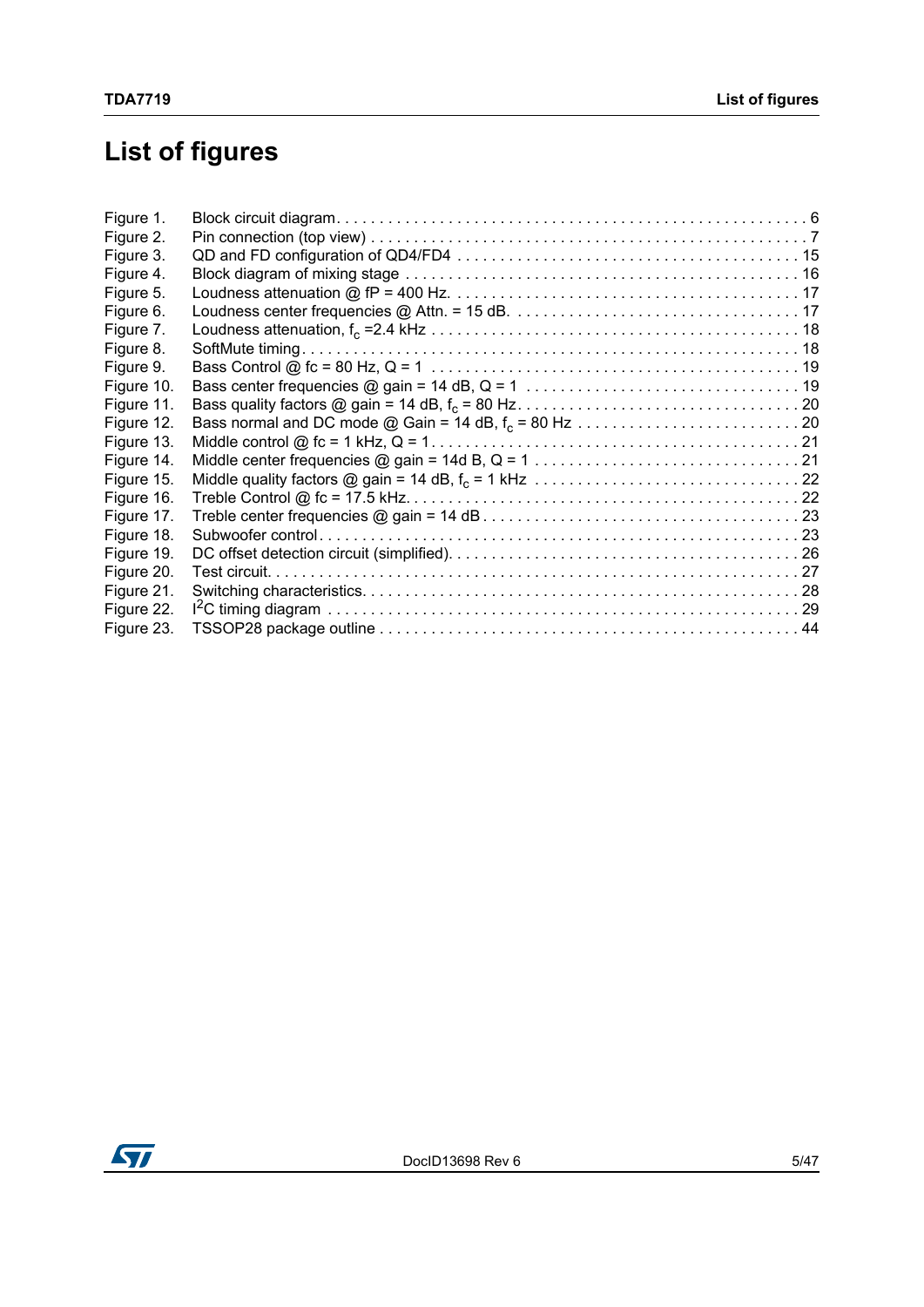<span id="page-5-0"></span>**1 Block circuit diagram**

<span id="page-5-1"></span>

6/[47](#page-46-0) DocID13698 Rev 6

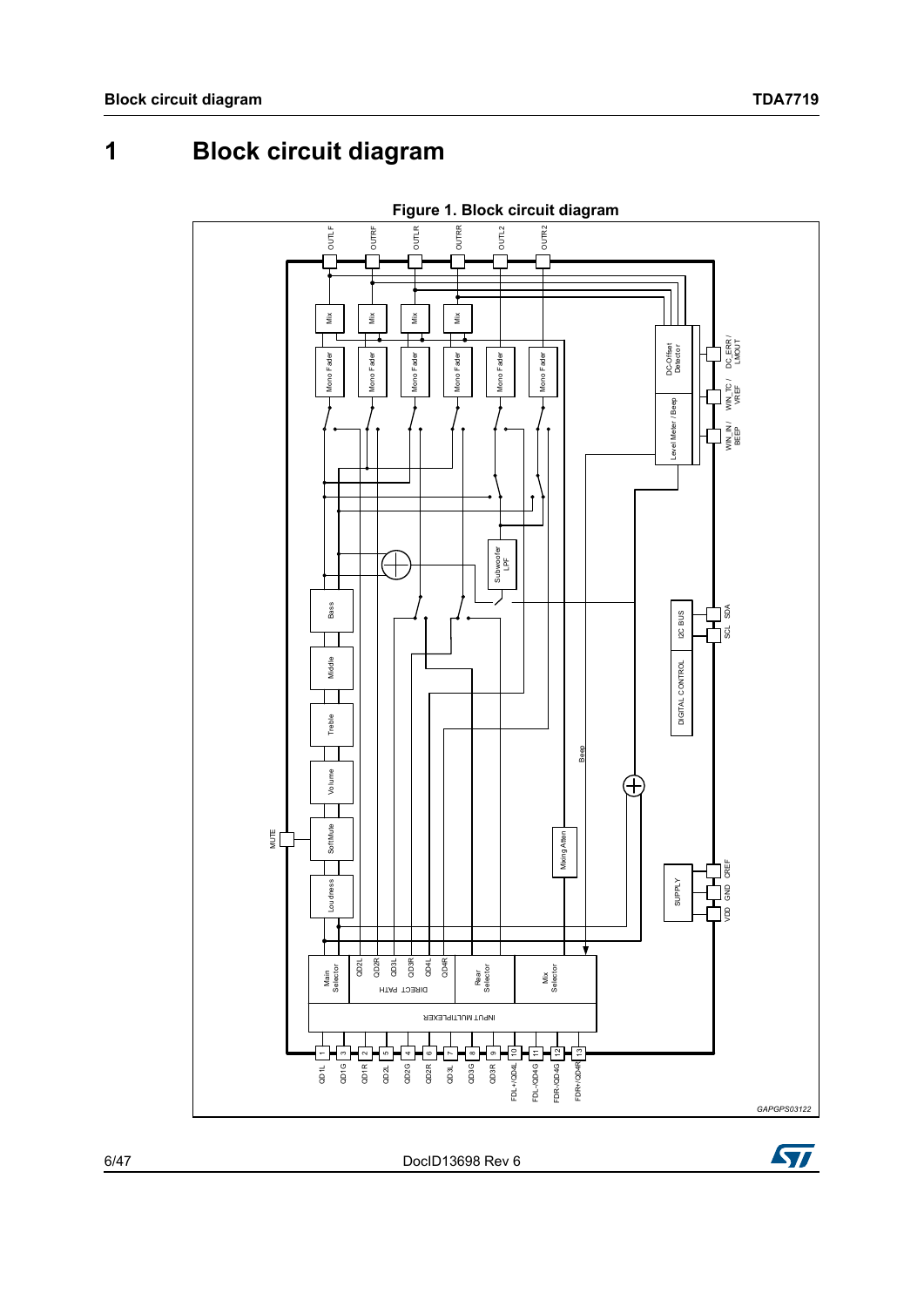## <span id="page-6-0"></span>**2 Pin description**

### <span id="page-6-1"></span>**2.1 Pin connection**

<span id="page-6-4"></span>

## <span id="page-6-2"></span>**2.2 Pin description**

<span id="page-6-3"></span>

| No. | Pin name                            | <b>Description</b>                                                                  |      |
|-----|-------------------------------------|-------------------------------------------------------------------------------------|------|
| 1   | QD1L / SE1L / MD3+                  | QD1 left input or SE1 left or MD3 positive input                                    | $II$ |
| 2   | QD1R / SE1R / MD3-                  | QD1 right input or SE1 right input or MD3 negative input                            | $II$ |
| 3   | QD1G / SE2L                         | QD1 common input or SE2 left input                                                  | I/O  |
| 4   | QD <sub>2G</sub> / SE <sub>2R</sub> | QD2 common input or SE2 right input                                                 | $II$ |
| 5   | QD2L / SE3L                         | QD2 left input or SE3 left input                                                    | $II$ |
| 6   | QD2R / SE3R                         | QD2 right input or SE3 right input                                                  | $II$ |
| 7   | QD3L                                | QD3 left input                                                                      | $UO$ |
| 8   | QD3G                                | QD3 common input                                                                    | I/O  |
| 9   | QD3R                                | QD3 right input                                                                     | 1/O  |
| 10  | QD4L / FD4L+ / SE4L / MD1+          | QD4 left input or FD4L positive input or SE4 left input or MD1 positive<br>input    | $II$ |
| 11  | QD4G / FD4L- / SE4R / MD1-          | QD4 common input or FD4L negative input or SE4 right input or MD1<br>negative input | $UO$ |

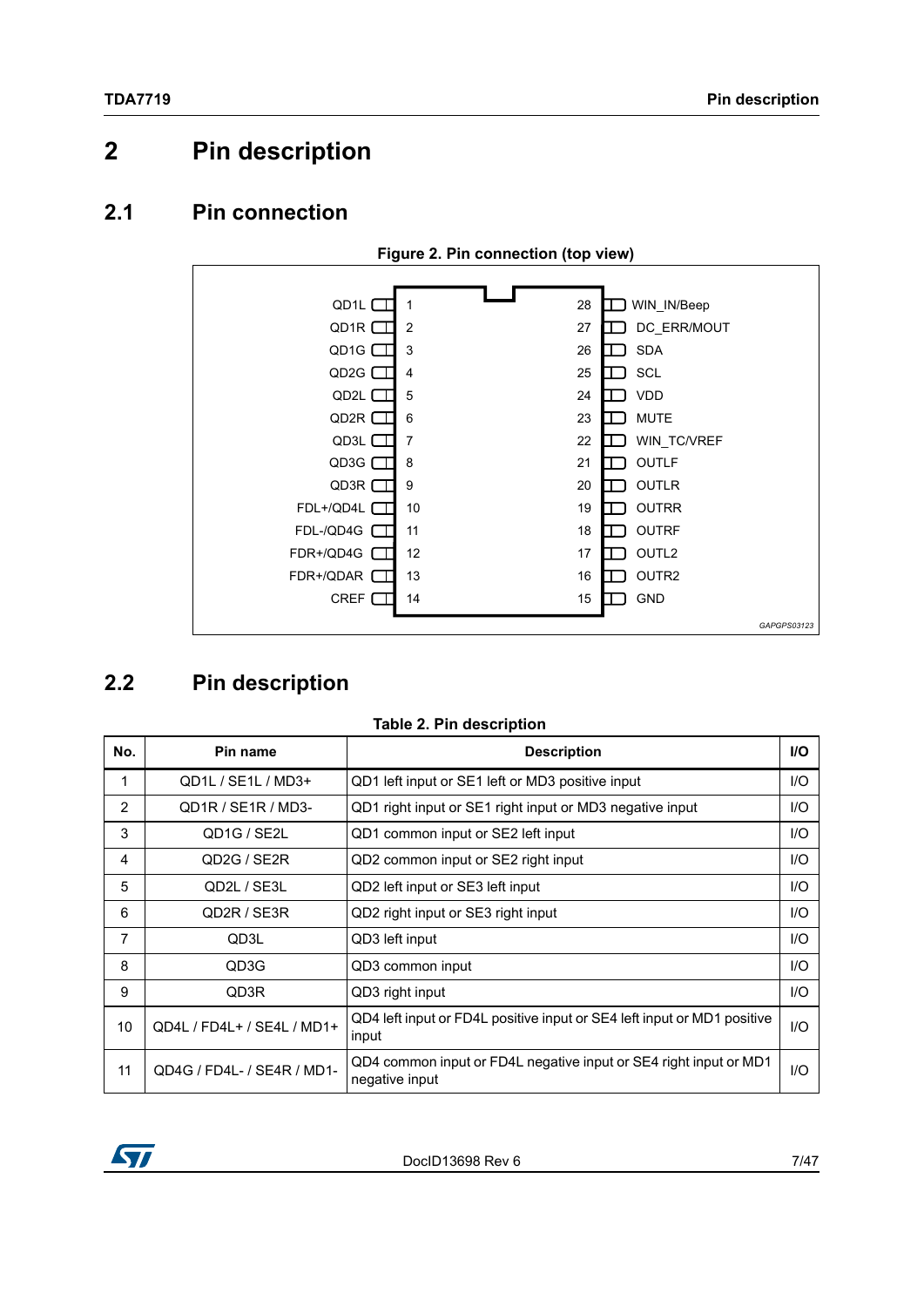| No. | Pin name                   | <b>Description</b>                                                                 | <b>I/O</b> |
|-----|----------------------------|------------------------------------------------------------------------------------|------------|
| 12  | QD4G / FD4R- / SE5L / MD2- | QD4 common input or FD4R negative input or SE5 left input or MD2<br>negative input | 1/O        |
| 13  | QD4R / FD4R+ / SE5R / MD2+ | QD4 right input or FD4R positive input or SE5 right input or MD2<br>positive input | $II$       |
| 14  | <b>CREF</b>                | Reference capacitor                                                                | O          |
| 15  | <b>GND</b>                 | Ground                                                                             | S          |
| 16  | OUTR <sub>2</sub>          | Subwoofer output / 2 <sup>nd</sup> right output                                    | O          |
| 17  | OUTL <sub>2</sub>          | Subwoofer output / 2 <sup>nd</sup> left output                                     | $\Omega$   |
| 18  | <b>OUTRF</b>               | Front right output                                                                 | O          |
| 19  | <b>OUTRR</b>               | Rear right output                                                                  | $\Omega$   |
| 20  | <b>OUTLR</b>               | Rear left output                                                                   | O          |
| 21  | <b>OUTLF</b>               | Front left output                                                                  | O          |
| 22  | WinTC / VREF               | DC offset detector filter or Vref output                                           | O          |
| 23  | <b>MUTE</b>                | I <sup>2</sup> C bus data                                                          | I/O        |
| 24  | <b>VDD</b>                 | Supply                                                                             | S          |
| 25  | <b>SCL</b>                 | $I2C$ bus clock                                                                    |            |
| 26  | <b>SDA</b>                 | I <sup>2</sup> C bus data                                                          | UQ         |
| 27  | DC ERR / LMOUT             | DC offset detector output or Level meter output                                    | O          |
| 28  | WIN IN / Beep              | DC offset detector input or Beep input (Mono Single-Ended input)                   |            |

**Table 2. Pin description (continued)**

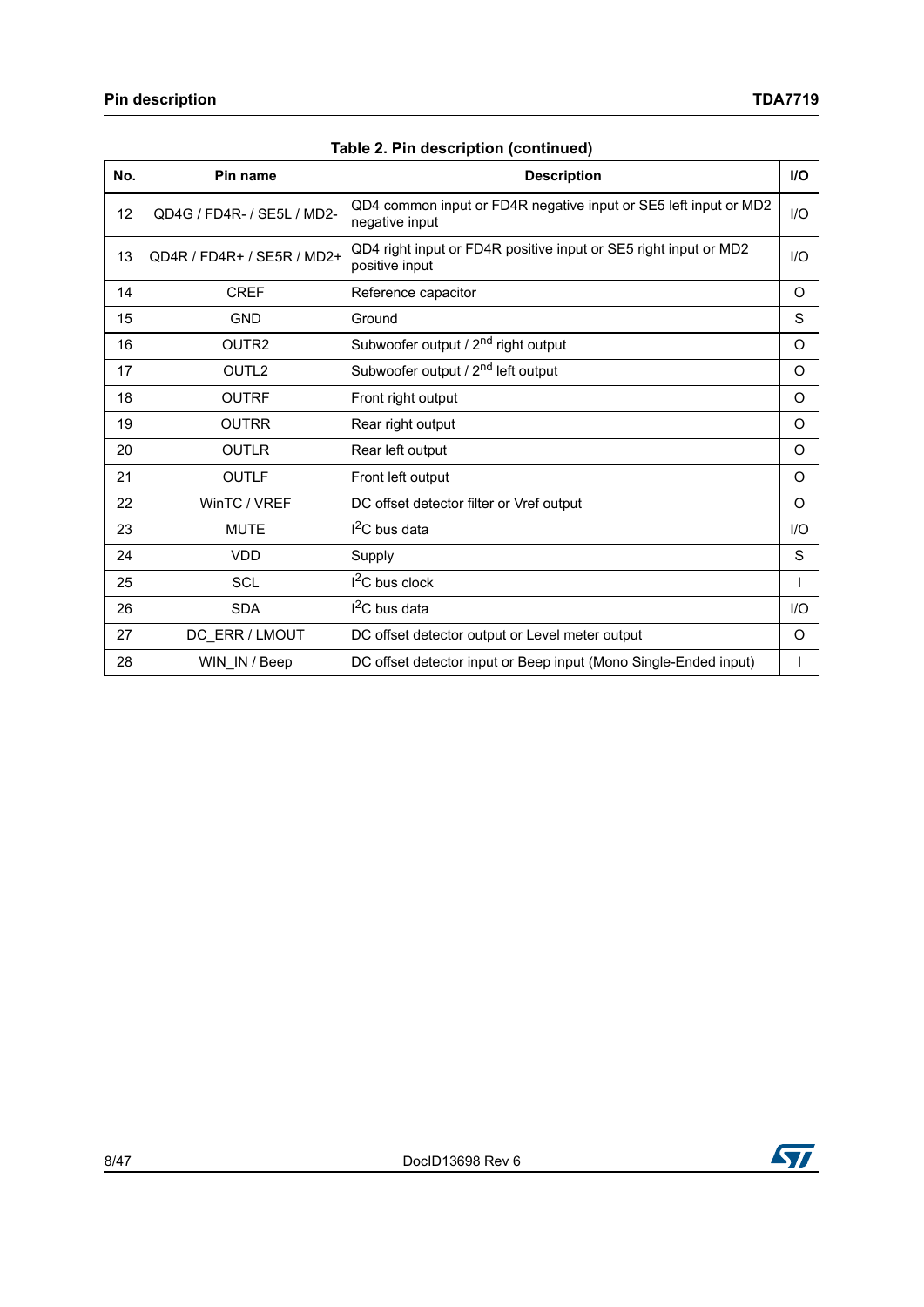## <span id="page-8-0"></span>**3 Electrical specifications**

## <span id="page-8-1"></span>**3.1 Thermal data**

<span id="page-8-4"></span>

| Table 3. Thermal data |                                        |     |       |               |  |
|-----------------------|----------------------------------------|-----|-------|---------------|--|
| Symbol                | <b>Description</b>                     |     | Value | Unit          |  |
| K <sub>th-i amb</sub> | Thermal resistance junction to ambient | Max | 114   | $\degree$ C/W |  |

## <span id="page-8-2"></span>**3.2 Absolute maximum ratings**

|  | Table 4. Absolute maximum ratings |  |
|--|-----------------------------------|--|
|  |                                   |  |

<span id="page-8-5"></span>

| Symbol                      | <b>Parameter</b>                      | Value        | Unit |
|-----------------------------|---------------------------------------|--------------|------|
| $V_{\rm S}$                 | Operating supply voltage              | 10.5         |      |
| $\rm V_{in \ max}$          | Maximum voltage for signal input pins |              |      |
| $\mathsf{T}_{\mathsf{amb}}$ | Operating ambient temperature         | $-40$ to 85  | °C   |
| $\mathsf{T}_{\mathsf{stg}}$ | Storage temperature range             | $-55$ to 150 | °C   |

## <span id="page-8-3"></span>**3.3 Electrical characteristics**

 $V_S$  = 8.5 V; T<sub>amb</sub>= -40 to 85 °C; R<sub>L</sub>= 10 kΩ; all gains = 0 dB; f = 1 kHz; unless otherwise specified

|  |  | Table 5. Electrical characteristics |
|--|--|-------------------------------------|
|--|--|-------------------------------------|

<span id="page-8-6"></span>

| Symbol         | <b>Parameter</b>                                          | <b>Test condition</b>                       | Min. | Typ.           | Max. | Unit                   |
|----------------|-----------------------------------------------------------|---------------------------------------------|------|----------------|------|------------------------|
| <b>Supply</b>  |                                                           |                                             |      |                |      |                        |
| $V_{\rm s}$    | Supply voltage                                            | $\overline{\phantom{a}}$                    | 7.5  | 8.5            | 10   | V                      |
| $I_{\rm S}$    | Supply current                                            |                                             |      | 35             |      | mA                     |
| Input selector |                                                           |                                             |      |                |      |                        |
| $R_{in}$       | Input resistance                                          | All single ended inputs <sup>(1)</sup>      | 70   | 100            | 130  | $k\Omega$              |
| $V_{CL}$       | Clipping level                                            | Input gain = $0$ dB                         | -    | $\overline{2}$ |      | <b>V<sub>RMS</sub></b> |
| $S_{IN}$       | Input separation                                          | $\overline{\phantom{0}}$                    | -    | 100            |      | dB                     |
|                | Differential stereo inputs                                |                                             |      |                |      |                        |
| $R_{in}$       | Input resistance                                          | <b>Differential</b>                         | 70   | 100            | 130  | $k\Omega$              |
| CMRR1          | Common mode rejection ratio                               | V <sub>CM</sub> =1 VRMS@ 1 kHz              | 46   | 60             |      | dB                     |
|                | for main source                                           | V <sub>CM=</sub> 1 VRMS@ 10 kHz             | 46   | 60             |      | dB                     |
| CMRR2          | Common mode rejection ratio<br>for 2 <sup>nd</sup> source | $V_{CM}$ =1 VRMS@ 1 kHz                     | 46   | 60             |      | dB                     |
| $e_{No}$       | Output noise @ speaker<br>outputs                         | 20 Hz-20 kHz, A-weighted;<br>all stages 0dB |      | 12             |      | μV                     |

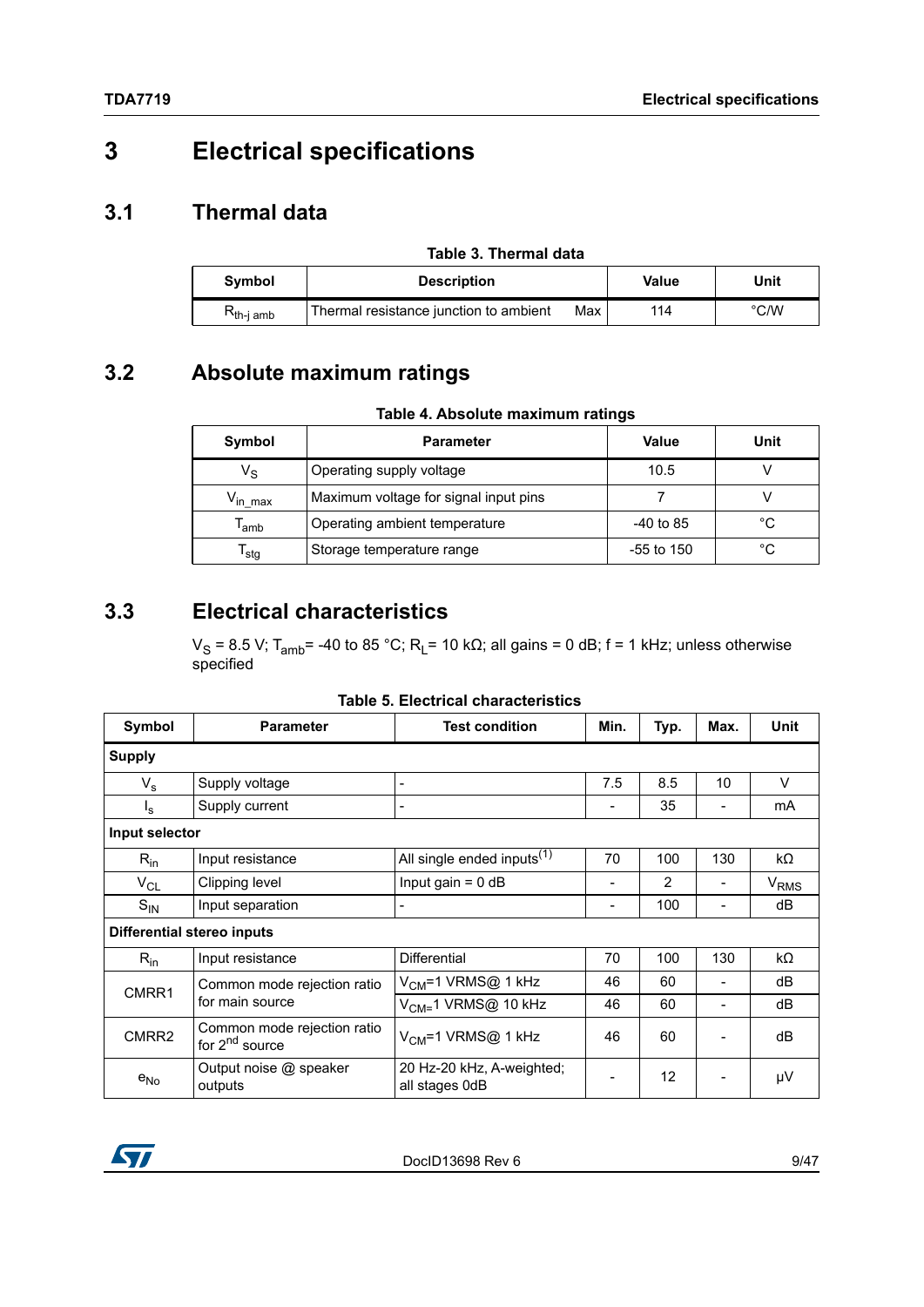| <b>Symbol</b>           | <b>Parameter</b>          | <b>Test condition</b>         | Min.                     | Typ.                     | Max.                         | Unit                     |
|-------------------------|---------------------------|-------------------------------|--------------------------|--------------------------|------------------------------|--------------------------|
| <b>Loudness control</b> |                           |                               |                          |                          |                              |                          |
| $A_{MAX}$               | Max attenuation           | $\overline{a}$                | $\frac{1}{2}$            | 15                       | $\overline{\phantom{a}}$     | dB                       |
| A <sub>STEP</sub>       | Step resolution           | $\overline{a}$                |                          |                          |                              |                          |
|                         |                           | $f_{P1}$                      | $\blacksquare$           | 400                      | $\overline{\phantom{a}}$     | Hz                       |
| $f_{\sf Peak}$          | Peak frequency            | $\mathsf{f}_{\mathsf{P2}}$    | $\blacksquare$           | 800                      | $\overline{\phantom{a}}$     | Hz                       |
|                         |                           | $f_{P3}$                      | $\overline{\phantom{a}}$ | 2400                     | $\overline{\phantom{a}}$     | Hz                       |
| <b>Volume control</b>   |                           |                               |                          |                          |                              |                          |
| $G_{MAX}$               | Max gain                  | $\overline{a}$                | $\overline{a}$           | 15                       | $\overline{\phantom{a}}$     | dB                       |
| $A_{MAX}$               | Max attenuation           | $\overline{a}$                | $\frac{1}{2}$            | $-15$                    | $\overline{\phantom{a}}$     | dB                       |
| A <sub>STEP</sub>       | Step resolution           |                               | 0.5                      | $\mathbf 1$              | 1.5                          | dB                       |
| $E_A$                   | Attenuation set error     |                               | $-0.75$                  | 0                        | $+0.75$                      | dB                       |
| $E_T$                   | Tracking error            |                               | $\overline{a}$           | $\overline{a}$           | $\overline{2}$               | dB                       |
|                         | DC steps                  | Adjacent attenuation steps    | $\blacksquare$           | 0.1                      | 3                            | mV                       |
| $V_{DC}$                |                           | From 0 dB to G <sub>MIN</sub> | $\overline{a}$           | 0.5                      | 5                            | mV                       |
| Soft mute               |                           |                               |                          |                          |                              |                          |
| A <sub>MUTE</sub>       | Mute attenuation          | $\blacksquare$                | 80                       | 100                      | $\overline{\phantom{a}}$     | dB                       |
|                         |                           | T <sub>1</sub>                |                          | 0.48                     |                              | ms                       |
|                         | Delay time                | T <sub>2</sub>                | $\overline{\phantom{a}}$ | 0.96                     | $\qquad \qquad \blacksquare$ | ms                       |
| $T_D$                   |                           | T <sub>3</sub>                | $\qquad \qquad -$        | 8                        |                              | ms                       |
|                         |                           | T <sub>4</sub>                | $\overline{\phantom{a}}$ | 16                       | $\overline{\phantom{a}}$     | ms                       |
| V <sub>TH Low</sub>     | Low threshold for SM pin  | $\overline{a}$                |                          | $\overline{\phantom{a}}$ | 1                            | V                        |
| V <sub>TH High</sub>    | High threshold for SM pin | $\blacksquare$                | 2.5                      | $\overline{\phantom{a}}$ | $\overline{\phantom{a}}$     | V                        |
| $R_{PU}$                | Internal pull-up resistor | $\frac{1}{2}$                 | 32                       | 45                       | 58                           | $k\Omega$                |
| $V_{PU}$                | Internal pull-up Voltage  | $\frac{1}{2}$                 | $\overline{\phantom{a}}$ | 3.3                      | $\overline{\phantom{m}}$     | V                        |
| <b>Bass control</b>     |                           |                               |                          |                          |                              |                          |
|                         |                           | $f_{C1}$                      | 54                       | 60                       | 66                           | Hz                       |
|                         |                           | $\rm{f}_{C2}$                 | 72                       | 80                       | 88                           | Hz                       |
| $\mathsf{Fc}$           | Center frequency          | $f_{C3}$                      | 90                       | 100                      | 110                          | Hz                       |
|                         |                           | $f_{C4}$                      | 180                      | 200                      | 220                          | Hz                       |
|                         |                           | $Q_1$                         | 0.9                      | 1                        | 1.1                          | $\overline{\phantom{a}}$ |
| Q <sub>BASS</sub>       |                           | $Q_2$                         | 1.1                      | 1.25                     | 1.4                          | $\blacksquare$           |
|                         | Quality factor            | $Q_3$                         | 1.3                      | 1.5                      | 1.7                          | $\blacksquare$           |
|                         |                           | $Q_4$                         | 1.8                      | $\overline{2}$           | 2.2                          | $\blacksquare$           |
| C <sub>RANGE</sub>      | Control range             | $\overline{a}$                | ±14                      | ±15                      | ±16                          | dB                       |
| A <sub>STEP</sub>       | Step resolution           |                               | 0.5                      | $\mathbf{1}$             | 1.5                          | dB                       |
|                         | Bass-DC-gain              | $DC = off$                    | -1                       | 0                        | $+1$                         | dB                       |
| $DC_{GAIN}$             |                           | DC = on, Gain = $\pm$ 15 dB   | $\overline{\phantom{a}}$ | ±4.4                     |                              | dB                       |

| Table 5. Electrical characteristics (continued) |
|-------------------------------------------------|
|-------------------------------------------------|

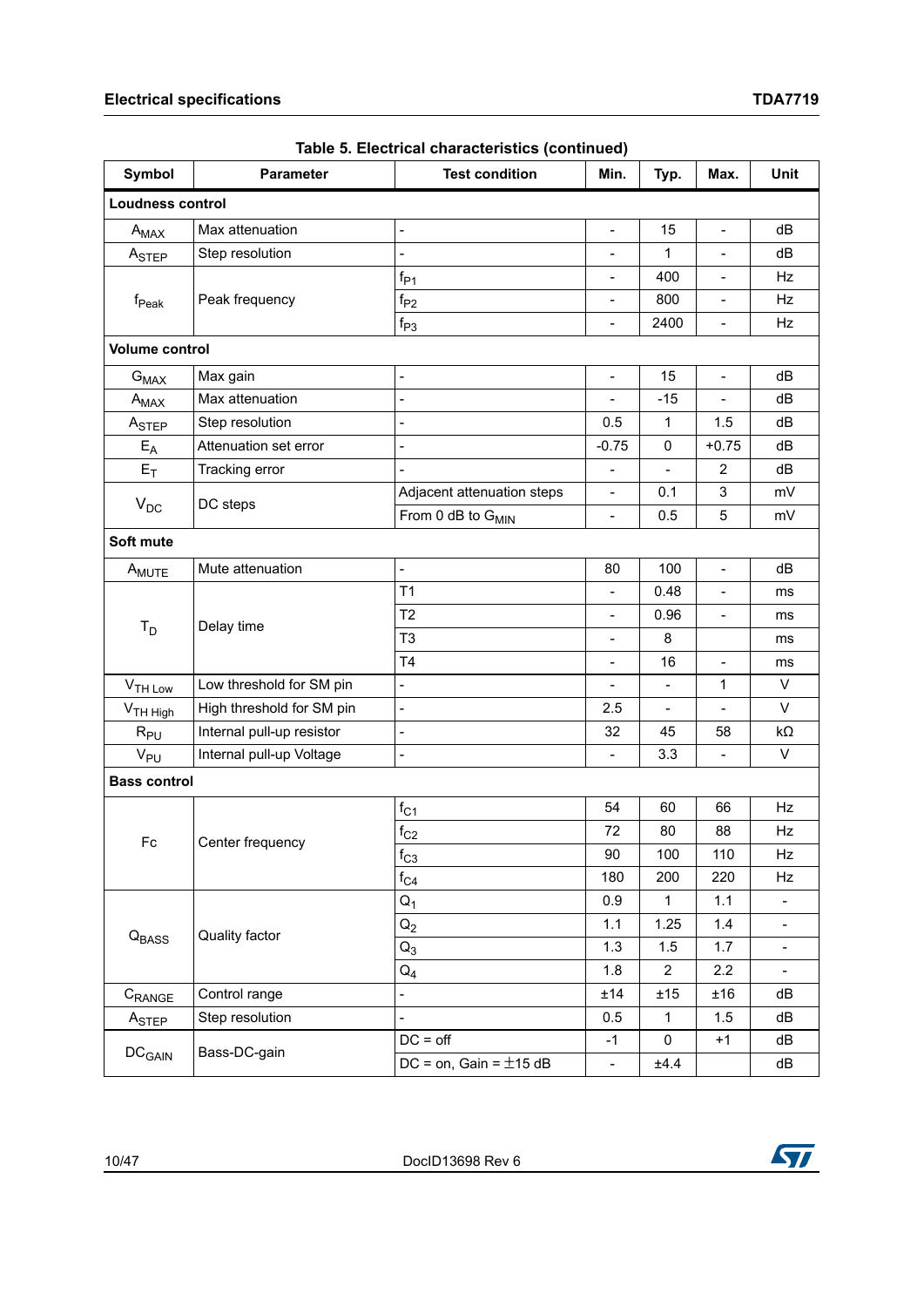| Symbol                     | <b>Test condition</b><br><b>Parameter</b> |                              |                          | Typ.                     | Max.                     | <b>Unit</b>              |
|----------------------------|-------------------------------------------|------------------------------|--------------------------|--------------------------|--------------------------|--------------------------|
| <b>Middle control</b>      |                                           |                              |                          |                          |                          |                          |
| CRANGE                     | Control range                             | L,                           | ±14                      | ±15                      | ±16                      | dB                       |
| ASTEP                      | Step resolution                           | $\overline{a}$               | 0.5                      | $\mathbf{1}$             | 1.5                      | dB                       |
|                            |                                           | $f_{C1}$                     | 400                      | 500                      | 600                      | <b>Hz</b>                |
| $\rm f_c$                  | Center frequency                          | $f_{C2}$                     | 0.8                      | $\mathbf{1}$             | 1.2                      | kHz                      |
|                            |                                           | $f_{C3}$                     | 1.2                      | 1.5                      | 1.8                      | kHz                      |
|                            |                                           | $f_{C4}$                     | $\overline{2}$           | 2.5                      | 3                        | kHz                      |
|                            |                                           | $Q_1$                        | 0.45                     | 0.5                      | 0.55                     |                          |
|                            |                                           | $Q_2$                        | 0.65                     | 0.75                     | 0.85                     | $\overline{\phantom{a}}$ |
| Q <sub>BASS</sub>          | Quality factor                            | $Q_3$                        | 0.9                      | $\mathbf{1}$             | 1.1                      | $\overline{\phantom{a}}$ |
|                            |                                           | $Q_4$                        | 1.1                      | 1.25                     | 1.4                      | $\overline{\phantom{a}}$ |
| <b>Treble control</b>      |                                           |                              |                          |                          |                          |                          |
| CRANGE                     | Clipping level                            |                              | ±14                      | ±15                      | ±16                      | dB                       |
| A <sub>STEP</sub>          | Step resolution                           |                              | 0.5                      | $\mathbf{1}$             | 1.5                      | dB                       |
|                            |                                           | $f_{C1}$                     | 8                        | 10                       | 12                       | kHz                      |
| $\rm f_c$                  | Center frequency                          | $\rm{f}_{C2}$                | 10                       | 12.5                     | 15                       | kHz                      |
|                            |                                           | $f_{C3}$                     | 12                       | 15                       | 18                       | kHz                      |
|                            |                                           | $\rm{f_{C4}}$                | 14                       | 17.5                     | 21                       | kHz                      |
| <b>Speaker attenuators</b> |                                           |                              |                          |                          |                          |                          |
| A <sub>MIN</sub>           | Min attenuation                           | $\blacksquare$               | $-1$                     | $\pmb{0}$                | $\mathbf{1}$             | dB                       |
| $A_{MAX}$                  | Max attenuation                           |                              | $-89$                    | $-79$                    | $-69$                    | dB                       |
| ASTEP                      | Step resolution                           |                              | 0.5                      | $\mathbf{1}$             | 1.5                      | dB                       |
| A <sub>MUTE</sub>          | Mute attenuation                          | $\overline{a}$               | 80                       | 90                       |                          | dB                       |
| $E_{E}$                    | Attenuation set error                     |                              | $\blacksquare$           | $\blacksquare$           | $\mathbf{2}$             | dB                       |
| $\mathsf{V}_{\mathsf{DC}}$ | DC steps                                  | Adjacent attenuation steps   | $\overline{\phantom{a}}$ | 0.1                      | 5                        | mV                       |
| <b>Audio outputs</b>       |                                           |                              |                          |                          |                          |                          |
|                            |                                           | $d = 0.3\%$ ; Byte8_D6=1     | $\overline{2}$           | $\blacksquare$           | $\overline{\phantom{a}}$ | V <sub>RMS</sub>         |
| $\rm V_{CL}$               | Clipping level                            | $d = 1\%$ ; Byte8_D6=0       | 2.2                      | ۰.                       | $\overline{\phantom{a}}$ | $V_{RMS}$                |
| $R_{OUT}$                  | Output impedance                          | $\qquad \qquad \blacksquare$ | $\overline{\phantom{a}}$ | 30                       | 100                      | Ω                        |
| $R_L$                      | Output load resistance                    | $\frac{1}{2}$                | $\overline{2}$           | $\overline{\phantom{a}}$ |                          | kΩ                       |
| $C_{L}$                    | Output load capacitor                     | $\overline{a}$               |                          | $\overline{\phantom{a}}$ | 10 <sup>°</sup>          | nF                       |
| $V_{DC}$                   | DC voltage level                          | $\frac{1}{2}$                | 3.8                      | 4.0                      | 4.2                      | V                        |
| Subwoofer attenuator       |                                           |                              |                          |                          |                          |                          |
| $G_{MAX}$                  | Max gain                                  | $\overline{a}$               | 14                       | 15                       | 16                       | dB                       |
| $A_{MAX}$                  | Max attenuation                           | $\overline{a}$               | $-83$                    | $-79$                    | -75                      | dB                       |
| A <sub>STEP</sub>          | Step resolution                           | $\overline{a}$               | 0.5                      | $\mathbf 1$              | 1.5                      | dB                       |
| A <sub>MUTE</sub>          | Mute attenuation                          | $\overline{a}$               | 80                       | 90                       |                          | dB                       |
| $E_{E}$                    | Attenuation set error                     | $\frac{1}{2}$                | $\overline{\phantom{a}}$ |                          | $\overline{2}$           | dB                       |

#### **Table 5. Electrical characteristics (continued)**

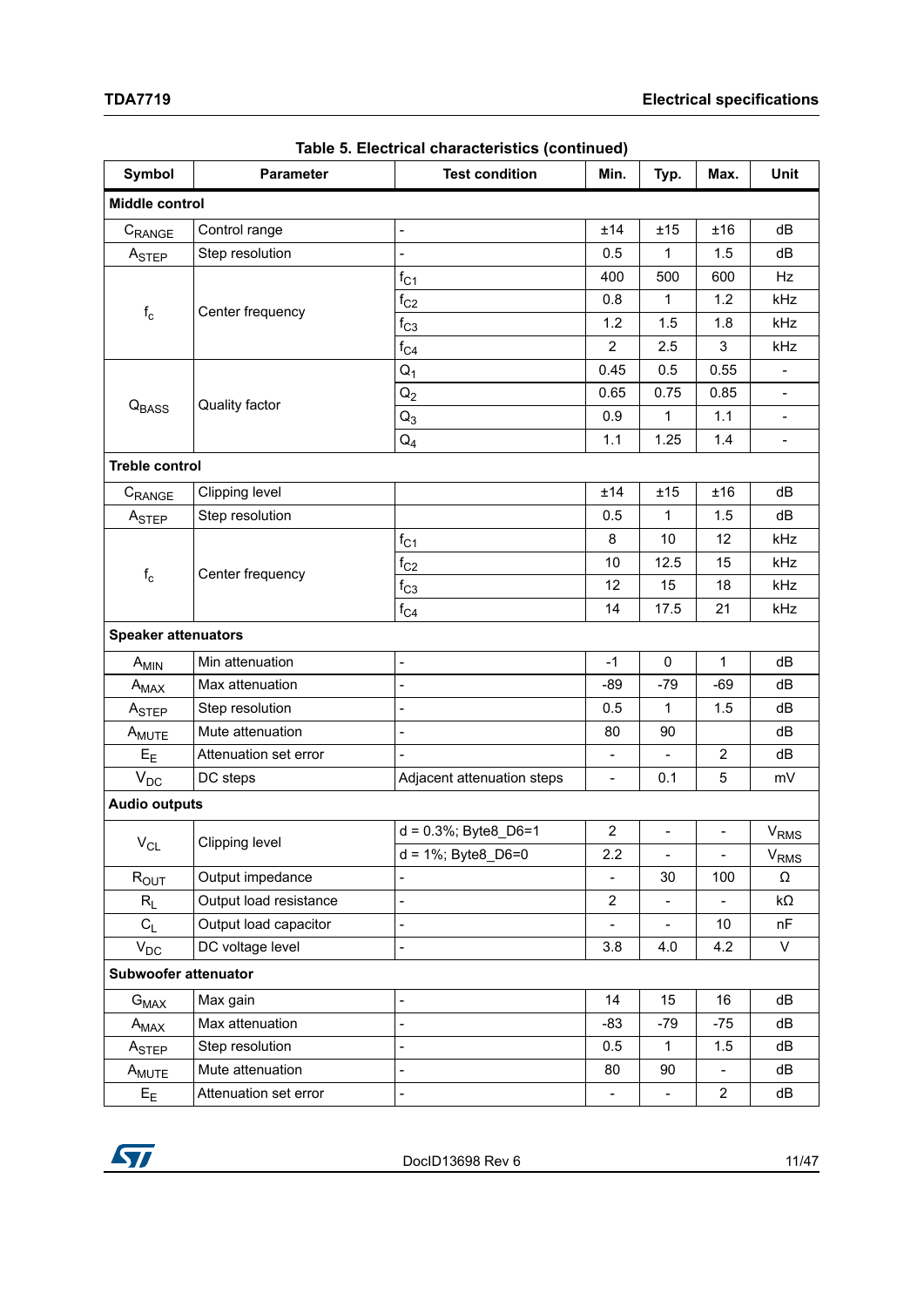| <b>Symbol</b>            | <b>Parameter</b>              | <b>Test condition</b>                                 | Min.                         | Typ.            | Max.                     | Unit      |
|--------------------------|-------------------------------|-------------------------------------------------------|------------------------------|-----------------|--------------------------|-----------|
| $\bar{V}_{DC}$           | DC steps                      | Adjacent attenuation steps                            | $\blacksquare$               | 0.1             | 5                        | mV        |
| <b>Subwoofer lowpass</b> |                               |                                                       |                              |                 |                          |           |
|                          |                               | $f_{LP1}$                                             | 72                           | 80              | 88                       | <b>Hz</b> |
| $f_{LP}$                 | Lowpass corner frequency      | $f_{LP2}$                                             | 108                          | 120             | 132                      | Hz        |
|                          |                               | $f_{LP3}$                                             | 144                          | 160             | 176                      | Hz        |
|                          | DC offset detection circuit   |                                                       |                              |                 |                          |           |
|                          |                               | V <sub>1</sub>                                        | $\bar{\phantom{a}}$          | ±25             | ÷.                       | mV        |
|                          |                               | V <sub>2</sub>                                        |                              | ±50             |                          | mV        |
| $V_{th}$                 | Zero comp window size         | V <sub>3</sub>                                        | $\blacksquare$               | ±75             | $\overline{\phantom{a}}$ | mV        |
|                          |                               | V <sub>4</sub>                                        | $\overline{\phantom{0}}$     | ±100            | $\overline{\phantom{a}}$ | mV        |
|                          |                               | $\overline{a}$                                        | $\blacksquare$               | 11              | $\blacksquare$           | μs        |
|                          | Max rejected spike length     |                                                       |                              | 22              |                          | μs        |
| $t_{sp}$                 |                               |                                                       | $\overline{a}$               | 33              | $\overline{\phantom{0}}$ | μs        |
|                          |                               | $\frac{1}{2}$                                         | $\qquad \qquad \blacksquare$ | 44              | $\blacksquare$           | μs        |
| <b>I</b> CHDCErr         | DCErr charge current          | $\frac{1}{2}$                                         | $\overline{\phantom{a}}$     | 5               | $\overline{\phantom{a}}$ | μA        |
| <b>IDISDCErr</b>         | DCErr discharge current       | $\overline{a}$                                        | $\blacksquare$               | 5               | $\frac{1}{2}$            | mA        |
| $V_{\text{OutH}}$        | DCErr high volotage           | $\overline{a}$                                        | $\overline{a}$               | 3.3             |                          | V         |
| $V_{\text{OutH}}$        | DCErr low voltage             | $\overline{a}$                                        | $\blacksquare$               | 100             | $\overline{\phantom{a}}$ | mV        |
| Level meter              |                               |                                                       |                              |                 |                          |           |
| Vout                     | Output voltage range          | $\overline{a}$                                        | $\pmb{0}$                    |                 | 3.3                      | V         |
|                          |                               | $V_{in}$ = 1 Vrms                                     | $\blacksquare$               | 1.6             | $\blacksquare$           | $\vee$    |
| <b>VLEVEL</b>            | Output level                  | $V_{in}$ = AC grounded                                | $\blacksquare$               | 0               | $\frac{1}{2}$            | V         |
| T <sub>DEL</sub>         | Analog output delay time      |                                                       | $\overline{a}$               | $\overline{2}$  |                          | μs        |
| General                  |                               |                                                       |                              |                 |                          |           |
|                          |                               | $BW = 20 Hz$ to 20 kHz<br>A-Weighted, all gain = 0 dB |                              | 12 <sup>2</sup> | $\overline{\phantom{a}}$ | μV        |
| $e_{NO}$                 | Output noise                  | BW = 20 Hz - 20 kHz<br>A-Weighted, output muted       | $\overline{a}$               | 6               | $\overline{\phantom{a}}$ | μV        |
| S/N                      | Signal to noise ratio         | all gain = 0 dB, A-weighted;<br>$V_o = 2 V_{RMS}$     | $\blacksquare$               | 104             | $\overline{\phantom{a}}$ | dB        |
| D                        | Distortion                    | $V_{IN}$ =1 $V_{RMS}$ ; all stages 0dB                | $\overline{\phantom{a}}$     | 0.01            | $\overline{a}$           | $\%$      |
| $S_{C}$                  | Channel separation left/right | $\overline{a}$                                        | $\overline{\phantom{a}}$     | 90              |                          | dB        |

|  | Table 5. Electrical characteristics (continued) |  |
|--|-------------------------------------------------|--|
|  |                                                 |  |

1. When DC offset detector is not used, the impedance of mono single-ended input is 50 k $\Omega$  instead of 100 k $\Omega$ .

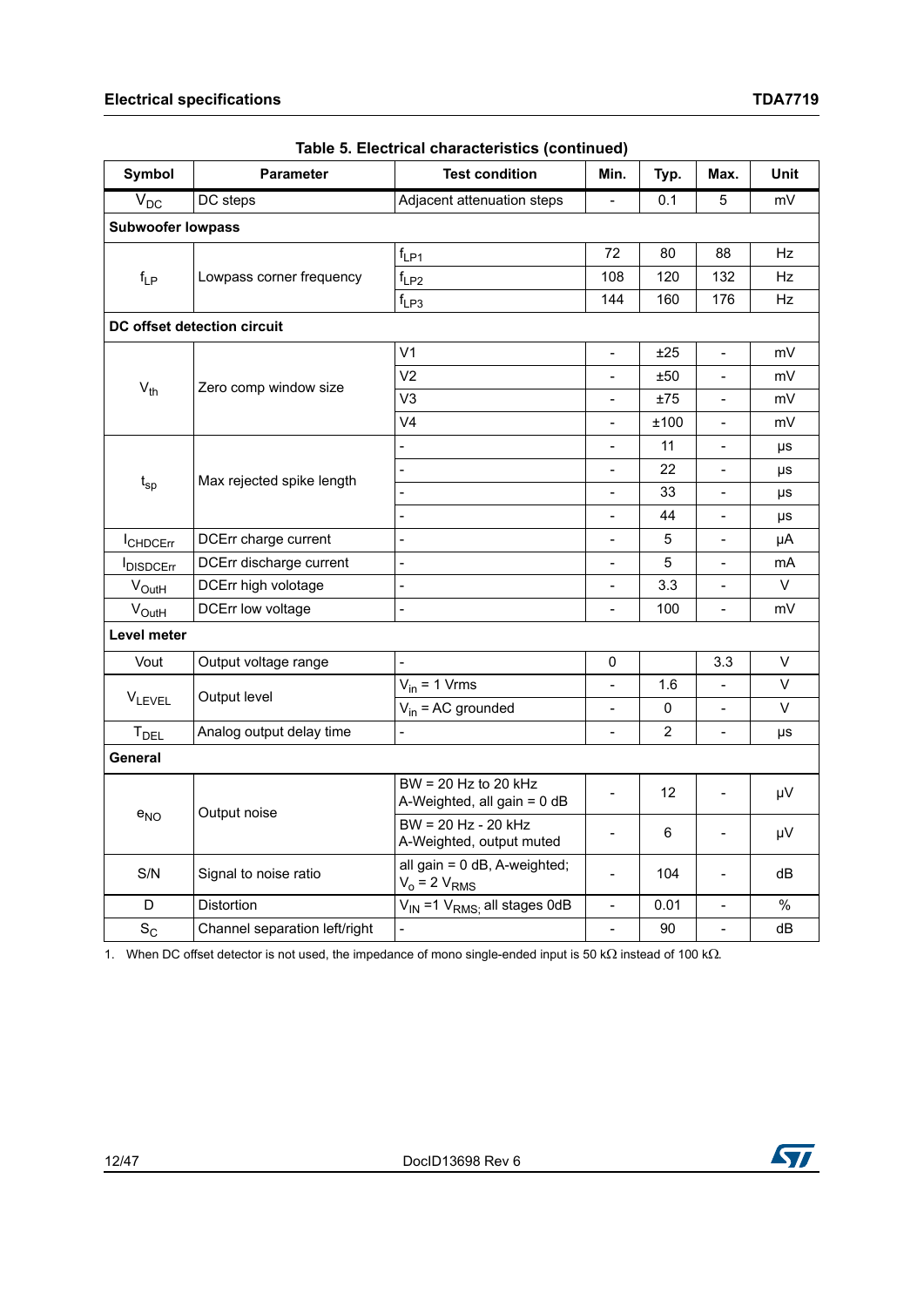## <span id="page-12-0"></span>**4 Description**

### <span id="page-12-1"></span>**4.1 Input configuration**

#### <span id="page-12-2"></span>**4.1.1 Front and rear selector**

The input stage (Main source and  $2<sup>nd</sup>$  source) is configurable to adapt to different application. There are 7 different configurations which provide different input structure and different number of input sources as shown below.

- $\bullet$  4 x QD,
- 2 x QD + 3 x SE,
- $1 x QD + 5 x SE$ ,
- $1 \times QD + 3 \times SE + 2 \times MD$ ,
- $3 \times QD + 1 \times FD$ ,
- 3 x QD + 2 x SE,
- 1 x QD + 2 x SE + 1 x FD + 1 x MD,
- 1 x QD + 3 x SE + 1 x FD

The configuration of the input stage is controlled by 'Input Configuration' bits in  $I^2C$  control table (Byte0 Bit5~Bit7). The table below shows the configuration of input pins in different configurations.

<span id="page-12-3"></span>

|                |                         |                   | Configuration bits (Byte0 Bit7~Bit5) |                   |                 |                   |                 |                   |                 |                   |                 |                   |                 |                   |                 |                   |                 |
|----------------|-------------------------|-------------------|--------------------------------------|-------------------|-----------------|-------------------|-----------------|-------------------|-----------------|-------------------|-----------------|-------------------|-----------------|-------------------|-----------------|-------------------|-----------------|
| Pin            | Pin name                | "000"             |                                      | "001"             |                 | "010"             |                 | "011"             |                 | "100"             |                 | "101"             |                 | "110"             |                 | "111"             |                 |
|                |                         | CFG0              |                                      | CFG1              |                 | CFG <sub>2</sub>  |                 | CFG3              |                 | CFG4              |                 | CFG5              |                 | CFG6              |                 | CFG7              |                 |
|                | QD1L SE1L<br>MD3+       | QD1L              |                                      | SE <sub>1</sub> L | IN <sub>0</sub> | SE <sub>1</sub> L | IN <sub>0</sub> | SE <sub>1</sub> L | IN <sub>0</sub> | QD <sub>1</sub> L |                 | QD1L              |                 | $MD3+$            | IN <sub>7</sub> | SE <sub>1</sub> L | IN <sub>0</sub> |
| $\overline{2}$ | QD1R SE1R<br>MD3-       | QD1R              | IN <sub>0</sub>                      | SE <sub>1R</sub>  |                 | SE <sub>1R</sub>  |                 | SE <sub>1R</sub>  |                 | QD1R              | IN <sub>0</sub> | QD1R              | IN <sub>0</sub> | MD <sub>3</sub> - |                 | SE <sub>1R</sub>  |                 |
| 3              | QD1G SE2L               | QD1G              |                                      | SE <sub>2</sub> L | IN4             | SE <sub>2</sub> L | IN4             | SE <sub>2</sub> L | IN4             | QD <sub>1G</sub>  |                 | QD <sub>1G</sub>  |                 | SE <sub>2</sub> L | IN <sub>4</sub> | SE <sub>2</sub> L | IN4             |
| 4              | QD2G SE2R               | QD <sub>2</sub> G |                                      | SE <sub>2R</sub>  |                 | SE <sub>2R</sub>  |                 | SE <sub>2R</sub>  |                 | QD <sub>2</sub> G |                 | QD <sub>2</sub> G |                 | SE <sub>2R</sub>  |                 | SE <sub>2R</sub>  |                 |
| 5              | QD2L SE3L               | QD2L              | IN <sub>1</sub>                      | SE3L              | IN <sub>1</sub> | SE3L              | IN <sub>1</sub> | SE3L              | IN <sub>1</sub> | QD2L              | IN <sub>1</sub> | QD2L              | IN <sub>1</sub> | SE3L              | IN <sub>1</sub> | SE3L              | IN <sub>1</sub> |
| 6              | QD2R SE3R               | QD <sub>2</sub> R |                                      | SE3R              |                 | SE3R              |                 | SE3R              |                 | QD2R              |                 | QD <sub>2</sub> R |                 | SE3R              |                 | SE3R              |                 |
| 7              | QD3L                    | QD3L              |                                      | QD3L              |                 | QD3L              |                 | QD3L              |                 | QD3L              |                 | QD3L              |                 | QD3L              |                 | QD3L              |                 |
| 8              | QD3G                    | QD3G              | IN <sub>2</sub>                      | QD3G              | IN <sub>2</sub> | QD3G              | IN <sub>2</sub> | QD3G              | IN <sub>2</sub> | QD3G              | IN <sub>2</sub> | QD3G              | IN <sub>2</sub> | QD3G              | IN <sub>2</sub> | QD3G              | IN <sub>2</sub> |
| 9              | QD3R                    | QD3R              |                                      | QD3R              |                 | QD3R              |                 | QD3R              |                 | QD3R              |                 | QD3R              |                 | QD3R              |                 | QD3R              |                 |
| 10             | QD4L FD4+<br>_SE4L_MD1+ | QD4L              |                                      | QD4L              |                 | SE4L              | IN <sub>5</sub> | $MD1+$            | IN <sub>3</sub> | FD4L+             |                 | SE4L              | IN <sub>5</sub> | FD4L+             |                 | $FD4L+$           |                 |
| 11             | QD4G FD4L<br>SE4R MD1-  | QD4G              | IN <sub>3</sub>                      | QD4G              | IN <sub>3</sub> | SE4R              |                 | $MD1-$            |                 | FD4L-             | IN <sub>3</sub> | SE <sub>4</sub> R |                 | FD4L-             | IN3             | FD4L-             | IN <sub>3</sub> |
| 12             | QD4G FD4R S<br>E5L MD2- | QD4G              |                                      | QD4G              |                 | SE <sub>5</sub> L | IN <sub>6</sub> | $MD2-$            | IN <sub>3</sub> | FD4R-             |                 | SE <sub>5</sub> L | IN <sub>6</sub> | FD4R-             |                 | FD4R-             |                 |
| 13             | QD4R FD4R+<br>SE5R MD2+ | QD4R              |                                      | QD4R              |                 | SE <sub>5</sub> R |                 | $MD2+$            |                 | FD4R<br>$\ddot{}$ |                 | SE <sub>5</sub> R |                 | FD4R+             |                 | FD4R+             |                 |

#### **Table 6. Input pin configuration**



*Note: QD = Quasi-Differential, SE = Single-ended input, FD = Full Differential, MD = mono Differential*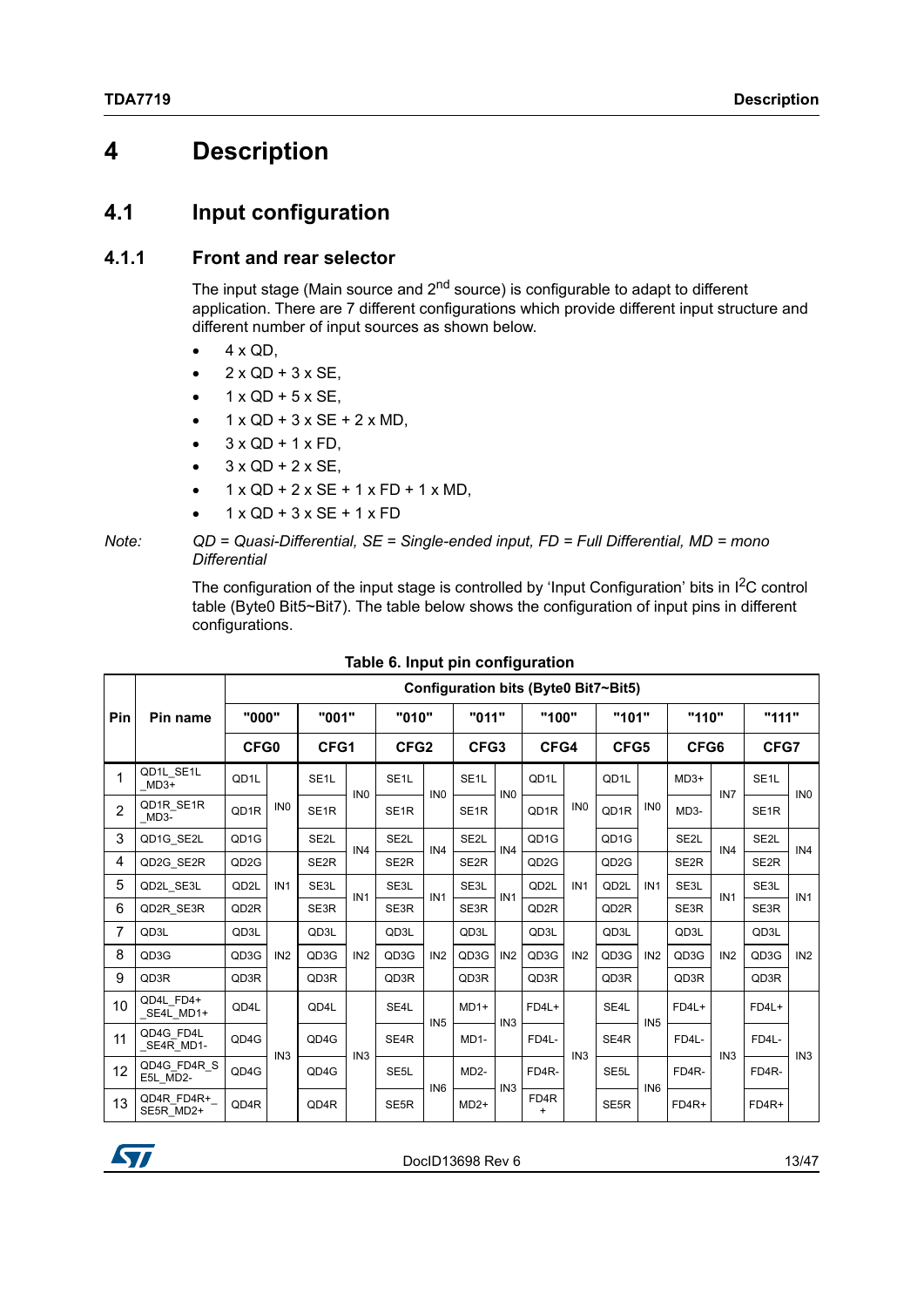With different input configuration, the input source can be selected with input selector (Byte0/1 Bit0~Bit2). The following matrix defines the selector configuration of different input sources dependant on the configuration bits.

<span id="page-13-0"></span>

| <b>Selector Bits</b><br>(Byte0/1 | 000             | 001             | 010             | 011             | 100             | 101             | 110             | 111             |
|----------------------------------|-----------------|-----------------|-----------------|-----------------|-----------------|-----------------|-----------------|-----------------|
| $Bit2~-Bit0)$                    | IN <sub>0</sub> | <b>IN1</b>      | IN <sub>2</sub> | IN <sub>3</sub> | IN <sub>4</sub> | IN <sub>5</sub> | IN <sub>6</sub> | IN <sub>7</sub> |
| CFG <sub>0</sub>                 | QD <sub>1</sub> | QD <sub>2</sub> | QD <sub>3</sub> | QD4             | <b>NA</b>       | <b>NA</b>       | <b>NA</b>       | <b>NA</b>       |
| CFG1                             | SE <sub>1</sub> | SE <sub>3</sub> | QD <sub>3</sub> | QD4             | SE <sub>2</sub> | <b>NA</b>       | <b>NA</b>       | <b>NA</b>       |
| CFG <sub>2</sub>                 | SE <sub>1</sub> | SE <sub>3</sub> | QD <sub>3</sub> | <b>NA</b>       | SE <sub>2</sub> | SE <sub>4</sub> | SE <sub>5</sub> | <b>NA</b>       |
| CFG <sub>3</sub>                 | SE <sub>1</sub> | SE <sub>3</sub> | QD <sub>3</sub> | MD1/2           | SE <sub>2</sub> | <b>NA</b>       | <b>NA</b>       | <b>NA</b>       |
| CFG4                             | QD <sub>1</sub> | QD <sub>2</sub> | QD <sub>3</sub> | <b>FD</b>       | <b>NA</b>       | <b>NA</b>       | <b>NA</b>       | <b>NA</b>       |
| CFG5                             | QD <sub>1</sub> | QD <sub>2</sub> | QD <sub>3</sub> | <b>NA</b>       | <b>NA</b>       | SE <sub>4</sub> | SE <sub>5</sub> | <b>NA</b>       |
| CFG6                             | <b>NA</b>       | SE <sub>3</sub> | QD <sub>3</sub> | <b>FD</b>       | SE <sub>2</sub> | <b>NA</b>       | <b>NA</b>       | MD <sub>3</sub> |
| CFG7                             | SE <sub>1</sub> | SE <sub>3</sub> | QD <sub>3</sub> | <b>FD</b>       | SE <sub>2</sub> | <b>NA</b>       | <b>NA</b>       | <b>NA</b>       |

**Table 7. Selector configuration matrix**

*Note: In each configuration, only the light grey cells are allowed. The dark grey cells are not allowed.*

> *MD1/MD2 selection is defined by extra bit – 'MD1/2 selection' in I2C control table (Bit3 of Byte0/1).*

The input stage can be configured to 0dB or 3dB gain with  $I^2C$  bus. The 0dB configuration allows up to 2Vrms input signal level, while with 3dB gain, the internal signal will start to clip when input signal level is higher than 1.414Vrms.

The Pin10~Pin13 can be configured as full differential input stage or quasi-differential input. When it is configured as quasi-differential input, both Pin11 and Pin12 are used as the QD common input pins. These two pins must be connected together externally in application. In this case the input impedance of QD4 common is reduced to 50kΩ (half of QD4 left and right input). The diagram below shows both QD and FD configuration of QD4/FD4.

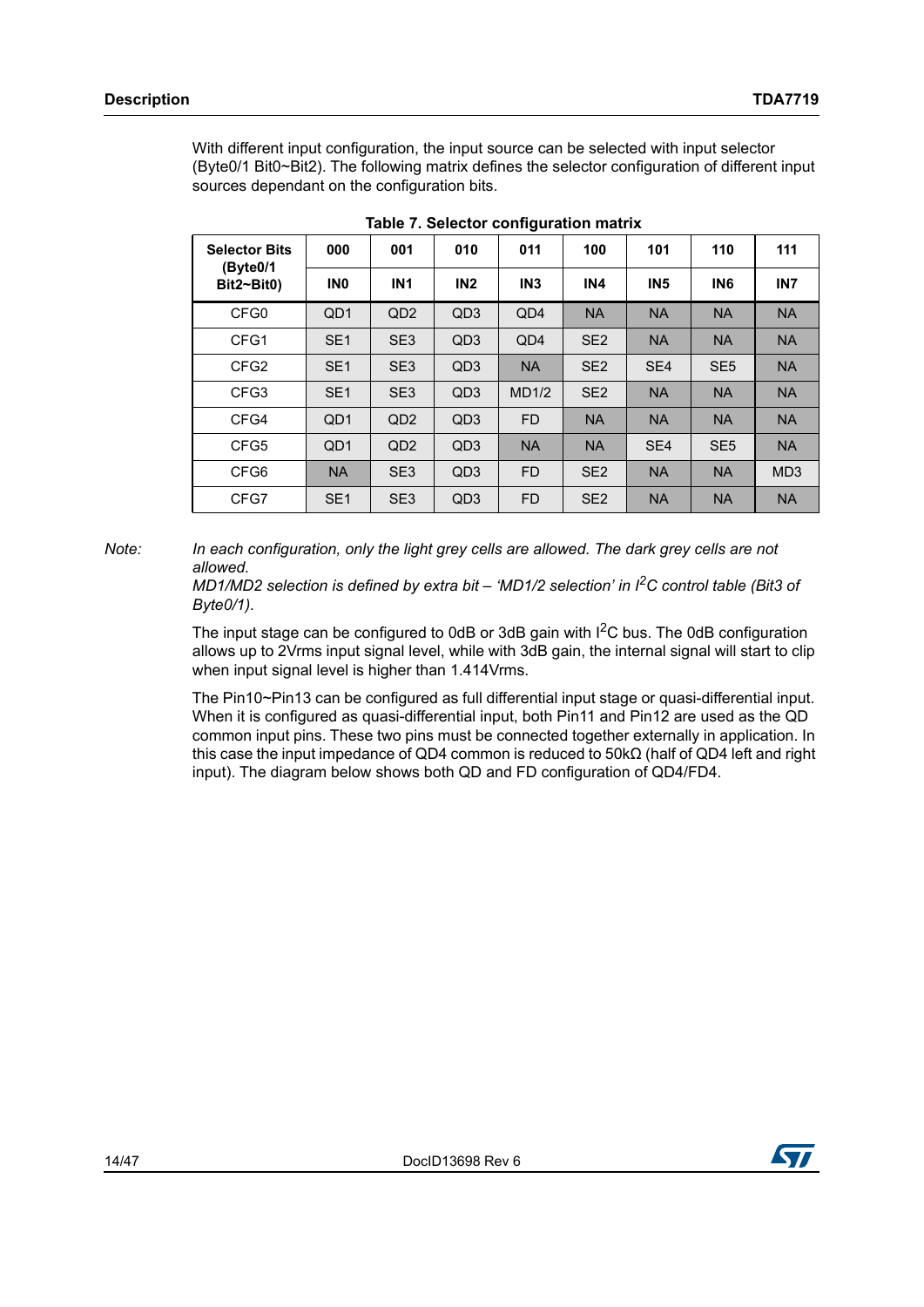<span id="page-14-1"></span>

**Figure 3. QD and FD configuration of QD4/FD4**

#### <span id="page-14-0"></span>**4.1.2 Direct path**

The input pins can be configured as direct path mode by setting Byte1 Bit5~Bit7. In direct path mode the input pins are connected to dedicated mono fader directly, all the filters and volume are bypassed. Below is described the assignment of the input pins and output fader in direct path mode:

| Pin5/QD2L                 | --> OUTLF |
|---------------------------|-----------|
| Pin6/QD2R                 | --> OUTRF |
| Pin7/QD3L                 | --> OUTLR |
| Pin9/QD3R                 | --> OUTRR |
| Pin10/FDL+_QD4L --> OUTL2 |           |
| Pin13/FDR+ QD4R--> OUTR2  |           |
|                           |           |

*Note: The configurations CFG2, CFG3 and CFG5 are not recommended in direct path mode. Because in these 3 configurations SE4L/MD1+ and SE5R/MD2+ are connected to OUT2\_L and OUT2\_R fader separately. In this case left and right channel of OUT2 belongs to different input sources.*

> *If the direct path is chosen, the input pins have to be used as single ended pins. In case of differential inputs the ground or minus pins must be connect to GND by AC short.*

*Inputs in direct path mode are also selectable with front and rear selector.*

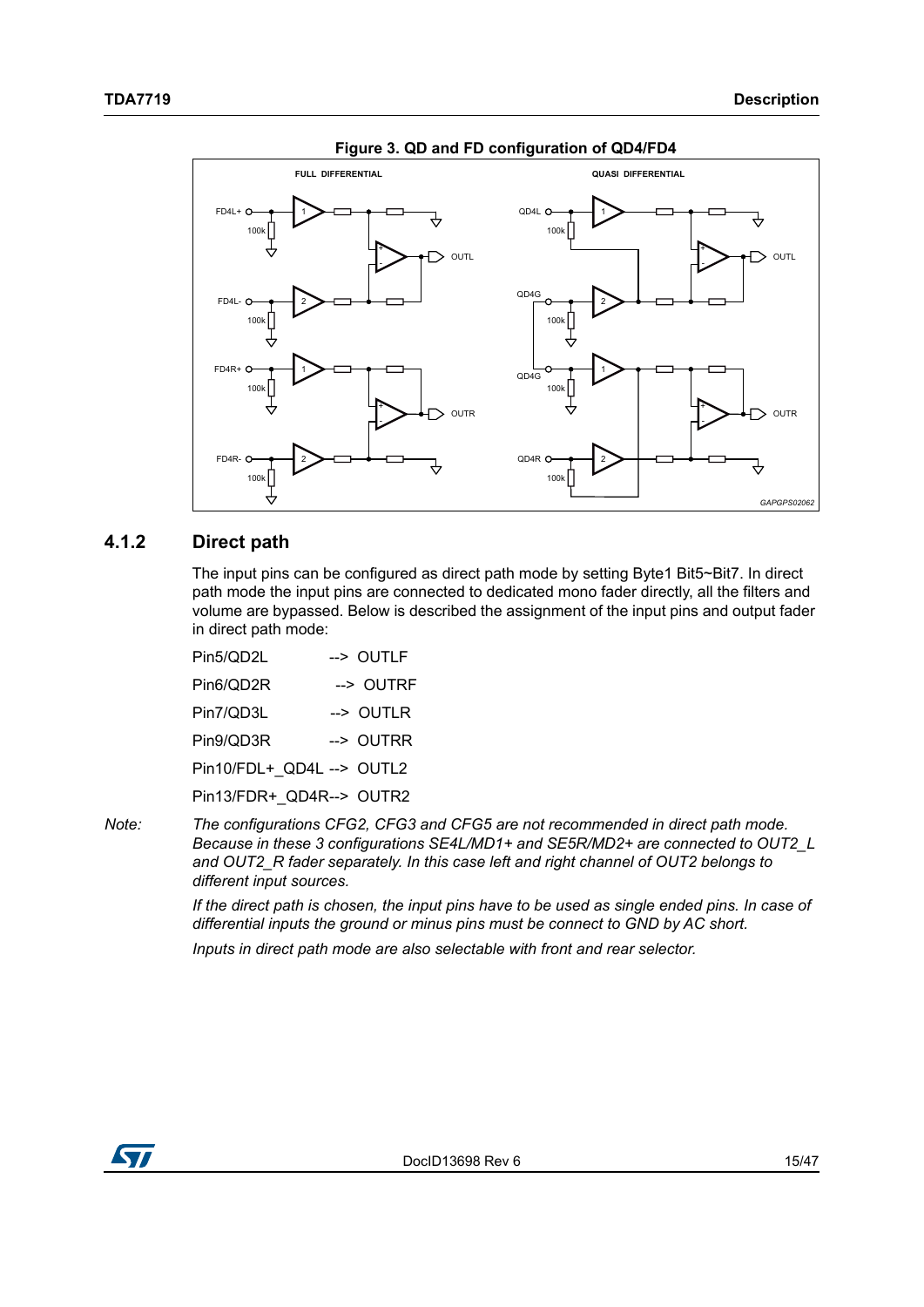## <span id="page-15-0"></span>**4.2 Mixing**

The device provides mixing function which allows the mixing source mixed into front and rear speaker output independently. The mixing source can be any single-ended input, mono-differential input or beep input (Mono single-ended input when DC offset detector is not used). In order to adjust the level of mixing signal, the mixing selector is followed with a 0 dB~-31 dB attenuator. The maximum mixing input signal level is 1.6 Vrms for single-ended input and mono-differential input. For beep input, the maximum input signal level is about 1.4 Vrms. The block diagram of the mixing function is shown below.

<span id="page-15-2"></span>

Since the input stage of this device has different configurations, the corresponding sources for mixing selector are also different according to the configurations. The following table defines the available sources for mixing under different configurations.

<span id="page-15-1"></span>

| Mix selector bits | 000             | 001             | 010             | 011             | 100             | 101             | 110    | 111    |
|-------------------|-----------------|-----------------|-----------------|-----------------|-----------------|-----------------|--------|--------|
| (Byte2 Bit2~Bit0) | MixIN0          | MixIN1          | MixIN2          | MixIN3          | MixIN4          | MixIN5          | MixIN6 | MixIN7 |
| CFG0              | <b>NA</b>       | <b>NA</b>       | <b>NA</b>       | <b>NA</b>       | <b>NA</b>       | <b>NA</b>       | Beep   | Mute   |
| CFG1              | SE <sub>1</sub> | SE <sub>2</sub> | SE <sub>3</sub> | <b>NA</b>       | <b>NA</b>       | <b>NA</b>       | Beep   | Mute   |
| CFG <sub>2</sub>  | SE <sub>1</sub> | SE <sub>2</sub> | SE <sub>3</sub> | SE <sub>4</sub> | SE <sub>5</sub> | <b>NA</b>       | Beep   | Mute   |
| CFG <sub>3</sub>  | SE <sub>1</sub> | SE <sub>2</sub> | SE <sub>3</sub> | MD <sub>1</sub> | <b>NA</b>       | MD <sub>2</sub> | Beep   | Mute   |
| CFG4              | <b>NA</b>       | <b>NA</b>       | <b>NA</b>       | <b>NA</b>       | <b>NA</b>       | <b>NA</b>       | Beep   | Mute   |
| CFG5              | <b>NA</b>       | <b>NA</b>       | <b>NA</b>       | SE <sub>4</sub> | SE <sub>5</sub> | <b>NA</b>       | Beep   | Mute   |
| CFG6              | MD <sub>3</sub> | SE <sub>2</sub> | SE <sub>3</sub> | <b>NA</b>       | <b>NA</b>       | <b>NA</b>       | Beep   | Mute   |
| CFG7              | SE <sub>1</sub> | SE <sub>2</sub> | SE <sub>3</sub> | <b>NA</b>       | <b>NA</b>       | <b>NA</b>       | Beep   | Mute   |

*Note: Only light grey cells are allowed mixing input. The dark grey cells are not allowed. The beep input is available only when DC offset detector function is not used.*

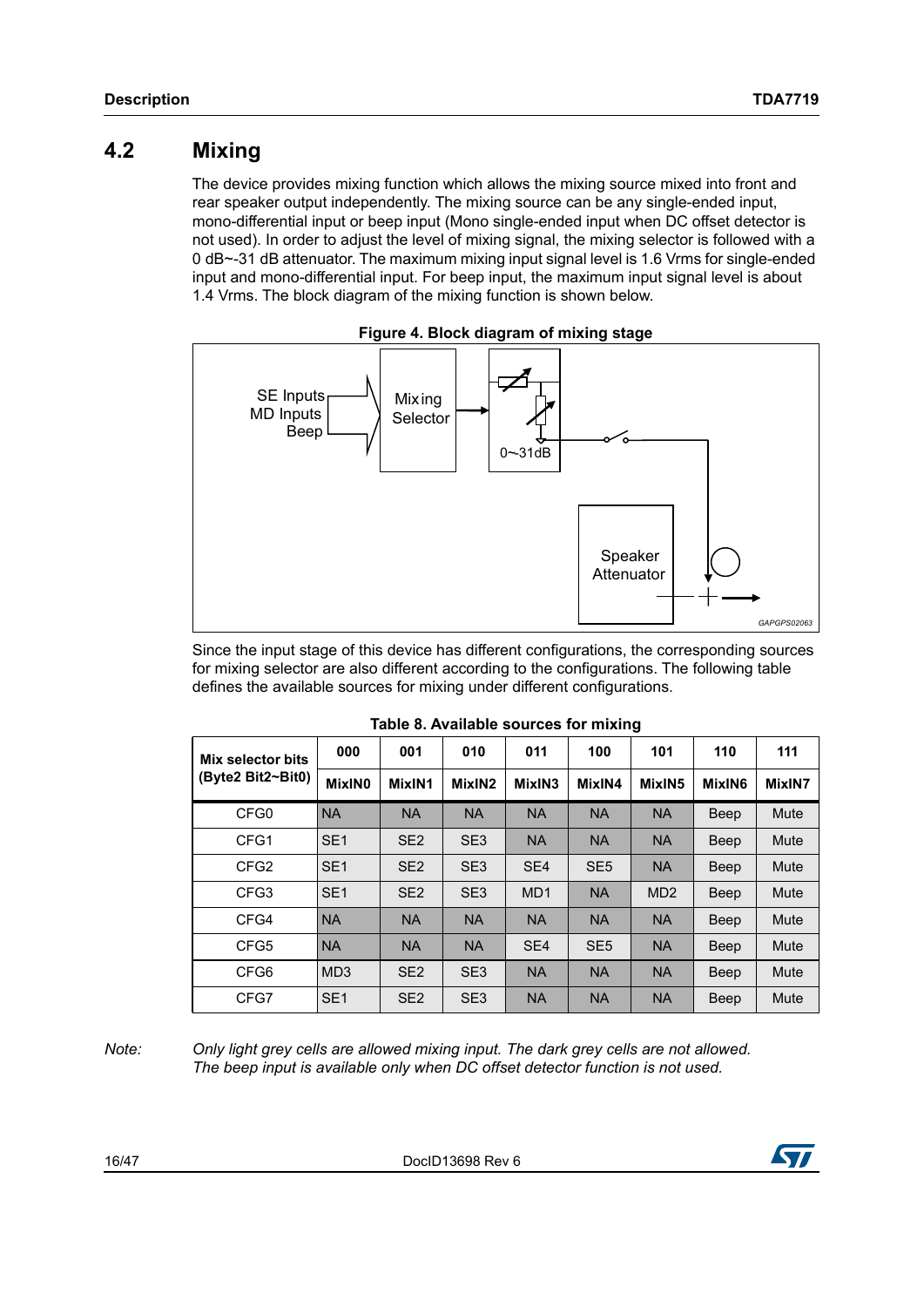## <span id="page-16-0"></span>**4.3 Loudness**

There are four parameters programmable in the loudness stage:

#### <span id="page-16-1"></span>**4.3.1 Loudness attenuation**

*[Figure](#page-16-3)* 5 shows the attenuation as a function of frequency at  $f<sub>P</sub> = 400$  Hz

<span id="page-16-3"></span>



#### <span id="page-16-2"></span>**4.3.2 Peak frequency**

*[Figure](#page-16-4) 6* shows the four possible peak-frequencies at 400, 800 and 2400 Hz

<span id="page-16-4"></span>

**Figure 6. Loudness center frequencies @ Attn. = 15 dB.**



DocID13698 Rev 6 17/[47](#page-46-0)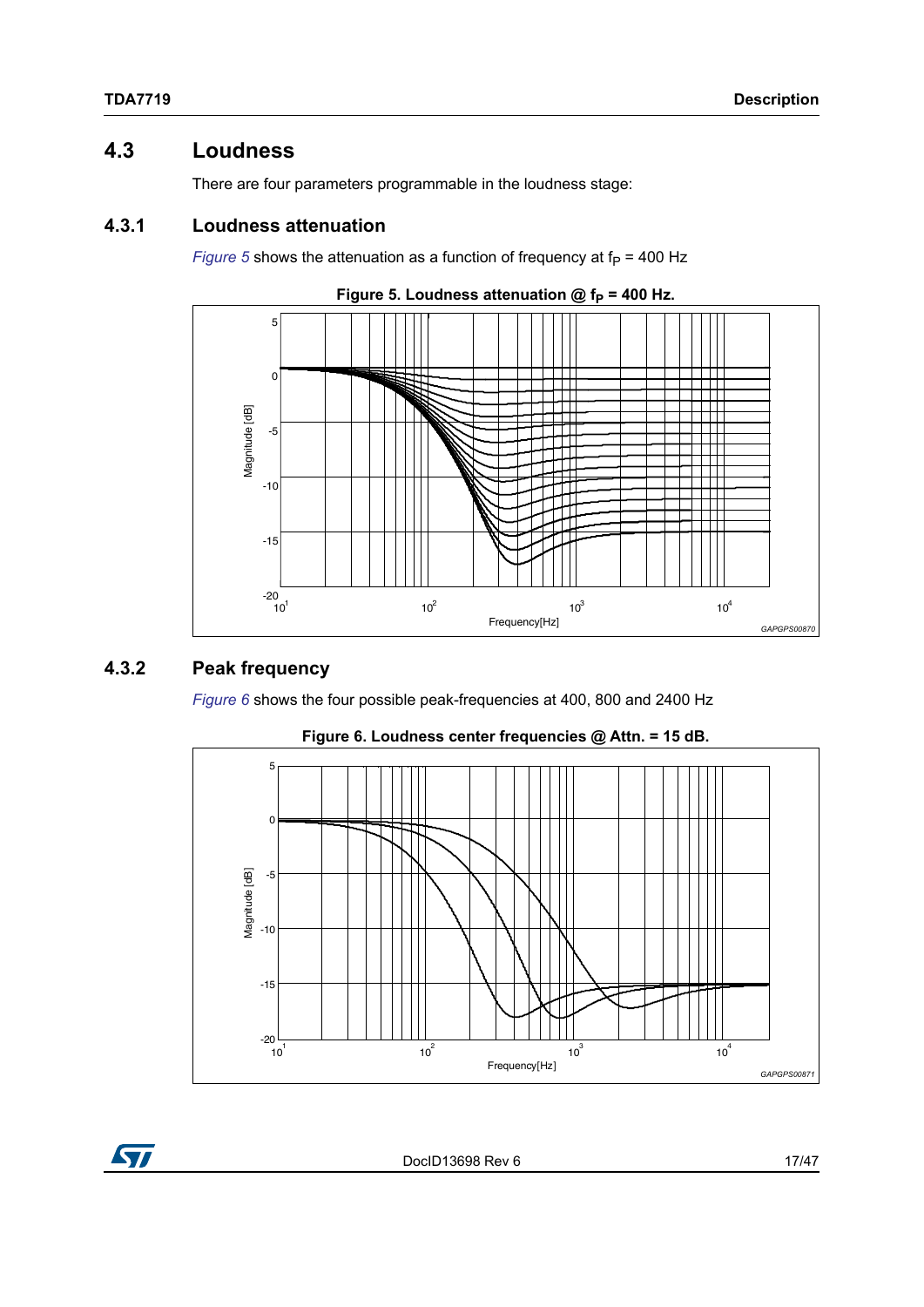#### <span id="page-17-0"></span>**4.3.3 High frequency boost**

*[Figure](#page-17-3) 7* shows the different Loudness shapes in low and high frequency boost.

<span id="page-17-3"></span>

**Figure 7. Loudness attenuation, f<sub>c</sub> =2.4 kHz** 

#### <span id="page-17-1"></span>**4.3.4 Flat mode**

In flat mode the loudness stage works as a 0dB to -15dB attenuator.

## <span id="page-17-2"></span>**4.4 SoftMute**

The digitally controlled SoftMute stage allows muting/demuting the signal with a  $I^2C$ -bus programmable slope. The mute process can either be activated by the SoftMute pin or by the  $I<sup>2</sup>C-bus$ . This slope is realized in a special S-shaped curve to mute slow in the critical regions (see *[Figure](#page-17-4) 8*).

For timing purposes the Bit0 of the  $I^2C$ -bus output register is set to 1 from the start of muting until the end of demuting.

<span id="page-17-4"></span>

*Note: A started Mute action is always terminated and could not be interrupted by a change of the mute signal.*

18/[47](#page-46-0) DocID13698 Rev 6

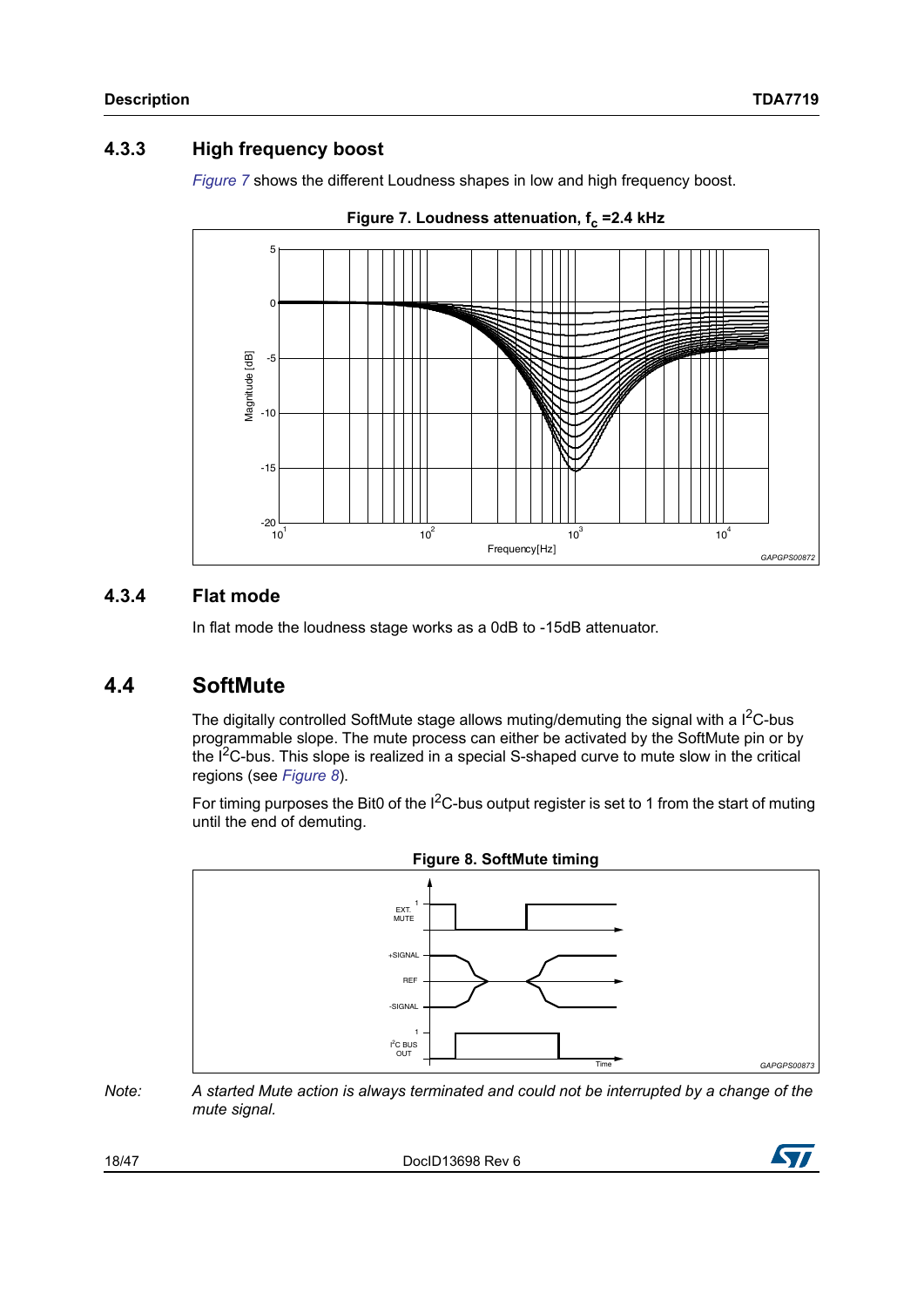### <span id="page-18-0"></span>**4.5 Softstep volume**

When the volume-level is changed audible clicks could appear at the output. The root cause of those clicks could either be a DC Offset before the volume-stage or the sudden change of the envelope of the audio signal. With the Softstep feature both kinds of clicks could be reduced to a minimum and are no more audible. The blend-time from one step to the next is programmable as 5 ms or 10 ms. The softstep control is described in detail in *[Chapter](#page-23-0) 4.10*.

#### <span id="page-18-1"></span>**4.6 Bass**

There are four parameters programmable in the bass stage:

#### <span id="page-18-2"></span>**4.6.1 Bass attenuation**

*[Figure](#page-18-4) 9* shows the attenuation as a function of frequency at a center frequency of 80 Hz.

<span id="page-18-4"></span>

#### Figure 9. Bass Control  $@f_c = 80$  Hz,  $Q = 1$

#### <span id="page-18-3"></span>**4.6.2 Bass center frequency**

*[Figure](#page-18-5) 10* shows the four possible center frequencies 60, 80, 100 and 200 Hz.

<span id="page-18-5"></span>



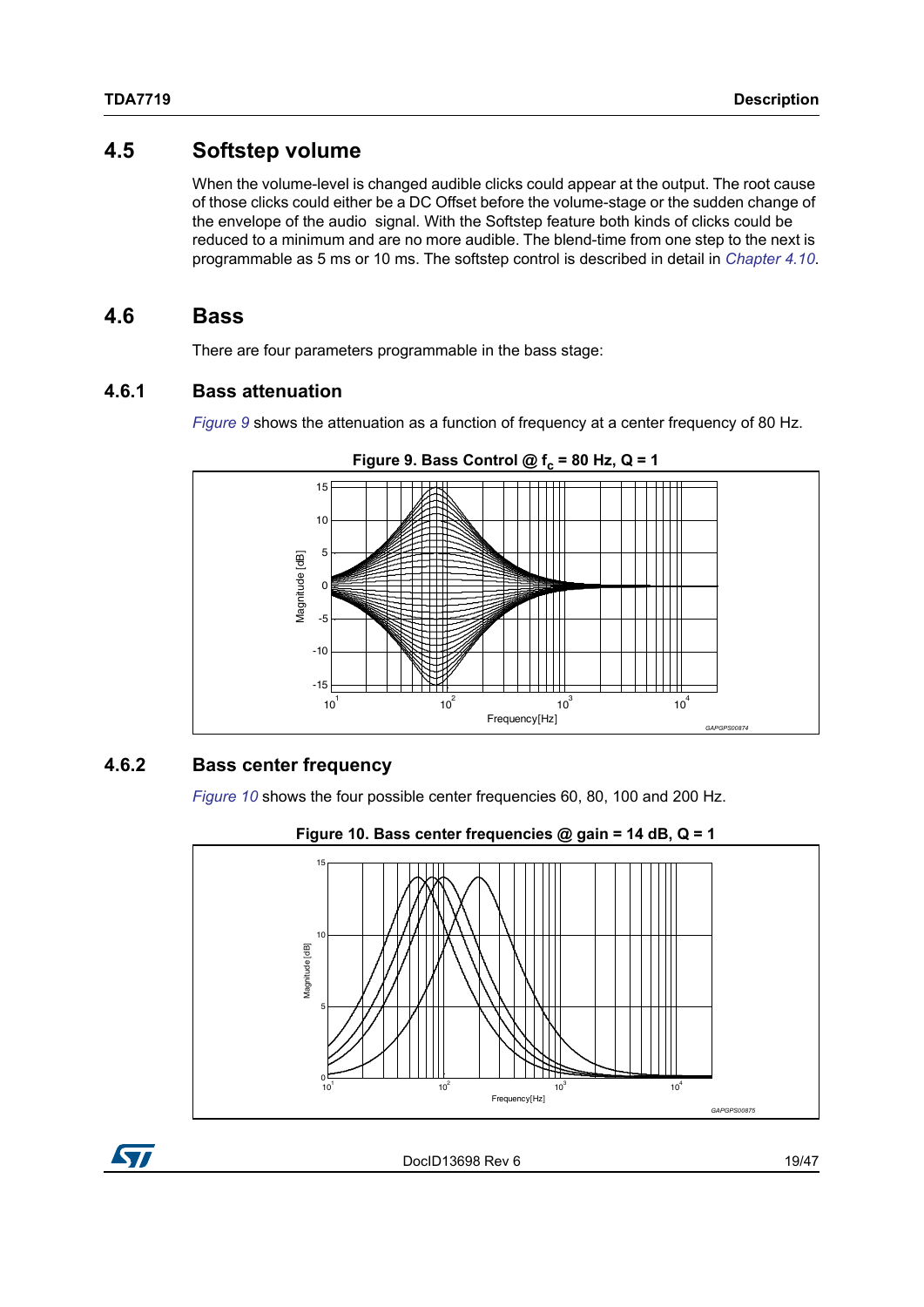#### <span id="page-19-0"></span>**4.6.3 Bass quality factors**

*[Figure](#page-19-2) 11* shows the four possible quality factors 1, 1.25, 1.5 and 2.

<span id="page-19-2"></span>

#### <span id="page-19-1"></span>**4.6.4 DC mode**

In this mode the DC gain is increased by 4.4 dB. In addition the programmed center frequency and quality factor is decreased by 25 % which can be used to reach alternative center frequencies or quality factors.

<span id="page-19-3"></span>



*Note: The center frequency, Q and DC-mode can be set fully independently.*

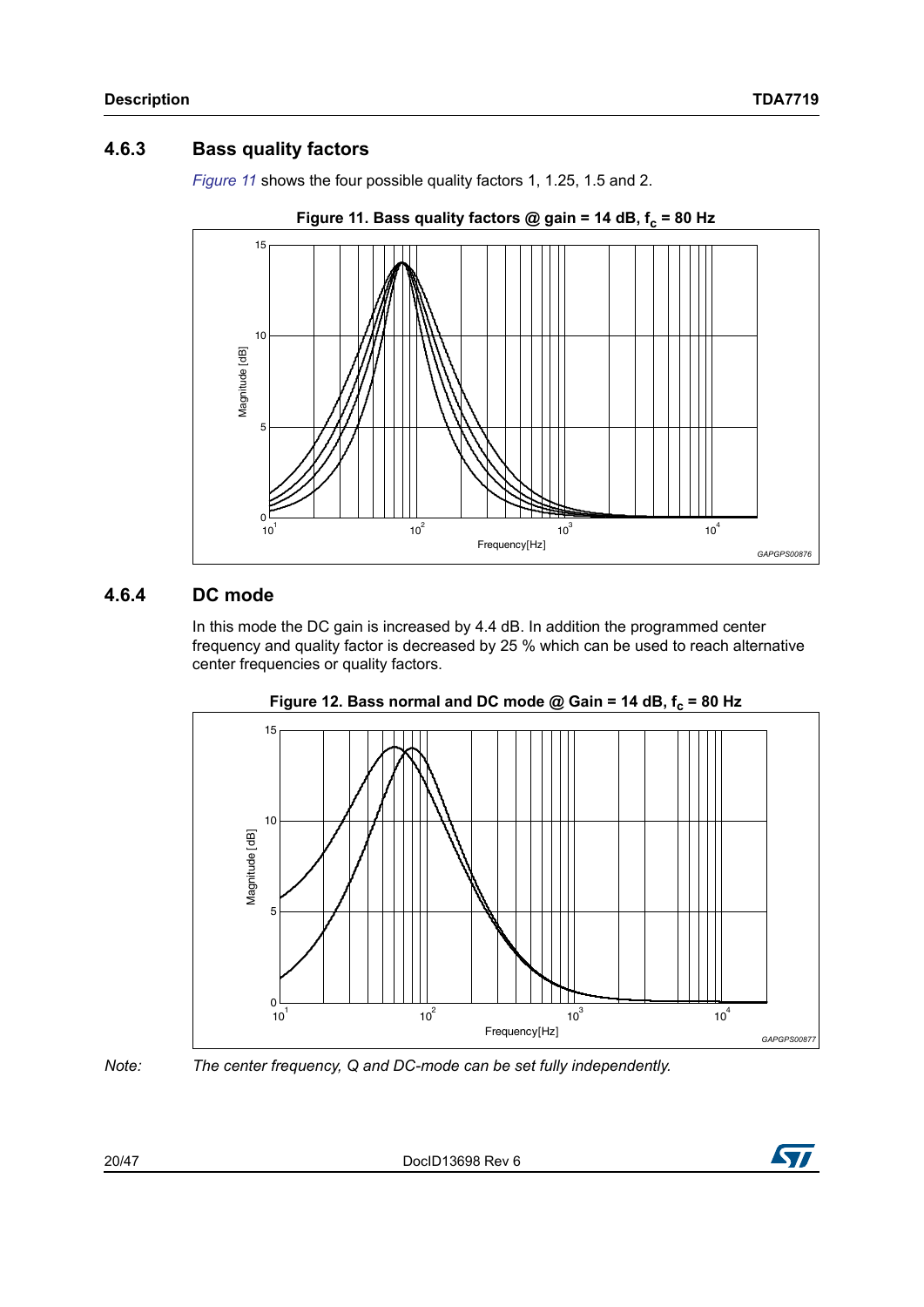## <span id="page-20-0"></span>**4.7 Middle**

There are three parameters programmable in the middle stage:

#### <span id="page-20-1"></span>**4.7.1 Middle attenuation**

*[Figure](#page-20-3) 13* shows the attenuation as a function of frequency at a center frequency of 1 kHz.

<span id="page-20-3"></span>

#### <span id="page-20-2"></span>**4.7.2 Middle center frequency**

*[Figure](#page-20-4) 14* shows the four possible center frequencies 500 Hz, 1 kHz, 1.5 kHz and 2.5 kHz.

<span id="page-20-4"></span>



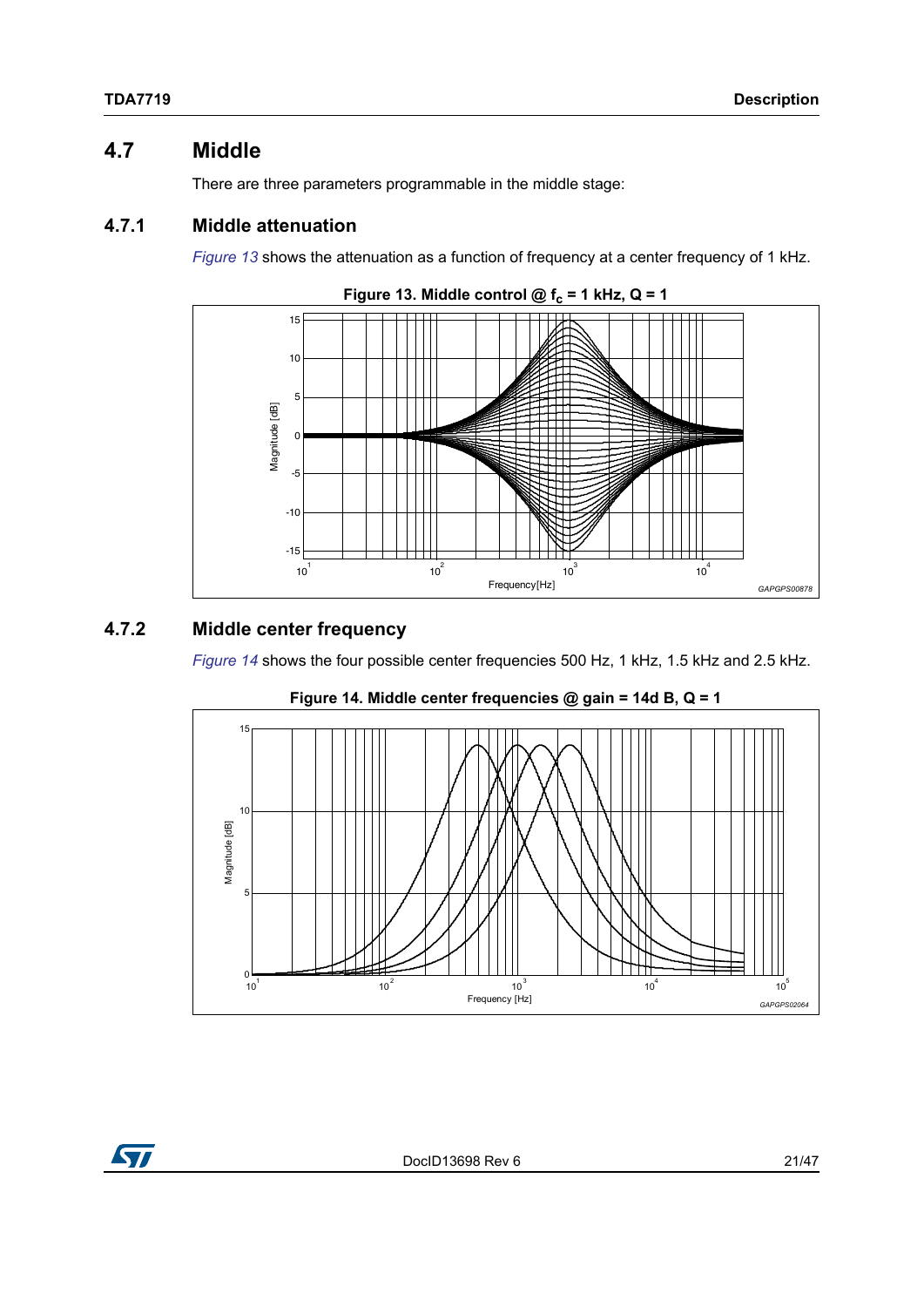### <span id="page-21-0"></span>**4.7.3 Middle quality factors**

*[Figure](#page-21-3) 15* shows the four possible quality factors 0.5, 0.75, 1 and 1.25.

<span id="page-21-3"></span>

## <span id="page-21-1"></span>**4.8 Treble**

There are two parameters programmable in the treble stage:

#### <span id="page-21-2"></span>**4.8.1 Treble attenuation**

*[Figure](#page-21-4) 16* shows the attenuation as a function of frequency at a center frequency of 17.5 kHz.

<span id="page-21-4"></span>

#### Figure 16. Treble Control  $@f_c = 17.5$  kHz.

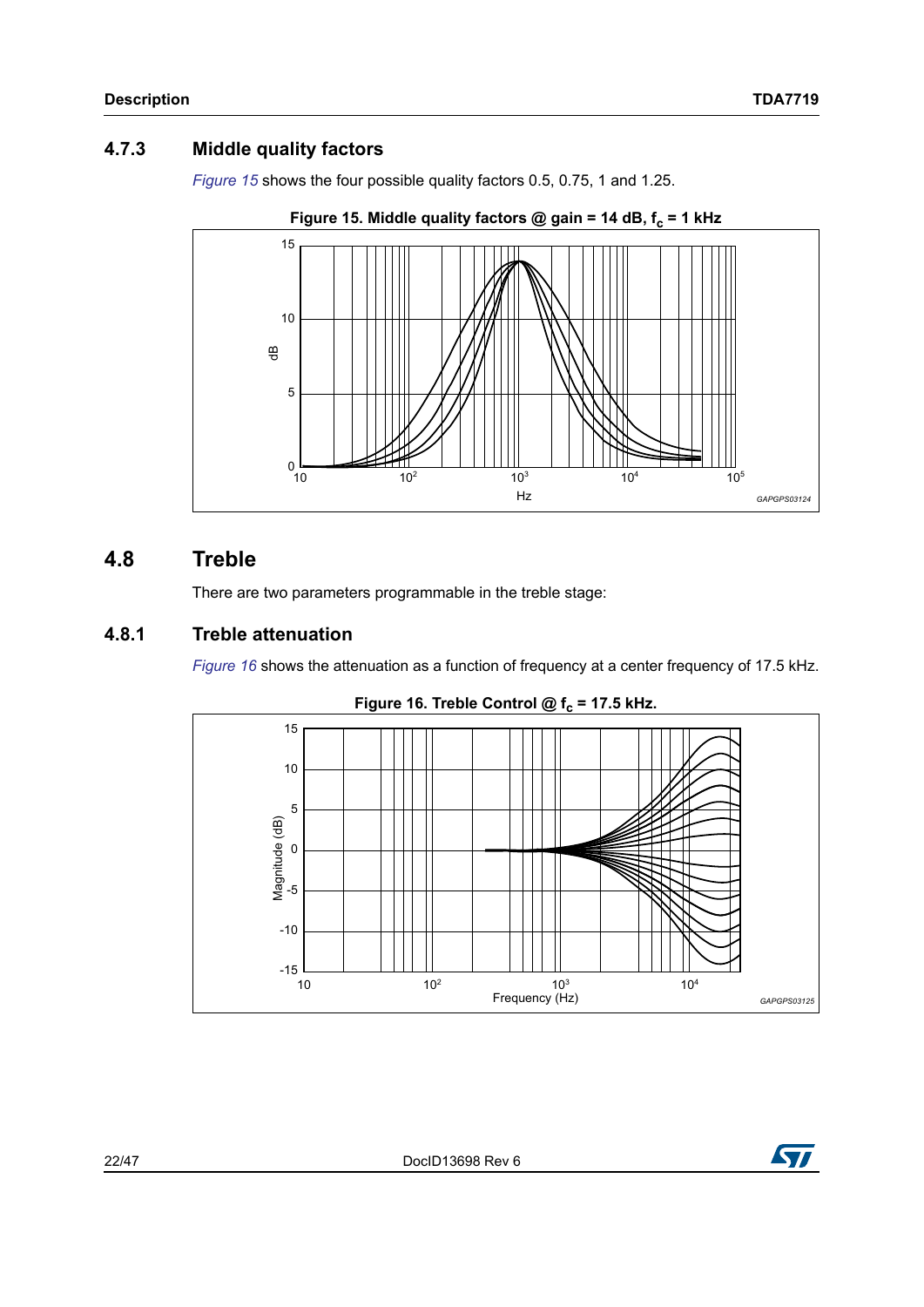#### <span id="page-22-0"></span>**4.8.2 Treble center frequency**

*[Figure](#page-22-2) 17* shows the four possible center frequencies 10 k, 12.5 k, 15 k and 17.5 kHz.

<span id="page-22-2"></span>

**Figure 17. Treble center frequencies @ gain = 14 dB**

## <span id="page-22-1"></span>**4.9 Subwoofer Filter**

The subwoofer lowpass filter has Butterworth characteristics with programmable cut-off frequency (80 / 120 / 160 Hz). The output phase can be selected between 0 deg and 180 deg. The input of subwoofer takes signal from bass filter output or output of input mux.

<span id="page-22-3"></span>

**Figure 18. Subwoofer control**

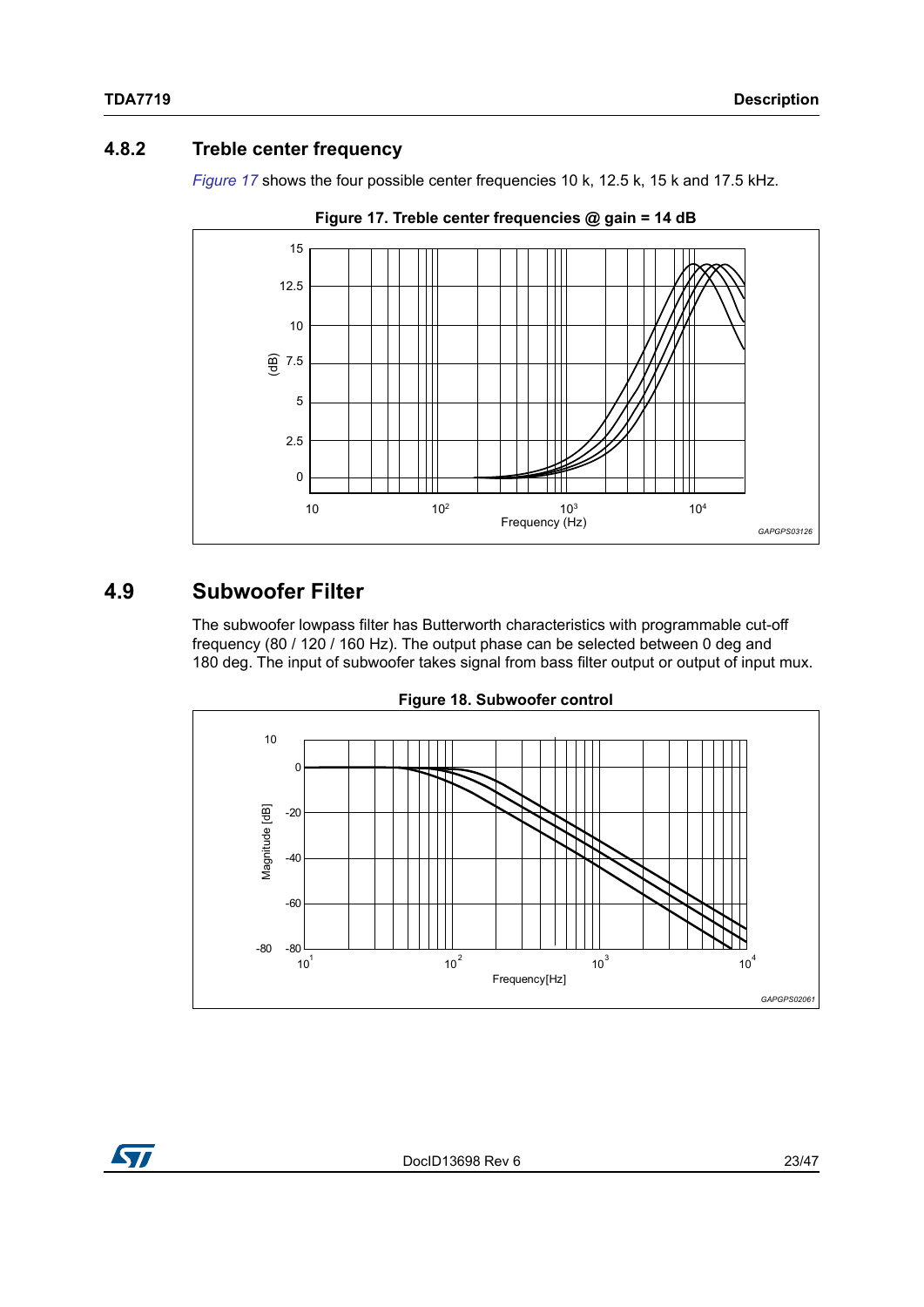### <span id="page-23-0"></span>**4.10 Softstep control**

In this device, the softstep function is available for volume, speaker, loudness, treble, middle and bass block. With softstep function, the audible noise of DC offset or the sudden change of signal can be avoided when adjusting gain setting of the block.

For each block, the softstep function is controlled by softstep on/off control bit in the control table. The softstep transient time selection (5 ms or 10 ms) is common for all blocks and it is controlled by softstep time control bit. The softstep operation of all blocks has a common centralized control. In this case, a new softstep operation can not be started before the completion previous softstep.

There are two different modes to activate the softstep operation. The softstep operation can be started right after I<sup>2</sup>C data sending, or the softstep can be activated in parallel after data sending of several different blocks. The two modes are controlled by the 'act bit' (it is normally bit7 of the byte.) of each byte. When act bit is '0', which means action, the softstep is activated right after the date byte is sent. When the act bit is '1', which means wait, the block goes to wait for softstep status. In this case, the block will wait for some other block to activate the operation. The softstep operation of all blocks in wait status will be done together with the block which activate the softstep. With this mode, all specific blocks can do the softstep in parallel. This avoids waiting when the softstep is operated one by one.

| Chip Addr   Sub Addr   0xxxxxxx |  |
|---------------------------------|--|
|                                 |  |

 $1<sup>^</sup>$  Softstep start here



- 1. It is not allowed to cross 0 dB with softstep directly. From plus gain to minus gain, it must go to +0 dB first, then destination. From minus gain to plus gain, it must go to - 0 dB first, and then destination.
- 2. When one block is in 'wait for softstep' status, it is not allowed to send data to this block again before its softstep is completed.
- 3. To know if there is a softstep in operation, it is possible to monitor the 'busy' signal by I 2C transmission mode (*[Section](#page-28-1) 5.1.2*). When softstep is busy (busy=0), it is better to wait before sending new data until it is free (busy=1).

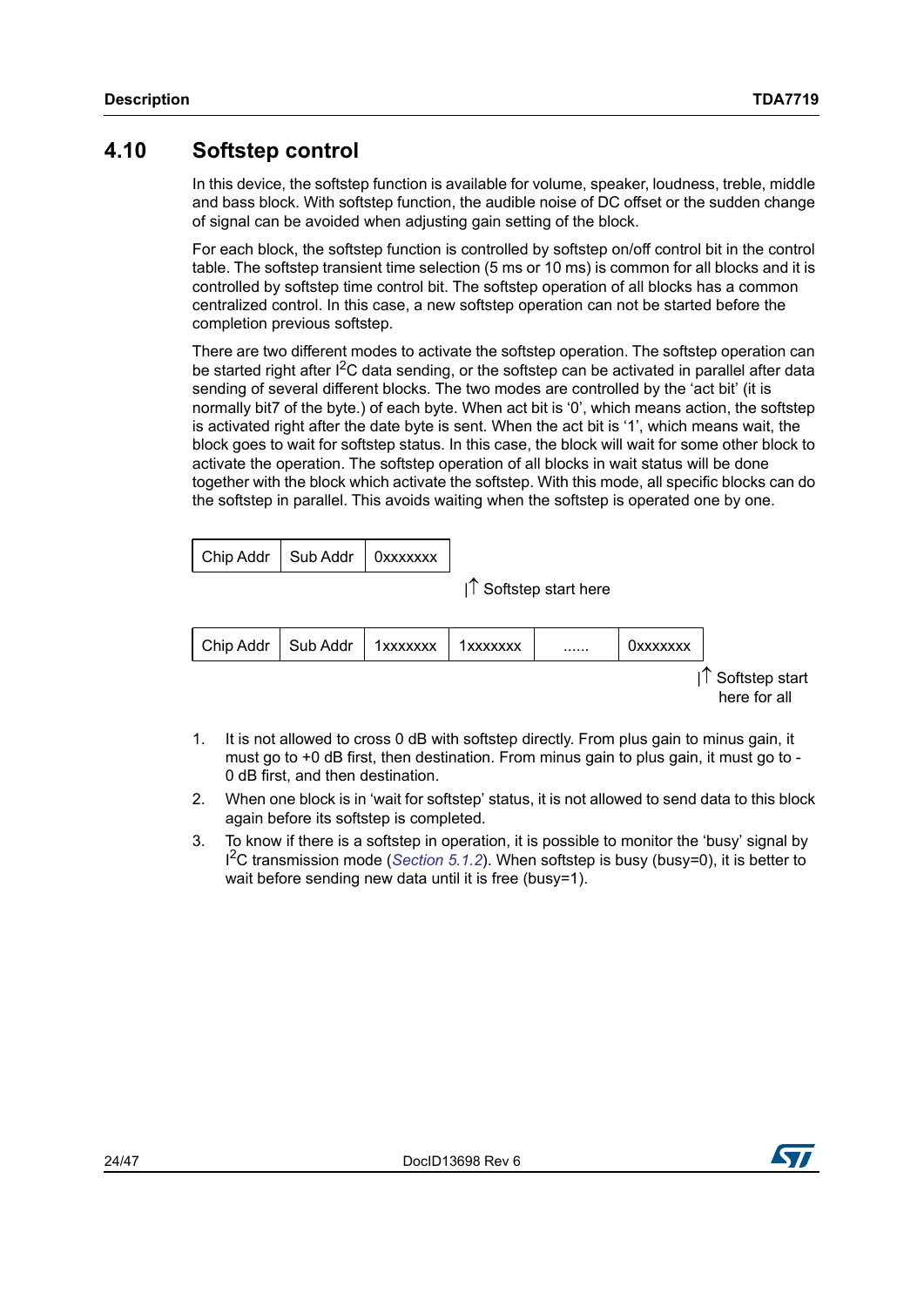## <span id="page-24-0"></span>**4.11 DC offset detector and level meter option**

This device provide DC offset detector function and level meter function option. In one specific application, only one of the function can be used. The configuration of the function is controlled by  $I^2C$  bus (Byte3 Bit7).

When the device uses DC offset detector function, Pin22, Pin27 and Pin28 are used as WinTC, DCErr and WinIN for DC offset detector. When it is configured as level meter, DCErr becomes level meter output. In the mean time, WinIN is used as beep input (Mono singleended input for mixing), and WinTC becomes a reference voltage output (4 V external DC voltage or 3.3 V internal reference voltage).

## <span id="page-24-1"></span>**4.12 DC offset detector**

Using the DC offset detection circuit (*[Figure](#page-25-3) 19*) an offset voltage difference between the audio power amplifier and the TDA7719's Front and Rear outputs can be detected, preventing serious damage to the loudspeakers. The circuit compares whether the signal crosses the zero level inside the audio power at the same time as in the speaker cell. The output of the zero-window-comparator of the power amplifier must be connected with the WinIn-input of the TDA7719. The WinIn-input has an internal pull-up resistor connected to 5.5 V. It is recommended to drive this pin with open-collector outputs only.

To compensate for errors at low frequencies the WinTC-pin are implemented, with external capacitors introducing the same delay  $\tau$  = 7.5k $\Omega$  \* C<sub>ext</sub> as the AC-coupling between the TDA7719 and the power amplifier introduces. For the zero window comparators, the time constant for spike rejection as well as the threshold are programmable.

For electrical characteristics see *Chapter [3 on page](#page-8-0) 9*.

A low-active DC-offset error signal appears at the DCErr output if the next conditions are both true:

- a) Front and rear outputs are inside zero crossing windows.
- b) The Input voltage VWinIn is logic low whenever at least one output of the power amplifier is outside the zero crossing windows.

After power-on, the external attached capacitor is rapidly charged (fast-charge) to overcome a false indication.

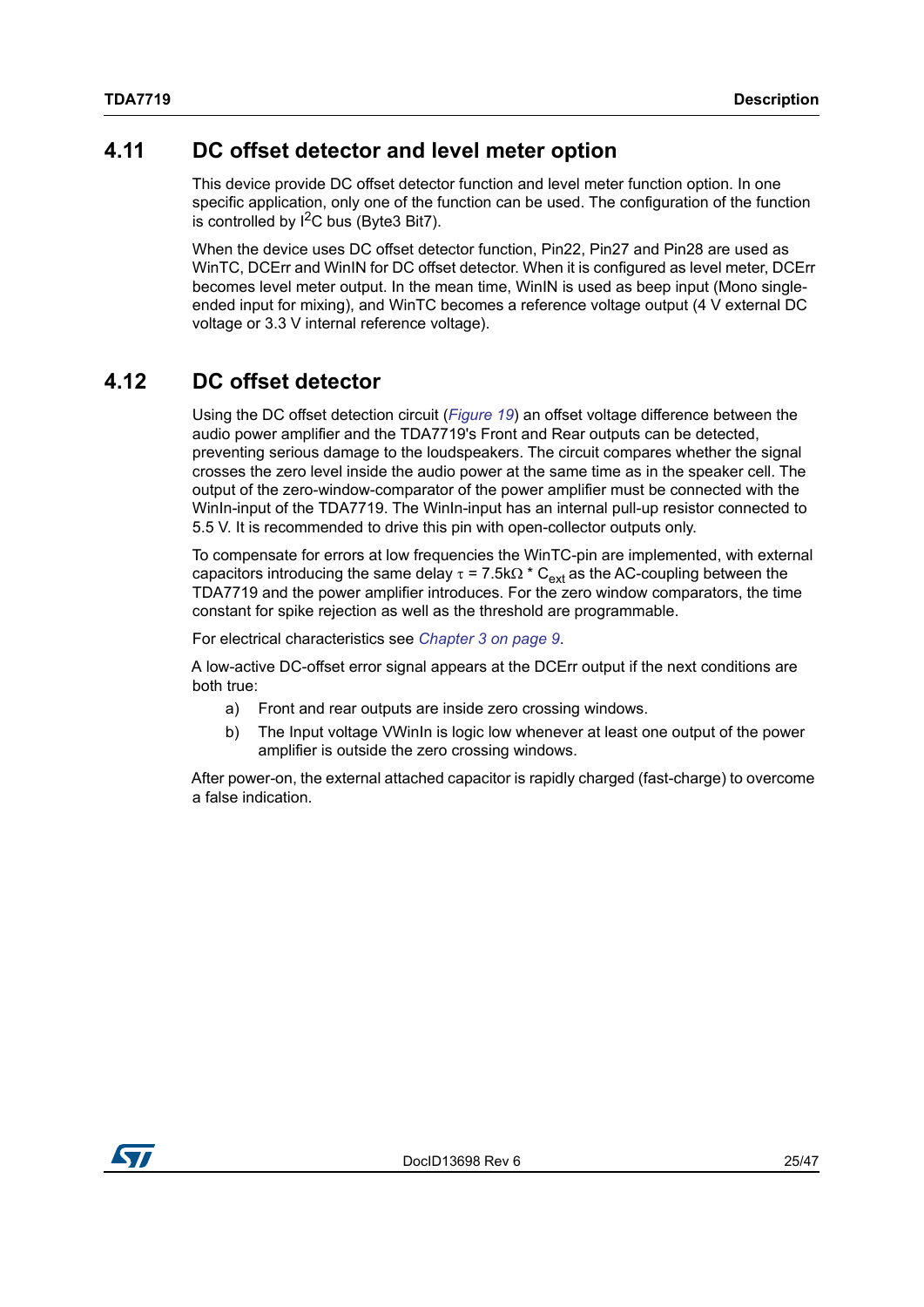<span id="page-25-3"></span>

**Figure 19. DC offset detection circuit (simplified)**

## <span id="page-25-0"></span>**4.13 Level meter**

In case of not using DC offset detector, the three pins used for DCO can be configured as other function. Pin27 (DC\_Err / LMOUT) becomes the level meter output. The level meter block takes signal after main input selector and mix signal into mono, then rectify the signal and detect the peak of the signal. The output stage of level meter removes the DC voltage of the signal and the output voltage level shows exactly the Vpeak of signal. Since the discharge time constant of the level meter is quite slow, it is necessary to reset level meter regularly (with I<sup>2</sup>C bus control Byte3 Bit6) to get correct peak information of the signal.

## <span id="page-25-1"></span>**4.14 Output gain control**

The output stage of the device can provide a option to have additional 1 dB gain in order to boost the maximum output level to 2.2 Vrms with maximum 1 % distortion.

## <span id="page-25-2"></span>**4.15 Audioprocessor testing**

In the test mode, which can be activated by setting bit D7 of the  $I^2C$  subaddress byte and bit D0 of the testing-audioprocessor byte, several internal signals are available at the QD1L pin. In this mode, the input resistance of 100 k $\Omega$  is disconnected from the pin. Internal signals available for testing are listed in the data-byte specification.

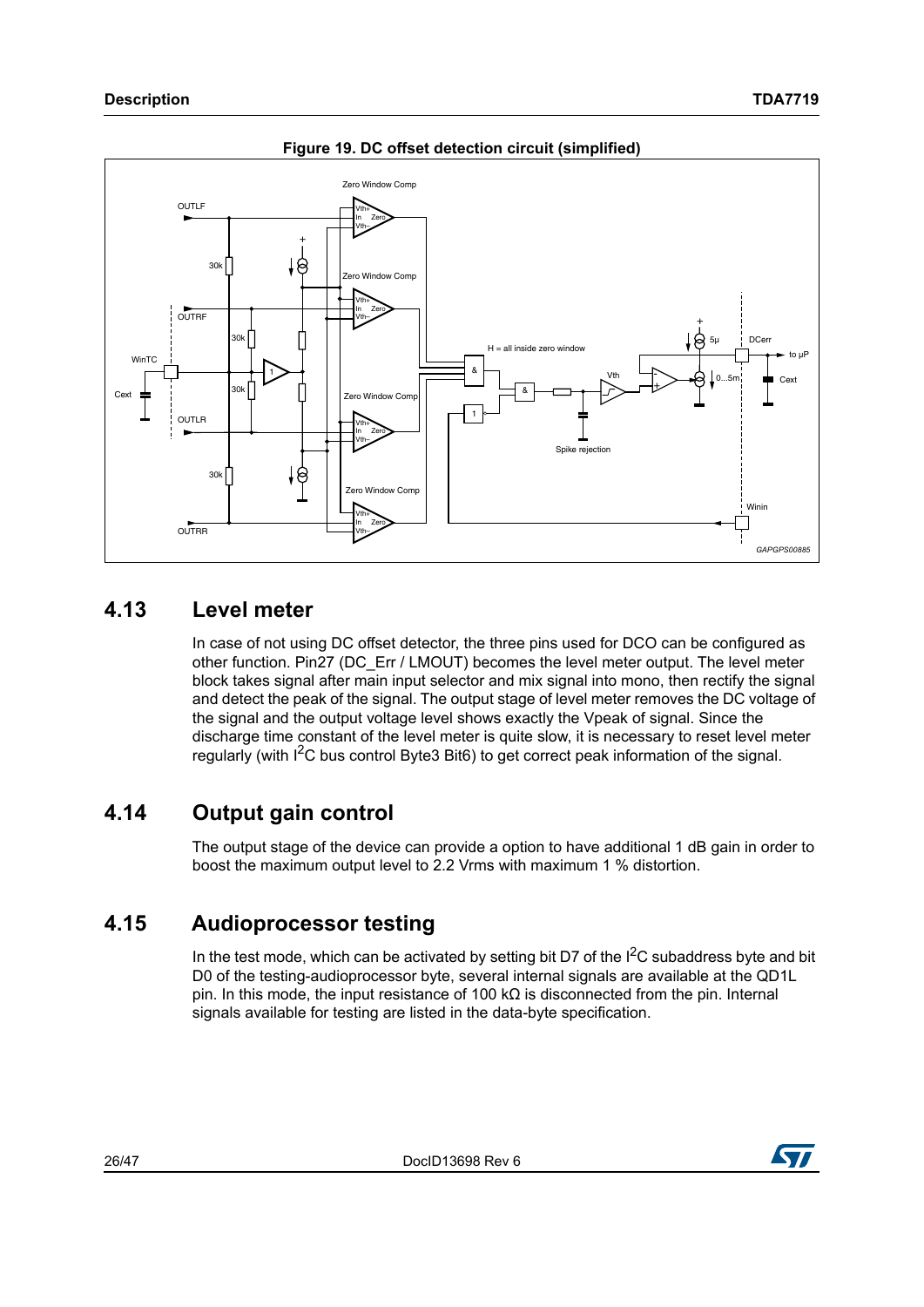## <span id="page-26-0"></span>**4.16 Test circuit (3 x QD + 1 x FD + DC offset detector)**

<span id="page-26-1"></span>

**Figure 20. Test circuit**

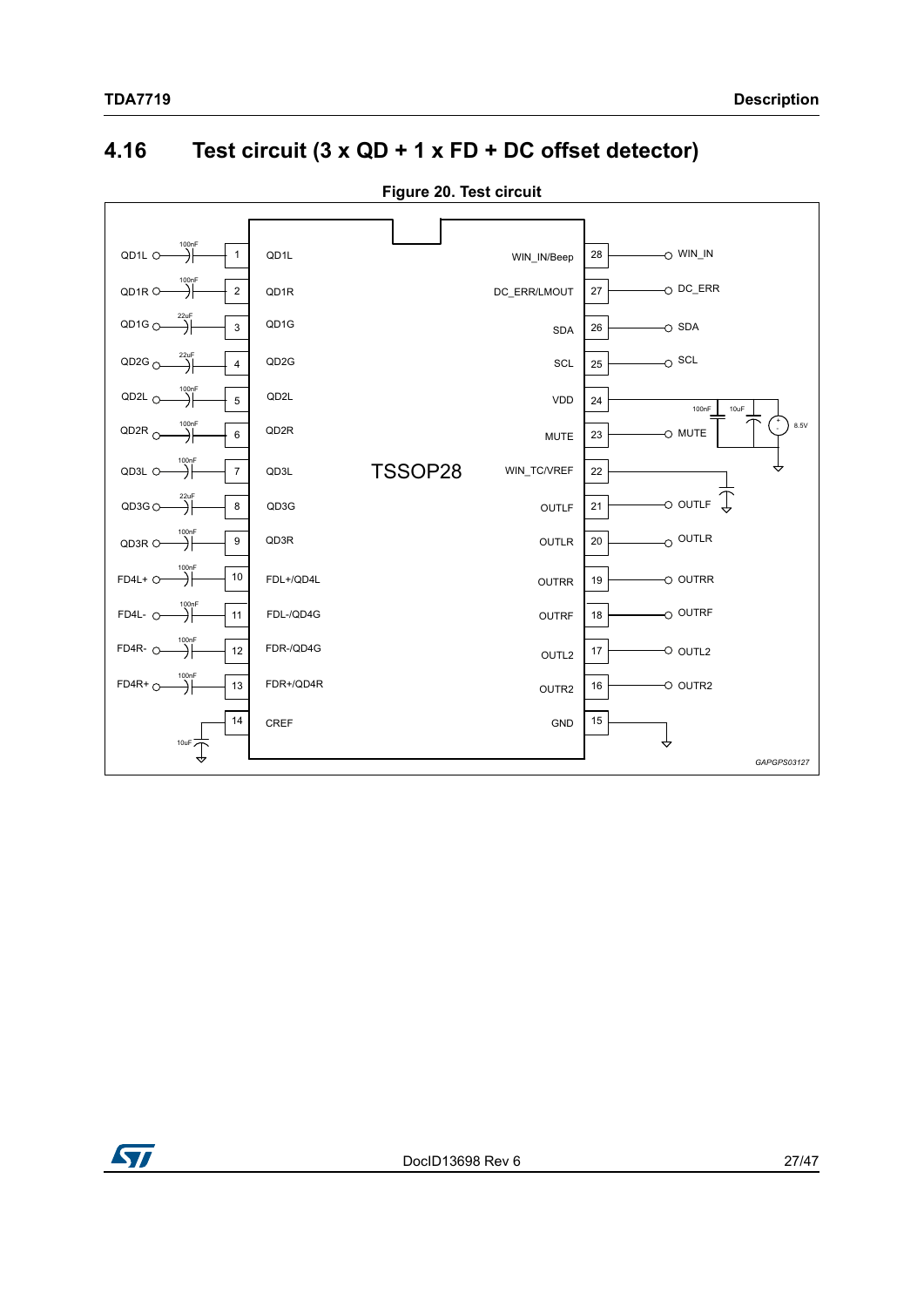# <span id="page-27-0"></span>**5 I2C bus specification**

## <span id="page-27-1"></span>**5.1 Interface protocol**

The interface protocol comprises:

- $\bullet$  a start condition  $(S)$
- a chip address byte (the LSB determines read/write transmission)
- a subaddress byte
- a sequence of data (N-bytes + acknowledge)
- a stop condition (P)
- the max. clock speed is 400 kbits/s
- 3.3 V logic compatible

#### **Figure 21. Switching characteristics**

<span id="page-27-3"></span>

S = Start ACK = Acknowledge

<span id="page-27-2"></span>

|                     | Table 9. FC bus electrical characteristics |     |     |      |  |  |  |  |  |  |  |  |  |
|---------------------|--------------------------------------------|-----|-----|------|--|--|--|--|--|--|--|--|--|
| Symbol              | <b>Parameter</b>                           | Min | Max | Unit |  |  |  |  |  |  |  |  |  |
| $f_{\rm SCL}$       | SCL clock frequency                        |     | 400 | kHz  |  |  |  |  |  |  |  |  |  |
| $V_{\text{IH}}$     | High level input voltage                   | 2.4 |     | V    |  |  |  |  |  |  |  |  |  |
| $V_{IL}$            | Low level input voltage                    |     | 0.8 | V    |  |  |  |  |  |  |  |  |  |
| <sup>t</sup> HD,STA | Hold time for START                        | 0.6 |     | μs   |  |  |  |  |  |  |  |  |  |
| t <sub>SU,STO</sub> | Setup time for STOP                        | 0.6 |     | μs   |  |  |  |  |  |  |  |  |  |
| t <sub>LOW</sub>    | Low period for SCL clock                   | 1.3 |     | μs   |  |  |  |  |  |  |  |  |  |
| t <sub>HIGH</sub>   | High period for SCL clock                  | 0.6 |     | μs   |  |  |  |  |  |  |  |  |  |
| tF                  | Fall time for SCL/SDA                      |     | 300 | ns   |  |  |  |  |  |  |  |  |  |
| $t_{\mathsf{R}}$    | Rise time for SCL/SDA                      |     | 300 | ns   |  |  |  |  |  |  |  |  |  |
| <sup>t</sup> HD,DAT | Data hold time                             | 0   |     | ns   |  |  |  |  |  |  |  |  |  |

 $t_{\text{SU,DAT}}$  Data setup time 100 - ns

#### **Table 9. I2C bus electrical characteristics**

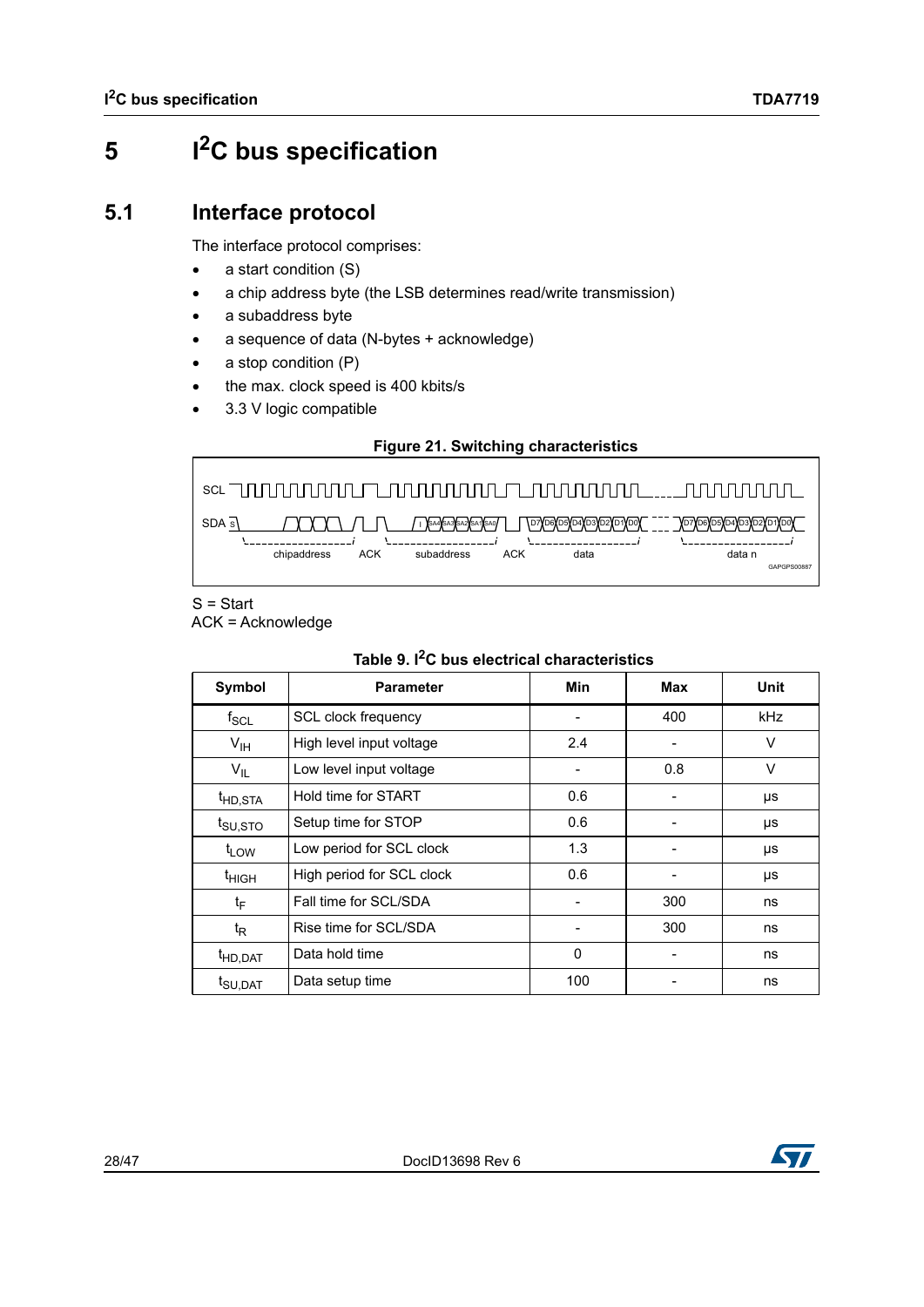**Figure 22. I2C timing diagram**

<span id="page-28-3"></span>

#### <span id="page-28-0"></span>**5.1.1 Receive mode**



S = Start

 $R/W =$  "0" -> Receive Mode (Chip can be programmed by  $\mu P$ )

"1" -> Transmission Mode (Data could be received by μP)

ACK = Acknowledge

 $P =$ Stop

TS = Testing mode

AI = Auto increment

#### <span id="page-28-1"></span>**5.1.2 Transmission mode**

|  | $\sim$ | $\sim$ |  | $-$ | א∧י | $\sim$<br>$\mathbf{A}$<br>. г<br>_______ | $\cdot$<br>$\overline{\phantom{a}}$ | v<br>́ | v<br>́ | $\lambda$<br>́ | <b>.</b><br>Λ | . . | --<br>5M | $\mathbf{v}$<br>. .<br>$\sim$ $\sim$ |  |
|--|--------|--------|--|-----|-----|------------------------------------------|-------------------------------------|--------|--------|----------------|---------------|-----|----------|--------------------------------------|--|

SM = Soft mute activated for main channel

BZ = Softstep Busy ('0' = Busy)

 $X = Not used$ 

The transmitted data is automatic updated after each ACK. Transmission can be repeated without new chip address.

#### <span id="page-28-2"></span>**5.1.3 Reset condition**

A Power-On-Reset is invoked if the supply voltage is below than 3.5 V. After that the registers are initialized to the default data written in following tables.

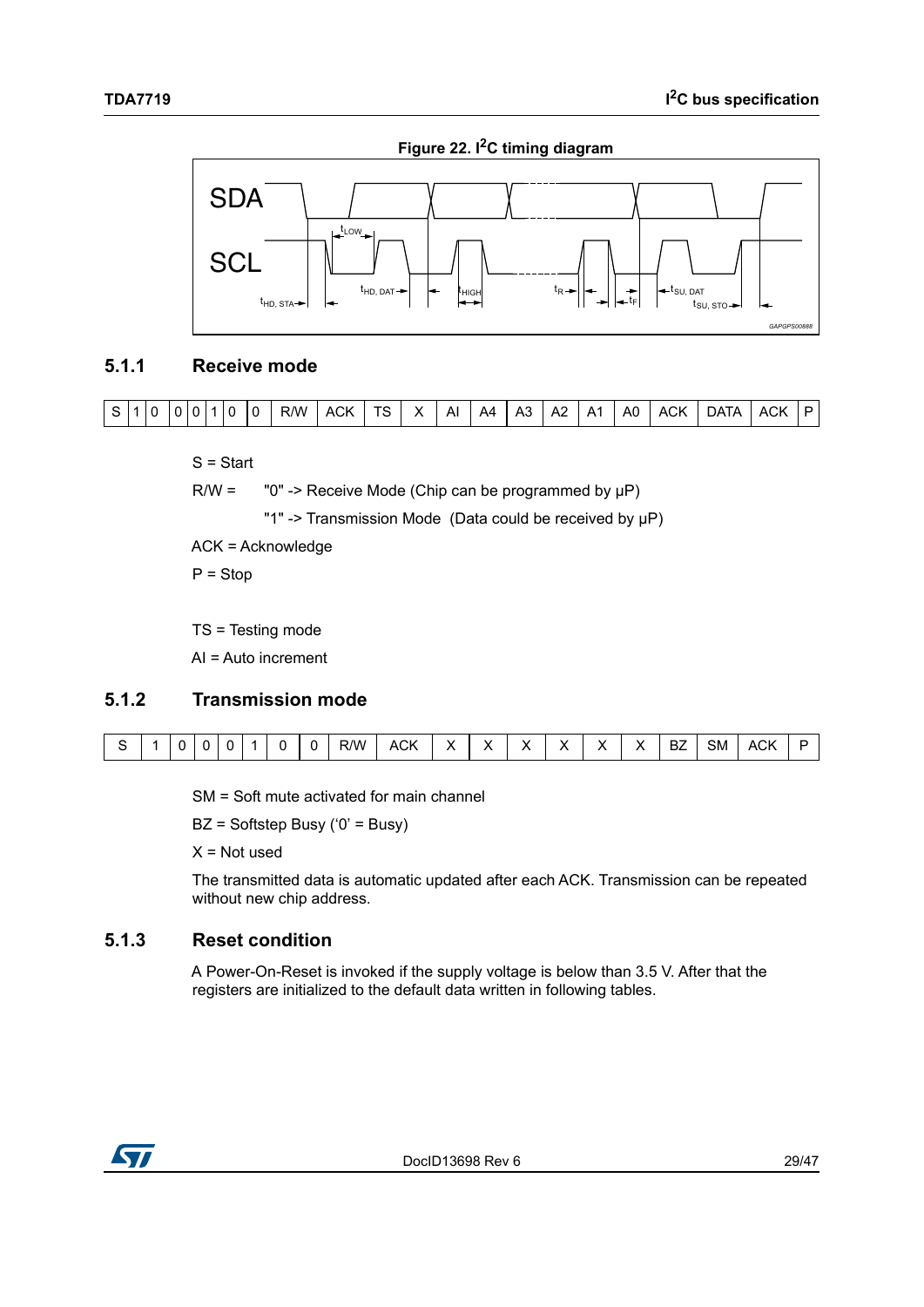<span id="page-29-0"></span>

| <b>MSB</b> |              |                   |                |              |              |                | <b>LSB</b>     |                                                       |
|------------|--------------|-------------------|----------------|--------------|--------------|----------------|----------------|-------------------------------------------------------|
| 12         | $\mathsf{I}$ | 10                | A <sub>4</sub> | A3           | A2           | A <sub>1</sub> | A <sub>0</sub> | <b>Function</b>                                       |
| 0<br>1     |              |                   |                |              |              |                |                | <b>Testing Mode</b><br>Off<br>On                      |
|            | X            |                   |                |              |              |                |                | Not used                                              |
|            |              | 0<br>$\mathbf{1}$ |                |              |              |                |                | <b>Auto Increment Mode</b><br>Off<br>On               |
|            |              |                   | 0              | $\mathbf 0$  | 0            | $\mathbf 0$    | $\mathbf 0$    | Input Configuration / Main Source Selector            |
|            |              |                   | 0              | $\pmb{0}$    | 0            | $\pmb{0}$      | $\mathbf{1}$   | 2 <sup>nd</sup> Source Selector / Direct Path         |
|            |              |                   | 0              | 0            | 0            | 1              | 0              | Mixing Source / Mixing Gain                           |
|            |              |                   | 0              | 0            | 0            | 1              | $\mathbf{1}$   | Mix Control / Level Meter / DC Offset Detector Config |
|            |              |                   | 0              | 0            | 1            | 0              | 0              | Soft Mute / Others                                    |
|            |              |                   | 0              | $\mathsf 0$  | 1            | $\pmb{0}$      | $\mathbf{1}$   | Soft Step I                                           |
|            |              |                   | 0              | $\pmb{0}$    | 1            | 1              | $\pmb{0}$      | Soft Step II / DC-detector                            |
|            |              |                   | 0              | 0            | $\mathbf{1}$ | 1              | $\mathbf{1}$   | Loudness                                              |
|            |              |                   | 0              | $\mathbf{1}$ | 0            | 0              | 0              | Volume / Output Gain                                  |
|            |              |                   | 0              | $\mathbf{1}$ | $\Omega$     | $\mathbf 0$    | $\mathbf{1}$   | Treble                                                |
|            |              |                   | 0              | $\mathbf{1}$ | 0            | 1              | 0              | Middle                                                |
|            |              |                   | 0              | $\mathbf{1}$ | $\Omega$     | 1              | $\mathbf{1}$   | <b>Bass</b>                                           |
|            |              |                   | 0              | $\mathbf{1}$ | $\mathbf{1}$ | 0              | 0              | Subwoofer / Middle / Bass                             |
|            |              |                   | $\mathbf 0$    | $\mathbf{1}$ | 1            | $\mathbf 0$    | $\mathbf{1}$   | Speaker Attenuator Left Front                         |
|            |              |                   | $\pmb{0}$      | 1            | 1            | 1              | $\pmb{0}$      | Speaker Attenuator Right Front                        |
|            |              |                   | $\pmb{0}$      | $\mathbf 1$  | $\mathbf{1}$ | $\mathbf{1}$   | $\mathbf{1}$   | Speaker Attenuator Left Rear                          |
|            |              |                   | $\mathbf 1$    | 0            | 0            | $\pmb{0}$      | $\pmb{0}$      | Speaker Attenuator Right Rear                         |
|            |              |                   | 1              | 0            | $\Omega$     | $\mathbf 0$    | $\mathbf{1}$   | Subwoofer Attenuator Left                             |
|            |              |                   | 1              | $\pmb{0}$    | 0            | 1              | 0              | Subwoofer Attenuator Right                            |
|            |              |                   | 1              | 0            | 0            | 1              | $\mathbf{1}$   | Testing Audio Processor 1                             |
|            |              |                   | 1              | 0            | 1            | 0              | $\pmb{0}$      | Testing Audio Processor 2                             |

**Table 10. Subaddress (receive mode)**



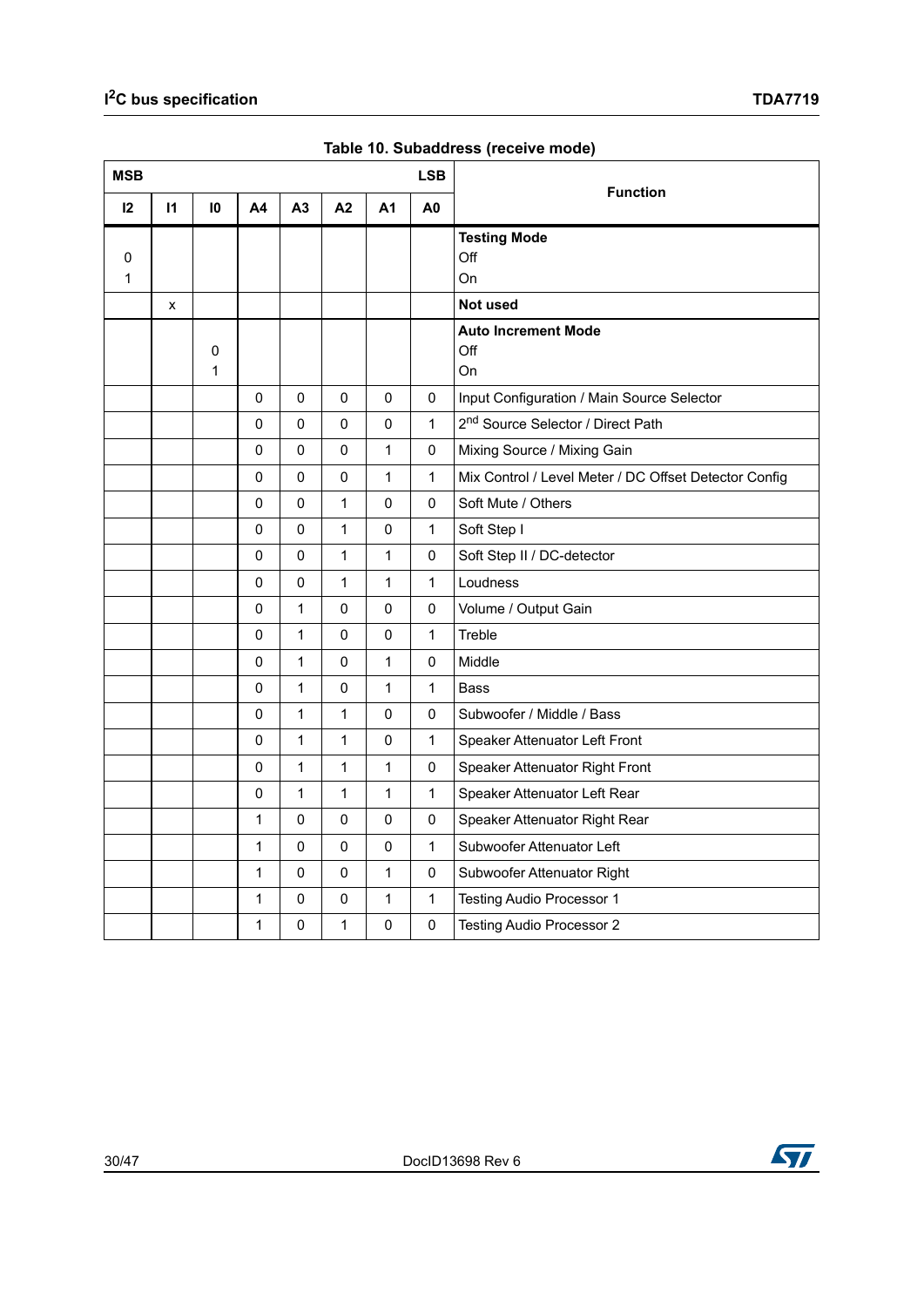## <span id="page-30-0"></span>**5.2 Data byte specification**

The default power on status of the registers is written with underline.

<span id="page-30-1"></span>

| <b>MSB</b>   |                |                |                |                |                |                | <b>LSB</b>     | <b>Function</b>                       |
|--------------|----------------|----------------|----------------|----------------|----------------|----------------|----------------|---------------------------------------|
| D7           | D <sub>6</sub> | D <sub>5</sub> | D <sub>4</sub> | D <sub>3</sub> | D <sub>2</sub> | D <sub>1</sub> | D <sub>0</sub> |                                       |
|              |                |                |                |                |                |                |                | Main source selector                  |
|              |                |                |                |                | $\pmb{0}$      | $\pmb{0}$      | 0              | IN <sub>0</sub>                       |
|              |                |                |                |                | 0              | 0              | 1              | IN <sub>1</sub>                       |
|              |                |                |                |                | $\pmb{0}$      | 1              | $\pmb{0}$      | $IN2$                                 |
|              |                |                |                |                | $\pmb{0}$      | 1              | 1              | IN <sub>3</sub>                       |
|              |                |                |                |                | 1              | 0              | 0              | IN4                                   |
|              |                |                |                |                | $\mathbf 1$    | $\pmb{0}$      | 1              | IN <sub>5</sub>                       |
|              |                |                |                |                | 1              | 1              | 0              | IN <sub>6</sub>                       |
|              |                |                |                |                | 1              | 1              | 1              | IN <sub>7</sub>                       |
|              |                |                |                |                |                |                |                | MD1/2 configuration for main selector |
|              |                |                |                | $\pmb{0}$      |                |                |                | MD1                                   |
|              |                |                |                | $\mathbf 1$    |                |                |                | MD2                                   |
|              |                |                |                |                |                |                |                | Main source input gain select         |
|              |                |                | $\pmb{0}$      |                |                |                |                | 0dB                                   |
|              |                |                | 1              |                |                |                |                | 3dB                                   |
|              |                |                |                |                |                |                |                | Input configuration                   |
| $\mathbf{0}$ | 0              | $\mathbf 0$    |                |                |                |                |                | CFG0                                  |
| $\Omega$     | $\mathbf 0$    | 1              |                |                |                |                |                | CFG1                                  |
| 0            | $\mathbf{1}$   | 0              |                |                |                |                |                | CFG2                                  |
| 0            | 1              | 1              |                |                |                |                |                | CFG3                                  |
| 1            | $\mathbf 0$    | 0              |                |                |                |                |                | CFG4                                  |
|              | $\pmb{0}$      | 1              |                |                |                |                |                | CFG5                                  |
|              | 1              | 0              |                |                |                |                |                | CFG6                                  |
| 1            | 1              | 1              |                |                |                |                |                | CFG7                                  |

|  |  | Table 11. Input configuration / main selector (0) |  |  |  |  |
|--|--|---------------------------------------------------|--|--|--|--|
|--|--|---------------------------------------------------|--|--|--|--|

*Note: For detailed input source and input stage configuration, please refer to [Section](#page-12-1) 4.1.*

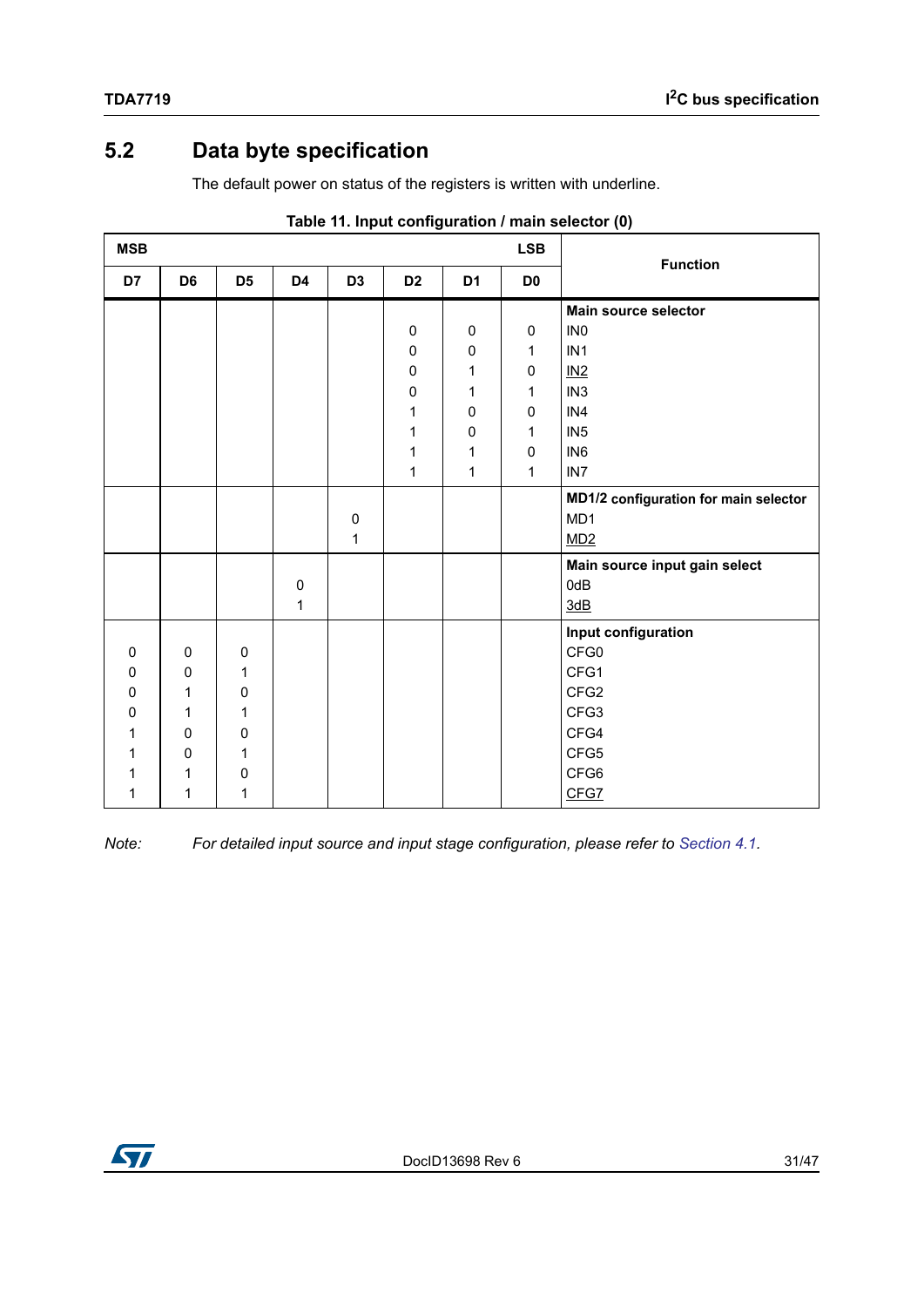<span id="page-31-0"></span>

| <b>MSB</b> |                |                |           |                |                |                | <b>LSB</b>     | $\cdot$ $\cdot$<br><b>Function</b>               |
|------------|----------------|----------------|-----------|----------------|----------------|----------------|----------------|--------------------------------------------------|
| D7         | D <sub>6</sub> | D <sub>5</sub> | D4        | D <sub>3</sub> | D <sub>2</sub> | D <sub>1</sub> | D <sub>0</sub> |                                                  |
|            |                |                |           |                |                |                |                | 2 <sup>nd</sup> Source Selector                  |
|            |                |                |           |                | 0              | $\mathbf 0$    | $\mathbf 0$    | IN <sub>0</sub>                                  |
|            |                |                |           |                | 0              | 0              | 1              | IN <sub>1</sub>                                  |
|            |                |                |           |                | 0              | 1              | 0              | IN2                                              |
|            |                |                |           |                | $\pmb{0}$      | 1              | 1              | IN <sub>3</sub>                                  |
|            |                |                |           |                | 1              | 0              | 0              | IN4                                              |
|            |                |                |           |                | 1              | 0              | 1              | IN <sub>5</sub>                                  |
|            |                |                |           |                | 1              | 1              | 0              | IN <sub>6</sub>                                  |
|            |                |                |           |                | 1              | 1              | 1              | IN <sub>7</sub>                                  |
|            |                |                |           |                |                |                |                | MD1/2 Configuration for 2 <sup>nd</sup> Selector |
|            |                |                |           | 0              |                |                |                | MD1                                              |
|            |                |                |           | 1              |                |                |                | MD2                                              |
|            |                |                |           |                |                |                |                | 2 <sup>nd</sup> Source Input Gain Select         |
|            |                |                | $\pmb{0}$ |                |                |                |                | 0dB                                              |
|            |                |                | 1         |                |                |                |                | 3dB                                              |
|            |                |                |           |                |                |                |                | QD2 Bypass (Front)                               |
|            |                | $\pmb{0}$      |           |                |                |                |                | on                                               |
|            |                | $\mathbf 1$    |           |                |                |                |                | Qff                                              |
|            |                |                |           |                |                |                |                | QD3 Bypass (Rear)                                |
|            | $\pmb{0}$      |                |           |                |                |                |                | on                                               |
|            | 1              |                |           |                |                |                |                | Qff                                              |
|            |                |                |           |                |                |                |                | QD4 Bypass (Subwoofer)                           |
| 0          |                |                |           |                |                |                |                | on                                               |
| 1          |                |                |           |                |                |                |                | $Off$                                            |

**Table 12. 2nd Source selector / direct path (1)** 

*Note: For detailed input source and input stage configuration, please refer to [Section](#page-12-1) 4.1. To active QD3 Bypass (Rear) function, it needs to set Byte3\_D4 to "Direct Path / 2nd Source" also.*

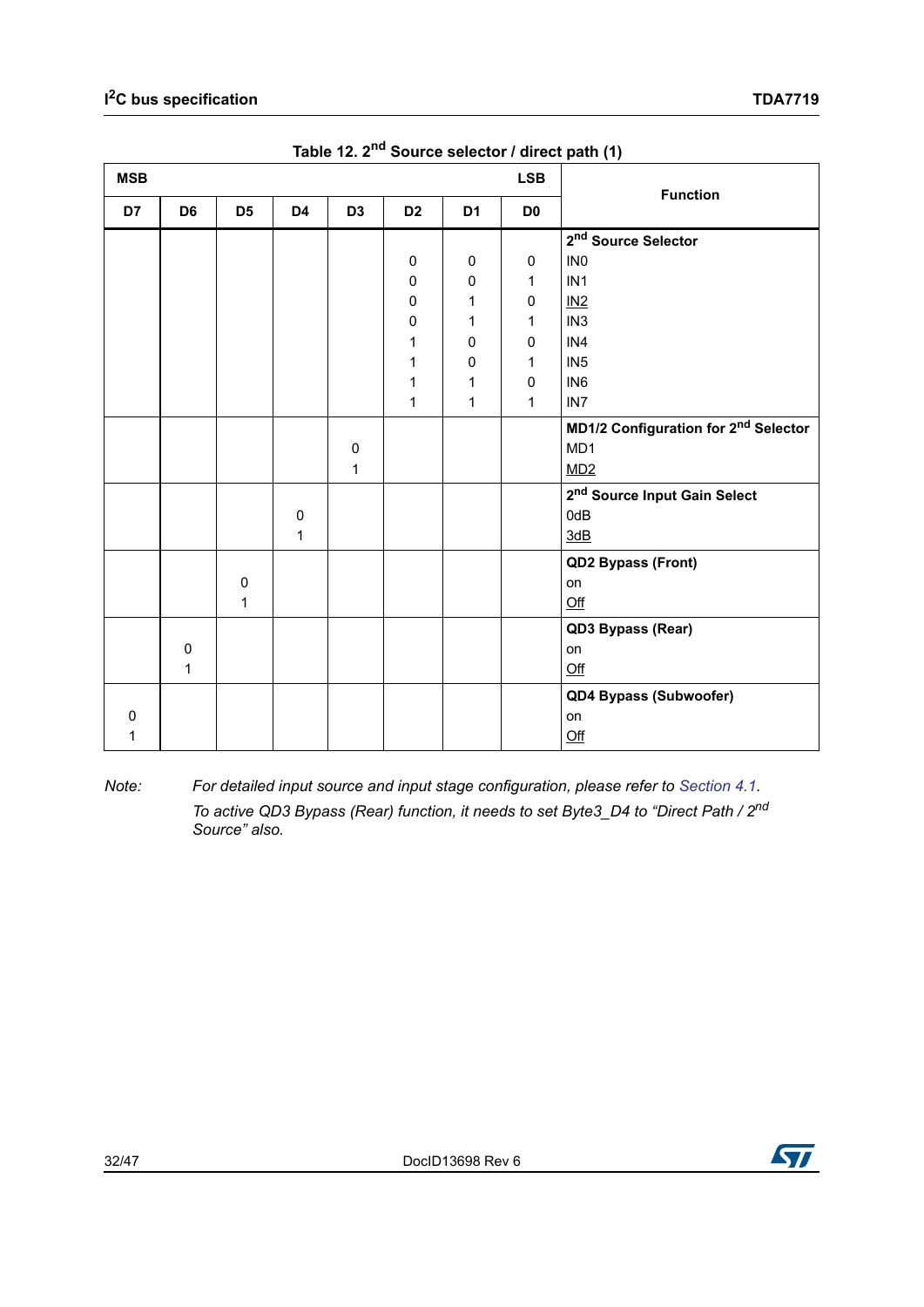<span id="page-32-0"></span>

| <b>MSB</b>   |                |                |           |                |                |                | <b>LSB</b>          |                                                  |
|--------------|----------------|----------------|-----------|----------------|----------------|----------------|---------------------|--------------------------------------------------|
| D7           | D <sub>6</sub> | D <sub>5</sub> | D4        | D <sub>3</sub> | D <sub>2</sub> | D <sub>1</sub> | D <sub>0</sub>      | <b>Function</b>                                  |
|              |                |                |           |                | $\pmb{0}$      | $\pmb{0}$      | $\mathsf{O}\xspace$ | <b>Mixing Source Selector</b><br>IN <sub>0</sub> |
|              |                |                |           |                | $\pmb{0}$      | $\mathbf 0$    | $\mathbf 1$         | IN <sub>1</sub>                                  |
|              |                |                |           |                | $\pmb{0}$      | $\mathbf{1}$   | 0                   | IN <sub>2</sub>                                  |
|              |                |                |           |                | $\pmb{0}$      | 1              | 1                   | IN <sub>3</sub>                                  |
|              |                |                |           |                | 1              | $\pmb{0}$      | 0                   | IN4                                              |
|              |                |                |           |                | 1              | $\pmb{0}$      | 1                   | IN <sub>5</sub>                                  |
|              |                |                |           |                | 1              | 1              | 0                   | IN <sub>6</sub>                                  |
|              |                |                |           |                | $\mathbf 1$    | $\mathbf{1}$   | $\mathbf 1$         | $INZ$                                            |
|              |                |                |           |                |                |                |                     | <b>Mixing Attenuator</b>                         |
| 0            | $\pmb{0}$      | $\pmb{0}$      | $\pmb{0}$ | $\pmb{0}$      |                |                |                     | 0dB                                              |
| 0            | 0              | $\pmb{0}$      | $\pmb{0}$ | 1              |                |                |                     | $-1dB$                                           |
| 0            | $\pmb{0}$      | $\pmb{0}$      | 1         | $\pmb{0}$      |                |                |                     | $-2dB$                                           |
| 0            | 0              | $\pmb{0}$      | 1         | 1              |                |                |                     | $-3dB$                                           |
| 0            | 0              | 1              | 0         | $\pmb{0}$      |                |                |                     | $-4dB$                                           |
| 0            | $\pmb{0}$      | 1              | 0         | 1              |                |                |                     | $-5dB$                                           |
| 0            | $\pmb{0}$      | 1              | 1         | $\pmb{0}$      |                |                |                     | $-6dB$                                           |
| 0            | $\pmb{0}$      | $\mathbf 1$    | 1         | 1              |                |                |                     | $-7dB$                                           |
| 0            | 1              | $\pmb{0}$      | 0         | 0              |                |                |                     | $-8dB$                                           |
| 0            | 1              | $\pmb{0}$      | $\pmb{0}$ | 1              |                |                |                     | $-9dB$                                           |
| 0            | 1              | $\pmb{0}$      | 1         | $\pmb{0}$      |                |                |                     | $-10dB$                                          |
| 0            | 1              | $\pmb{0}$      | 1         | 1              |                |                |                     | $-11dB$                                          |
| 0            | 1              | 1              | $\pmb{0}$ | 0              |                |                |                     | $-12dB$                                          |
| 0            | $\mathbf{1}$   | 1              | 0         | 1              |                |                |                     | $-13dB$                                          |
| 0            | 1              | 1              | 1         | 0              |                |                |                     | $-14dB$                                          |
| 0            | 1              | 1              | 1         | 1              |                |                |                     | $-15dB$                                          |
| 1            | 0              | $\pmb{0}$      | 0         | $\pmb{0}$      |                |                |                     | $-16dB$                                          |
| 1            | $\pmb{0}$      | $\pmb{0}$      | 0         | 1              |                |                |                     | $-17dB$                                          |
| 1            | $\pmb{0}$      | $\pmb{0}$      | 1         | $\pmb{0}$      |                |                |                     | $-18dB$                                          |
| 1            | 0              | $\pmb{0}$      | 1         | 1              |                |                |                     | $-19dB$                                          |
| $\mathbf{1}$ | 0              | 1              | 0         | $\mathbf 0$    |                |                |                     | $-20dB$                                          |
| $\mathbf{1}$ | $\pmb{0}$      | $\mathbf 1$    | $\pmb{0}$ | 1              |                |                |                     | $-21dB$                                          |
| 1            | $\mathsf 0$    | $\mathbf 1$    | 1         | $\pmb{0}$      |                |                |                     | $-22dB$                                          |
| 1            | $\mathsf 0$    | $\mathbf{1}$   | 1         | $\mathbf 1$    |                |                |                     | $-23dB$                                          |
| 1            | $\mathbf{1}$   | $\pmb{0}$      | $\pmb{0}$ | $\pmb{0}$      |                |                |                     | $-24dB$                                          |
| 1            | 1              | $\pmb{0}$      | $\pmb{0}$ | 1              |                |                |                     | $-25dB$                                          |
| 1            | 1              | 0              | 1         | 0              |                |                |                     | $-26dB$                                          |
| 1            | 1              | $\pmb{0}$      | 1         | 1              |                |                |                     | $-27dB$                                          |
| 1            | 1              | 1              | 0         | $\pmb{0}$      |                |                |                     | $-28dB$                                          |
| 1            | $\mathbf{1}$   | $\mathbf{1}$   | $\pmb{0}$ | 1              |                |                |                     | $-29dB$                                          |
| 1            | $\mathbf{1}$   | 1              | 1         | $\pmb{0}$      |                |                |                     | $-30dB$                                          |
| 1            | $\mathbf{1}$   | $\mathbf 1$    | 1         | 1              |                |                |                     | $-31dB$                                          |

**Table 13. Mixing source / mixing gain (2)**

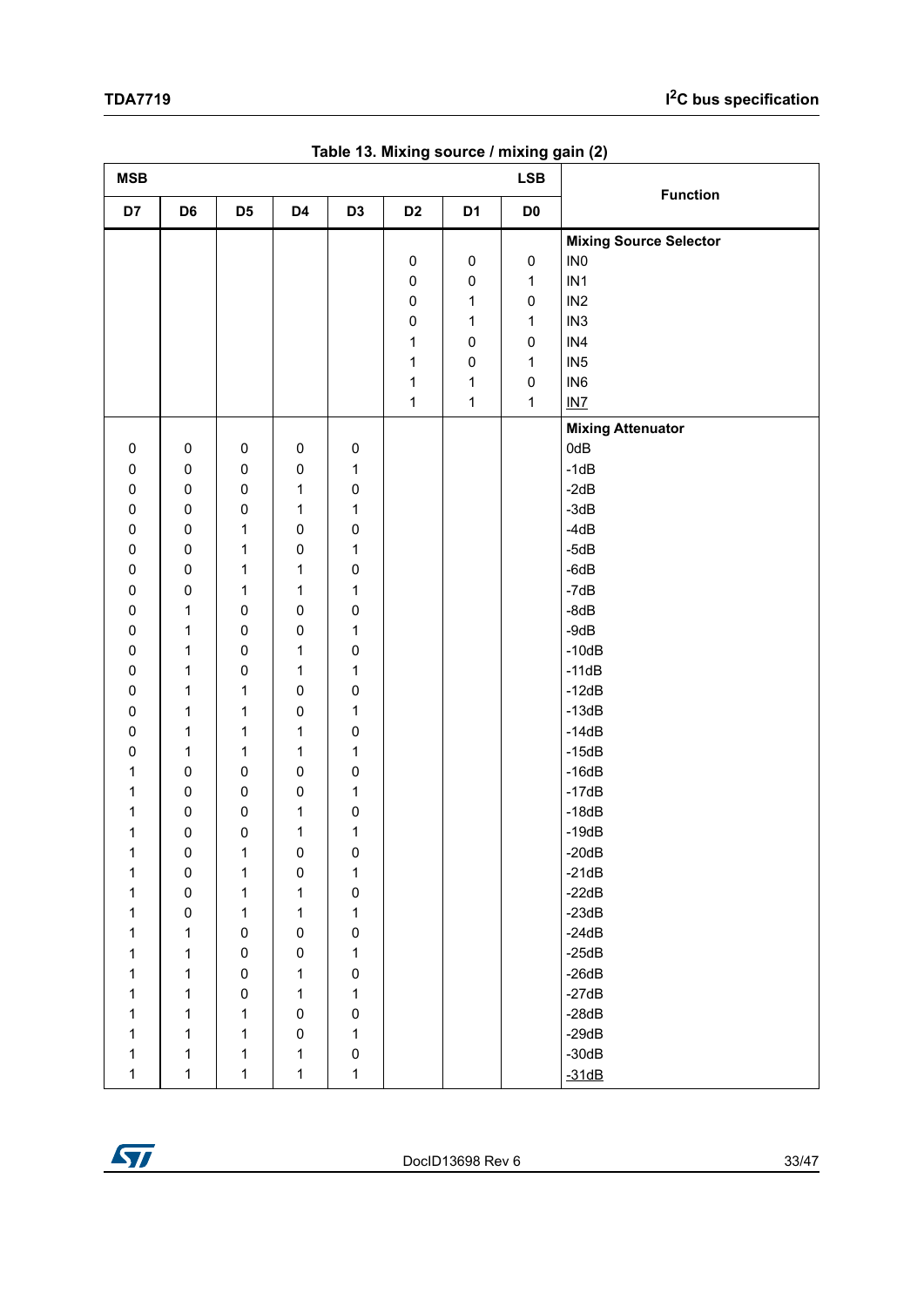<span id="page-33-0"></span>

| <b>MSB</b> |                             |                  |        |                |                | <b>LSB</b>     | <b>Function</b>   |                                                                                                |
|------------|-----------------------------|------------------|--------|----------------|----------------|----------------|-------------------|------------------------------------------------------------------------------------------------|
| D7         | D <sub>6</sub>              | D <sub>5</sub>   | D4     | D <sub>3</sub> | D <sub>2</sub> | D <sub>1</sub> | D <sub>0</sub>    |                                                                                                |
|            |                             |                  |        |                |                |                | $\mathbf{0}$<br>1 | <b>Mix to Front Left</b><br>On<br>Off                                                          |
|            |                             |                  |        |                |                | 0<br>1         |                   | <b>Mix to Front Right</b><br>On<br>Qff                                                         |
|            |                             |                  |        |                | 0<br>1         |                |                   | <b>Mix to Rear Left</b><br><b>On</b><br>Qff                                                    |
|            |                             |                  |        | 0<br>1         |                |                |                   | <b>Mix to Rear Right</b><br>On<br>$Off$                                                        |
|            |                             |                  | 0<br>1 |                |                |                |                   | <b>Rear Speaker Input Configuration</b><br>Direct Path / 2 <sup>nd</sup> Source<br>Main Signal |
|            |                             | $\mathbf 0$<br>1 |        |                |                |                |                   | <b>Reference Output Select</b><br>Internal Vref (3.3V)<br>External Vref (4V)                   |
|            | $\mathbf 0$<br>$\mathbf{1}$ |                  |        |                |                |                |                   | <b>Level Meter Reset</b><br>Normal<br>Reset                                                    |
| O<br>1     |                             |                  |        |                |                |                |                   | DC Offset Detector / Level Meter Config<br>Level Meter<br>DC Offset Detector                   |

#### **Table 14. Mix control / level meter / dc offset detector configure (3)**

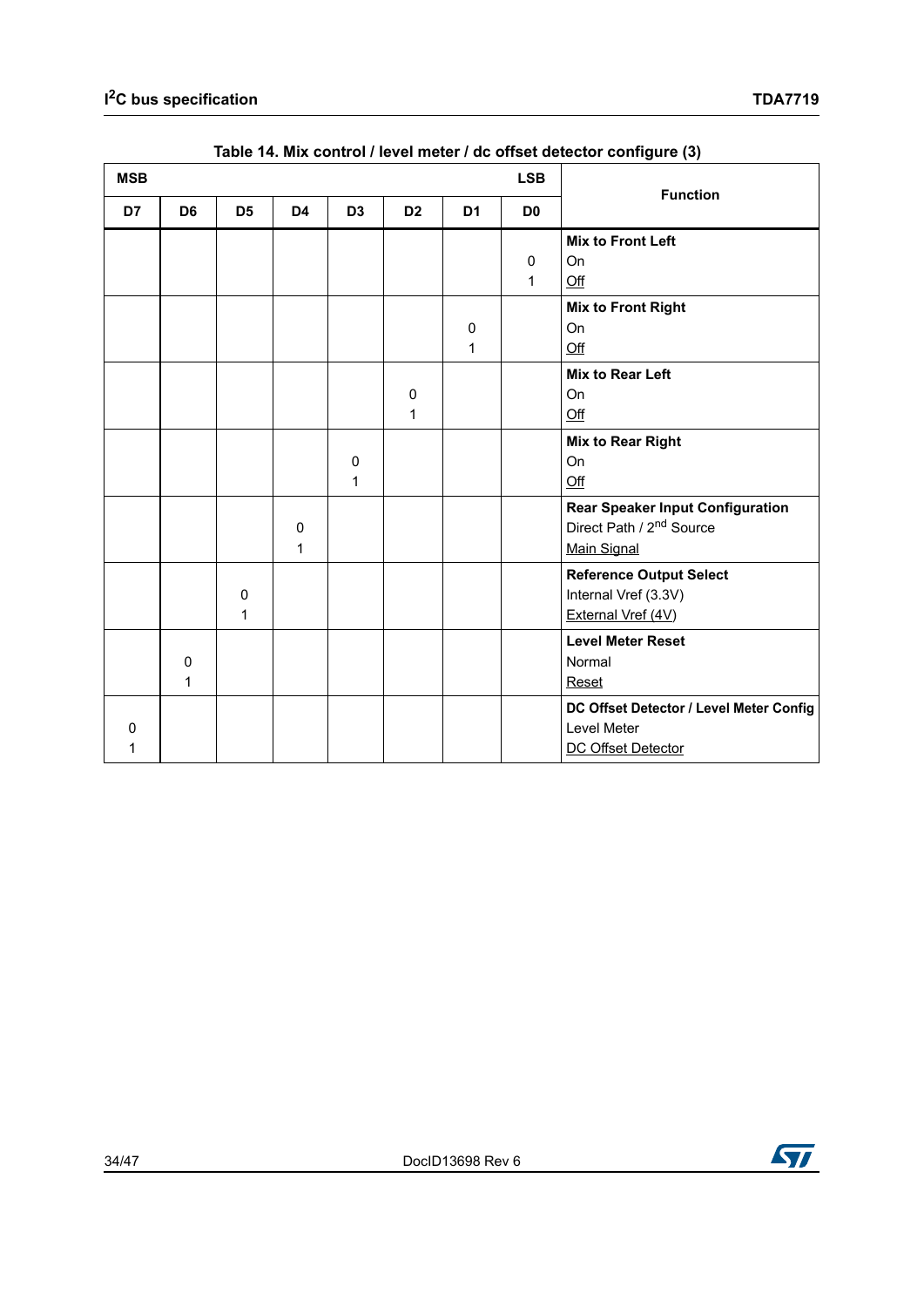<span id="page-34-0"></span>

| <b>MSB</b> |                |                  |                |                  |                            |                | <b>LSB</b>                  | <b>Function</b>                                                                |
|------------|----------------|------------------|----------------|------------------|----------------------------|----------------|-----------------------------|--------------------------------------------------------------------------------|
| D7         | D <sub>6</sub> | D <sub>5</sub>   | D <sub>4</sub> | D <sub>3</sub>   | D <sub>2</sub>             | D <sub>1</sub> | D <sub>0</sub>              |                                                                                |
|            |                |                  |                |                  |                            |                | $\mathbf 0$<br>$\mathbf{1}$ | <b>Soft Mute</b><br>On<br>Qff                                                  |
|            |                |                  |                |                  |                            | 0<br>1         |                             | <b>Pin Influence for Mute</b><br>Pin and IIC<br><b>IIC</b>                     |
|            |                |                  |                | 0<br>0<br>1<br>1 | $\mathbf 0$<br>1<br>0<br>1 |                |                             | <b>Soft Mute Time</b><br>0.48ms<br>0.96ms<br>7.68ms<br>15.36ms                 |
|            |                |                  | 0<br>1         |                  |                            |                |                             | <b>Subwoofer Input Configuration</b><br><b>Input Mux</b><br><b>Bass Output</b> |
|            |                | $\mathbf 0$<br>1 |                |                  |                            |                |                             | Subwoofer Enable (OUTL3 & OUTR3)<br>On<br>Qff                                  |
|            | $\pmb{0}$<br>1 |                  |                |                  |                            |                |                             | <b>Fast Charge</b><br>On<br>$\underline{\text{Off}}$                           |
| 0<br>1     |                |                  |                |                  |                            |                |                             | <b>Anti-Alias Filter</b><br>On<br>Off (bypass)                                 |

**Table 15. Soft mute / others (4)**

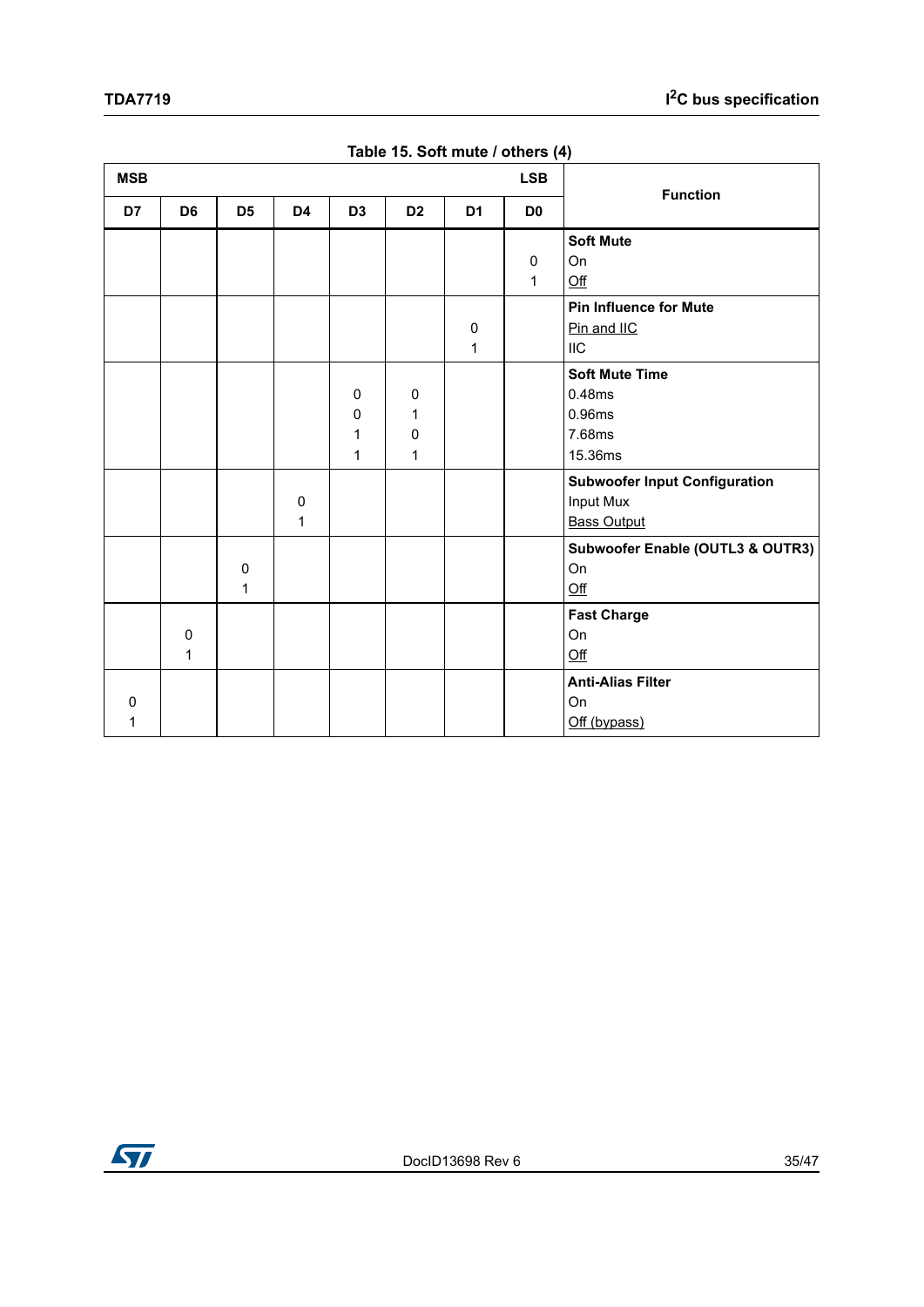<span id="page-35-0"></span>

| <b>MSB</b> | <b>LSB</b>     |                |              |                |                |                |                |                             |
|------------|----------------|----------------|--------------|----------------|----------------|----------------|----------------|-----------------------------|
| D7         | D <sub>6</sub> | D <sub>5</sub> | D4           | D <sub>3</sub> | D <sub>2</sub> | D <sub>1</sub> | D <sub>0</sub> | <b>Function</b>             |
|            |                |                |              |                |                |                |                | <b>Loudness Soft Step</b>   |
|            |                |                |              |                |                |                | $\mathsf 0$    | On                          |
|            |                |                |              |                |                |                | $\mathbf{1}$   | Qff                         |
|            |                |                |              |                |                |                |                | <b>Volume Soft Step</b>     |
|            |                |                |              |                |                | $\pmb{0}$      |                | On                          |
|            |                |                |              |                |                | $\mathbf 1$    |                | Qff                         |
|            |                |                |              |                |                |                |                | <b>Treble Soft Step</b>     |
|            |                |                |              |                | $\pmb{0}$      |                |                | On                          |
|            |                |                |              |                | $\mathbf{1}$   |                |                | $Off$                       |
|            |                |                |              |                |                |                |                | <b>Middle Soft Step</b>     |
|            |                |                |              | 0              |                |                |                | On                          |
|            |                |                |              | 1              |                |                |                | Qff                         |
|            |                |                |              |                |                |                |                | <b>Bass Soft Step</b>       |
|            |                |                | $\pmb{0}$    |                |                |                |                | On                          |
|            |                |                | $\mathbf{1}$ |                |                |                |                | Off                         |
|            |                |                |              |                |                |                |                | <b>Speaker LF Soft Step</b> |
|            |                | $\pmb{0}$      |              |                |                |                |                | On                          |
|            |                | 1              |              |                |                |                |                | Qff                         |
|            |                |                |              |                |                |                |                | <b>Speaker RF Soft Step</b> |
|            | $\mathbf 0$    |                |              |                |                |                |                | On                          |
|            | 1              |                |              |                |                |                |                | $\underline{\text{Off}}$    |
|            |                |                |              |                |                |                |                | <b>Speaker LR Soft Step</b> |
| $\Omega$   |                |                |              |                |                |                |                | On                          |
| 1          |                |                |              |                |                |                |                | $Off$                       |

**Table 16. SoftStep I (5)**

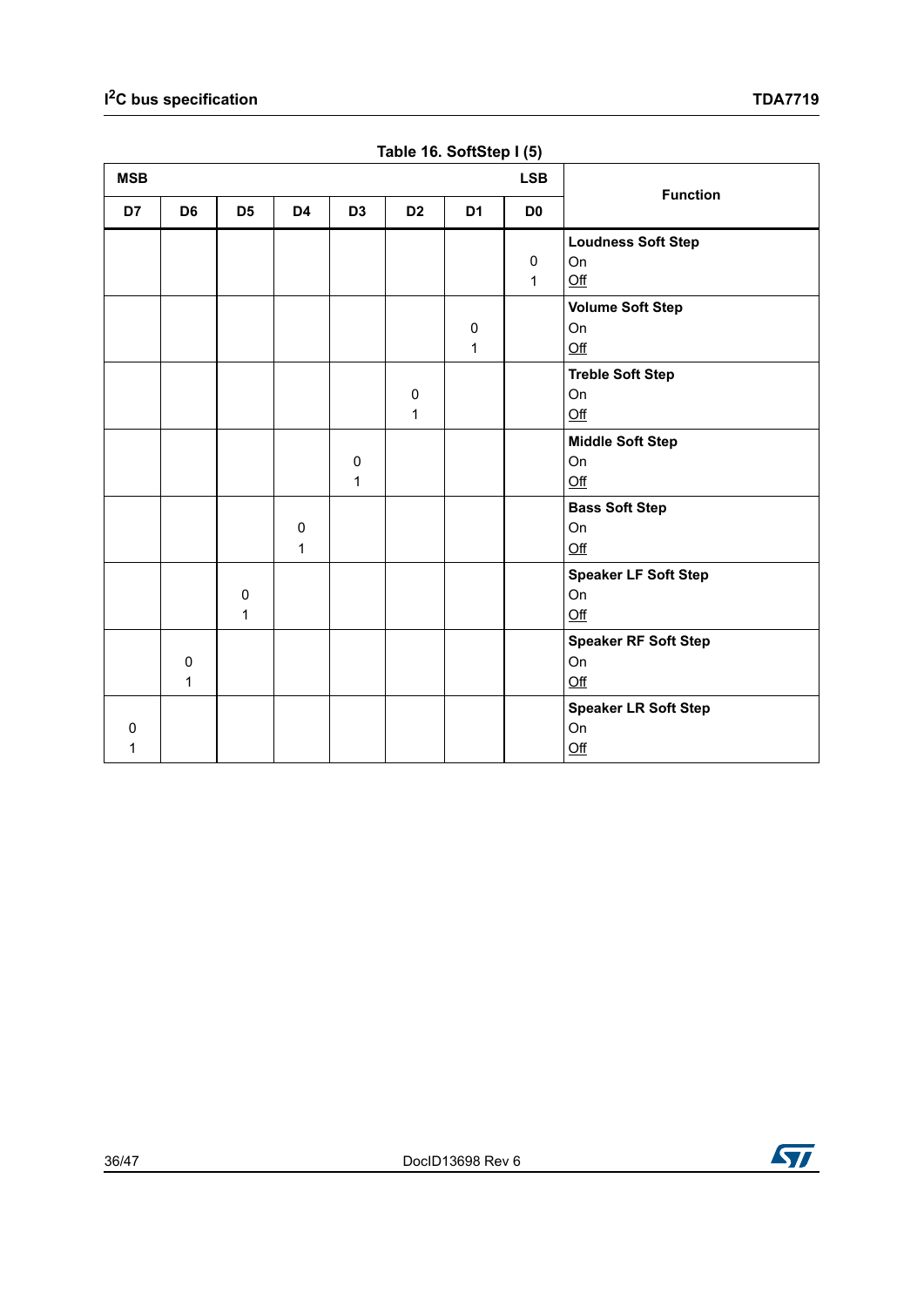<span id="page-36-0"></span>

| <b>MSB</b> |                |                |                |                |                |                | <b>LSB</b>     |                                  |
|------------|----------------|----------------|----------------|----------------|----------------|----------------|----------------|----------------------------------|
| D7         | D <sub>6</sub> | D <sub>5</sub> | D <sub>4</sub> | D <sub>3</sub> | D <sub>2</sub> | D <sub>1</sub> | D <sub>0</sub> | <b>Function</b>                  |
|            |                |                |                |                |                |                |                | <b>Speaker RR Soft Step</b>      |
|            |                |                |                |                |                |                | $\mathbf 0$    | on                               |
|            |                |                |                |                |                |                | $\mathbf{1}$   | $\underline{\text{off}}$         |
|            |                |                |                |                |                |                |                | <b>Subwoofer Left Soft Step</b>  |
|            |                |                |                |                |                | 0              |                | on                               |
|            |                |                |                |                |                | 1              |                | $\underline{\text{off}}$         |
|            |                |                |                |                |                |                |                | <b>Subwoofer Right Soft Step</b> |
|            |                |                |                |                | 0              |                |                | on                               |
|            |                |                |                |                | 1              |                |                | $\underline{\text{off}}$         |
|            |                |                |                |                |                |                |                | <b>Soft Step Time</b>            |
|            |                |                |                | 0              |                |                |                | 5 <sub>ms</sub>                  |
|            |                |                |                | 1              |                |                |                | 10ms                             |
|            |                |                |                |                |                |                |                | Zero-comparator Window size      |
|            |                | 0              | 0              |                |                |                |                | ±100mV                           |
|            |                | 0              | 1              |                |                |                |                | ±75mV                            |
|            |                | 1              | $\pmb{0}$      |                |                |                |                | ±50mV                            |
|            |                |                |                |                |                |                |                | Spike rejection time constant    |
| $\Omega$   | 0              |                |                |                |                |                |                | $11\mu s$                        |
| 0          | 1              |                |                |                |                |                |                | $22 \mu s$                       |
| 1          | $\Omega$       |                |                |                |                |                |                | $33 \mu s$                       |
| 1          | 1              |                |                |                |                |                |                | $44 \mu s$                       |

#### **Table 17. SoftStep II / DC detector (6)**

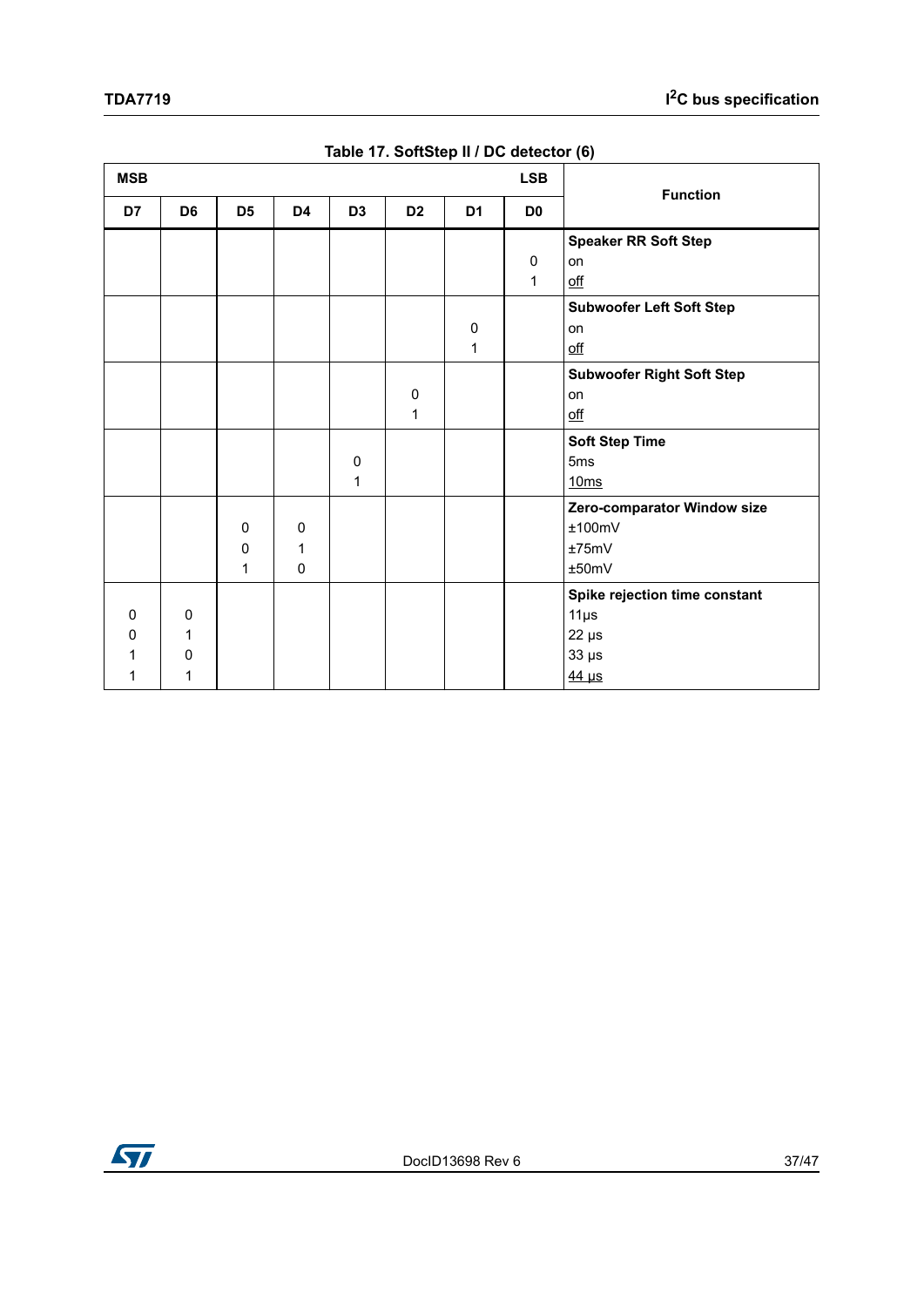<span id="page-37-0"></span>

| <b>MSB</b> |                |                |              |                |                     |                     | $\sim$ $\sim$ $\sim$ $\sim$ $\sim$ $\sim$<br><b>LSB</b> |                          |
|------------|----------------|----------------|--------------|----------------|---------------------|---------------------|---------------------------------------------------------|--------------------------|
| D7         | D <sub>6</sub> | D <sub>5</sub> | D4           | D <sub>3</sub> | D <sub>2</sub>      | D <sub>1</sub>      | D <sub>0</sub>                                          | <b>Function</b>          |
|            |                |                |              |                |                     |                     |                                                         | <b>Attenuation</b>       |
|            |                |                |              | $\pmb{0}$      | $\pmb{0}$           | $\pmb{0}$           | $\pmb{0}$                                               | 0dB                      |
|            |                |                |              | $\pmb{0}$      | $\pmb{0}$           | $\pmb{0}$           | 1                                                       | $-1dB$                   |
|            |                |                |              | ٠<br>$\cdot$   | ٠<br>$\blacksquare$ | ٠<br>$\blacksquare$ | ÷                                                       | ÷                        |
|            |                |                |              | 1              | 1                   | 1                   | $\pmb{0}$                                               | $-14dB$                  |
|            |                |                |              | 1              | $\mathbf{1}$        | 1                   | 1                                                       | $-15dB$                  |
|            |                |                |              |                |                     |                     |                                                         | <b>Center Frequency</b>  |
|            |                | $\pmb{0}$      | 0            |                |                     |                     |                                                         | Flat                     |
|            |                | $\pmb{0}$      | 1            |                |                     |                     |                                                         | 400Hz                    |
|            |                | 1              | $\pmb{0}$    |                |                     |                     |                                                         | 800Hz                    |
|            |                | 1              | $\mathbf{1}$ |                |                     |                     |                                                         | 2400Hz                   |
|            |                |                |              |                |                     |                     |                                                         | <b>High Boost</b>        |
|            | $\pmb{0}$      |                |              |                |                     |                     |                                                         | on                       |
|            | 1              |                |              |                |                     |                     |                                                         | $\underline{\text{off}}$ |
|            |                |                |              |                |                     |                     |                                                         | <b>Soft Step Action</b>  |
| 0          |                |                |              |                |                     |                     |                                                         | act                      |
| 1          |                |                |              |                |                     |                     |                                                         | wait                     |

**Table 18. Loudness (7)**

#### **Table 19. Volume / output gain (8)**

<span id="page-37-1"></span>

| <b>MSB</b>  |                |                |                     |                     |                     |                | <b>LSB</b>     | $\cdot$ $\cdot$<br><b>Function</b> |
|-------------|----------------|----------------|---------------------|---------------------|---------------------|----------------|----------------|------------------------------------|
| D7          | D <sub>6</sub> | D <sub>5</sub> | D <sub>4</sub>      | D <sub>3</sub>      | D <sub>2</sub>      | D <sub>1</sub> | D <sub>0</sub> |                                    |
|             |                |                |                     |                     |                     |                |                | <b>Gain/Attenuation</b>            |
|             |                |                | $\pmb{0}$           | 0                   | $\pmb{0}$           | $\pmb{0}$      | $\pmb{0}$      | $-15dB$                            |
|             |                |                | $\pmb{0}$           | $\pmb{0}$           | $\mathsf 0$         | $\pmb{0}$      | 1              | $-14dB$                            |
|             |                |                | ÷                   | ٠<br>$\blacksquare$ | t                   | ÷              | t              | ÷                                  |
|             |                |                | $\pmb{0}$           | 1                   | 1                   | $\mathbf{1}$   | $\pmb{0}$      | $-1dB$                             |
|             |                |                | $\pmb{0}$           | 1                   | 1                   | 1              | 1              | 0dB                                |
|             |                |                | 1                   | 1                   | 1                   | 1              | 1              | 0dB                                |
|             |                |                | 1                   | 1                   | 1                   | 1              | $\pmb{0}$      | $+1dB$                             |
|             |                |                | ٠<br>$\blacksquare$ | ٠<br>$\blacksquare$ | ٠<br>$\blacksquare$ | ÷              | ÷              | ÷                                  |
|             |                |                | 1                   | $\pmb{0}$           | $\pmb{0}$           | $\pmb{0}$      | 1              | $+14dB$                            |
|             |                |                | 1                   | $\pmb{0}$           | $\pmb{0}$           | $\pmb{0}$      | $\pmb{0}$      | $+15dB$                            |
|             |                | $\pmb{\chi}$   |                     |                     |                     |                |                | Not used                           |
|             |                |                |                     |                     |                     |                |                | <b>Output Gain</b>                 |
|             | $\pmb{0}$      |                |                     |                     |                     |                |                | 1dB                                |
|             | $\mathbf{1}$   |                |                     |                     |                     |                |                | 0dB                                |
| $\mathbf 0$ |                |                |                     |                     |                     |                |                | <b>Soft Step Action</b>            |
| 1           |                |                |                     |                     |                     |                |                | act                                |
|             |                |                |                     |                     |                     |                |                | wait                               |

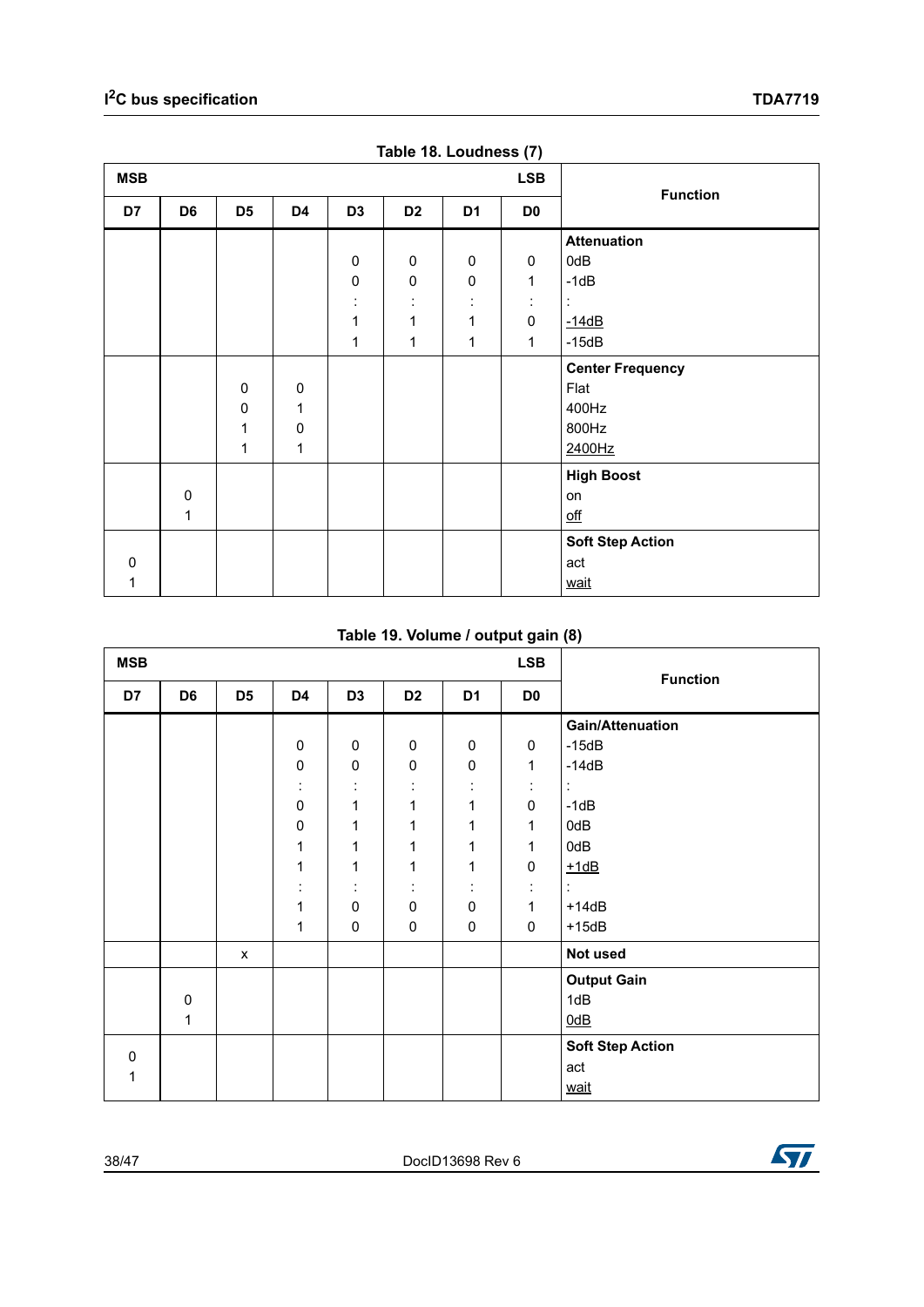<span id="page-38-0"></span>

| <b>MSB</b> |                |                |                    |                     |                     | $\cdots$       | <b>LSB</b>     | <b>Function</b>                |  |
|------------|----------------|----------------|--------------------|---------------------|---------------------|----------------|----------------|--------------------------------|--|
| D7         | D <sub>6</sub> | D <sub>5</sub> | D4                 | D <sub>3</sub>      | D <sub>2</sub>      | D <sub>1</sub> | D <sub>0</sub> |                                |  |
|            |                |                |                    |                     |                     |                |                | <b>Gain/Attenuation</b>        |  |
|            |                |                | 0                  | $\pmb{0}$           | $\pmb{0}$           | $\mathbf 0$    | $\mathbf 0$    | $-15dB$                        |  |
|            |                |                | $\pmb{0}$          | $\pmb{0}$           | $\pmb{0}$           | $\pmb{0}$      | $\mathbf{1}$   | $-14dB$                        |  |
|            |                |                | ÷                  | $\cdot$             | $\blacksquare$      | ÷              | ÷              | ÷                              |  |
|            |                |                | $\pmb{0}$          | 1                   | 1                   | $\mathbf{1}$   | 0              | $-1dB$                         |  |
|            |                |                | $\pmb{0}$          | 1                   | 1                   | 1              | 1              | 0dB                            |  |
|            |                |                | 1                  | 1                   | 1                   | 1              | 1              | 0dB                            |  |
|            |                |                | 1                  | 1                   | 1                   | 1              | $\pmb{0}$      | $+1dB$                         |  |
|            |                |                | $\cdot$<br>$\cdot$ | ٠<br>$\blacksquare$ | ٠<br>$\blacksquare$ | ÷              | ٠<br>$\cdot$   | ÷                              |  |
|            |                |                | 1                  | $\pmb{0}$           | $\pmb{0}$           | $\pmb{0}$      | $\mathbf{1}$   | $+14dB$                        |  |
|            |                |                | 1                  | $\pmb{0}$           | $\pmb{0}$           | $\pmb{0}$      | $\mathbf 0$    | $+15dB$                        |  |
|            |                |                |                    |                     |                     |                |                | <b>Treble Center Frequency</b> |  |
|            | $\mathbf 0$    | 0              |                    |                     |                     |                |                | 10.0kHz                        |  |
|            | $\mathbf 0$    | 1              |                    |                     |                     |                |                | 12.5kHz                        |  |
|            | 1              | $\mathbf 0$    |                    |                     |                     |                |                | 15.0kHz                        |  |
|            | 1              | $\mathbf 1$    |                    |                     |                     |                |                | 17.5kHz                        |  |
|            |                |                |                    |                     |                     |                |                | <b>Soft Step Action</b>        |  |
| $\Omega$   |                |                |                    |                     |                     |                |                | act                            |  |
| 1          |                |                |                    |                     |                     |                |                | wait                           |  |

**Table 20. Treble filter (9)**

#### **Table 21. Middle filter (10)**

<span id="page-38-1"></span>

| <b>MSB</b><br><b>LSB</b> |                |                |                      |                     |                     |                     |                | <b>Function</b>         |
|--------------------------|----------------|----------------|----------------------|---------------------|---------------------|---------------------|----------------|-------------------------|
| D7                       | D <sub>6</sub> | D <sub>5</sub> | D4                   | D <sub>3</sub>      | D <sub>2</sub>      | D <sub>1</sub>      | D <sub>0</sub> |                         |
|                          |                |                |                      |                     |                     |                     |                | <b>Gain/Attenuation</b> |
|                          |                |                | $\pmb{0}$            | 0                   | $\pmb{0}$           | $\pmb{0}$           | $\pmb{0}$      | $-15dB$                 |
|                          |                |                | $\pmb{0}$            | 0                   | $\pmb{0}$           | $\pmb{0}$           | $\mathbf{1}$   | $-14dB$                 |
|                          |                |                | $\ddot{\phantom{a}}$ | ٠<br>$\blacksquare$ | ٠<br>$\blacksquare$ | ٠<br>$\blacksquare$ | ÷              | ÷                       |
|                          |                |                | $\pmb{0}$            | 1                   | 1                   | 1                   | $\pmb{0}$      | $-1dB$                  |
|                          |                |                | $\mathbf 0$          | 1                   | 1                   | 1                   | $\mathbf{1}$   | 0dB                     |
|                          |                |                | 1                    | 1                   | 1                   | 1                   | $\mathbf{1}$   | 0dB                     |
|                          |                |                | 1                    | 1                   | 1                   | 1                   | $\pmb{0}$      | $+1dB$                  |
|                          |                |                | ٠<br>$\blacksquare$  | ٠<br>$\blacksquare$ | ٠<br>$\blacksquare$ | ٠<br>$\bullet$      | ÷              | ÷                       |
|                          |                |                | 1                    | 0                   | 0                   | $\mathbf 0$         | $\mathbf{1}$   | $+14dB$                 |
|                          |                |                | 1                    | 0                   | $\pmb{0}$           | $\mathbf 0$         | 0              | $+15dB$                 |
|                          |                |                |                      |                     |                     |                     |                | <b>Middle Q Factor</b>  |
|                          | $\pmb{0}$      | 0              |                      |                     |                     |                     |                | 0.5                     |
|                          | 0              | 1              |                      |                     |                     |                     |                | 0.75                    |
|                          | 1              | 0              |                      |                     |                     |                     |                | 1                       |
|                          | 1              | 1              |                      |                     |                     |                     |                | 1.25                    |
|                          |                |                |                      |                     |                     |                     |                | <b>Soft Step Action</b> |
| $\Omega$                 |                |                |                      |                     |                     |                     |                | act                     |
|                          |                |                |                      |                     |                     |                     |                | wait                    |

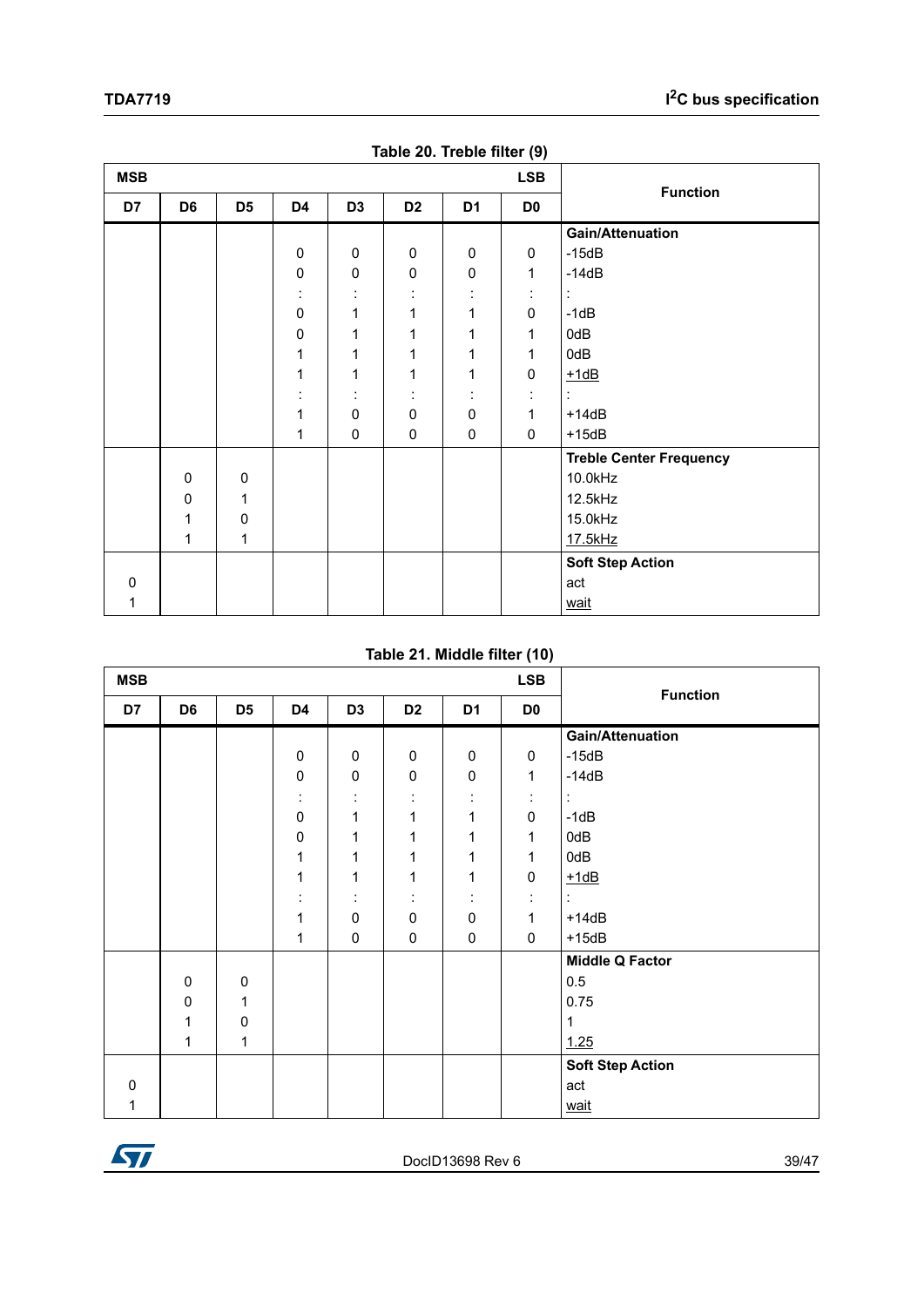<span id="page-39-0"></span>

| <b>MSB</b> |                |                |                           |                |                | --- ----- 1 1  | <b>LSB</b>          | <b>Function</b>         |
|------------|----------------|----------------|---------------------------|----------------|----------------|----------------|---------------------|-------------------------|
| D7         | D <sub>6</sub> | D <sub>5</sub> | D4                        | D <sub>3</sub> | D <sub>2</sub> | D <sub>1</sub> | D <sub>0</sub>      |                         |
|            |                |                |                           |                |                |                |                     | <b>Gain/Attenuation</b> |
|            |                |                | $\pmb{0}$                 | 0              | $\pmb{0}$      | 0              | 0                   | $-15dB$                 |
|            |                |                | $\pmb{0}$                 | $\pmb{0}$      | $\pmb{0}$      | $\pmb{0}$      | 1                   | $-14dB$                 |
|            |                |                | $\cdot$                   |                |                |                | ٠<br>$\blacksquare$ | ÷                       |
|            |                |                | $\pmb{0}$                 | 1              | $\mathbf 1$    | $\mathbf 1$    | $\pmb{0}$           | $-1dB$                  |
|            |                |                | 0                         | 1              | 1              | 1              | 1                   | 0dB                     |
|            |                |                | $\mathbf{1}$              | 1              | 1              | 1              | 1                   | 0dB                     |
|            |                |                | $\mathbf{1}$              | 1              | 1              | 1              | $\pmb{0}$           | $+1dB$                  |
|            |                |                | ٠<br>$\ddot{\phantom{a}}$ | ٠<br>$\cdot$   | ÷              | ÷              | ٠<br>$\bullet$      | $\ddot{\cdot}$          |
|            |                |                | 1                         | 0              | $\pmb{0}$      | $\pmb{0}$      | $\mathbf{1}$        | $+14dB$                 |
|            |                |                | 1                         | $\pmb{0}$      | $\pmb{0}$      | $\pmb{0}$      | $\mathbf 0$         | $+15dB$                 |
|            |                |                |                           |                |                |                |                     | <b>Bass Q Factor</b>    |
|            | $\pmb{0}$      | 0              |                           |                |                |                |                     | 1.0                     |
|            | $\mathbf 0$    | 1              |                           |                |                |                |                     | 1.25                    |
|            | 1              | $\mathbf 0$    |                           |                |                |                |                     | $1.5\,$                 |
|            | 1              | 1              |                           |                |                |                |                     | 2.0                     |
|            |                |                |                           |                |                |                |                     | <b>Soft Step Action</b> |
| 0          |                |                |                           |                |                |                |                     | act                     |
| 1          |                |                |                           |                |                |                |                     | wait                    |

| Table 22. Bass filter (11) |  |  |  |
|----------------------------|--|--|--|
|                            |  |  |  |

#### **Table 23. Subwoofer / middle / bass (12)**

<span id="page-39-1"></span>

| <b>MSB</b> |                |                |    |                | <b>Function</b> |                |                |                                    |
|------------|----------------|----------------|----|----------------|-----------------|----------------|----------------|------------------------------------|
| D7         | D <sub>6</sub> | D <sub>5</sub> | D4 | D <sub>3</sub> | D <sub>2</sub>  | D <sub>1</sub> | D <sub>0</sub> |                                    |
|            |                |                |    |                |                 |                |                | <b>Subwoofer Cut-off Frequency</b> |
|            |                |                |    |                |                 | $\mathbf 0$    | $\mathbf 0$    | flat                               |
|            |                |                |    |                |                 | $\mathbf 0$    | 1              | 80Hz                               |
|            |                |                |    |                |                 | 1              | 0              | 120Hz                              |
|            |                |                |    |                |                 | 1              | 1              | 160Hz                              |
|            |                |                |    |                |                 |                |                | <b>Subwoofer Output Phase</b>      |
|            |                |                |    |                | 0               |                |                | 180 deg                            |
|            |                |                |    |                | 1               |                |                | $0$ deg                            |
|            |                |                |    |                |                 |                |                | <b>Middle Center Frequency</b>     |
|            |                |                | 0  | $\mathbf 0$    |                 |                |                | 500Hz                              |
|            |                |                | 0  | 1              |                 |                |                | 1000Hz                             |
|            |                |                | 1  | 0              |                 |                |                | 1500Hz                             |
|            |                |                | 1  | 1              |                 |                |                | 2500Hz                             |
|            |                |                |    |                |                 |                |                | <b>Bass Center Frequency</b>       |
|            | $\mathbf 0$    | $\mathbf 0$    |    |                |                 |                |                | 60Hz                               |
|            | $\mathbf 0$    | 1              |    |                |                 |                |                | 80Hz                               |
|            | 1              | 0              |    |                |                 |                |                | 100Hz                              |
|            | 1              | 1              |    |                |                 |                |                | 200Hz                              |
|            |                |                |    |                |                 |                |                | <b>Bass DC Mode</b>                |
| $\Omega$   |                |                |    |                |                 |                |                | on                                 |
|            |                |                |    |                |                 |                |                | $\underline{\text{off}}$           |

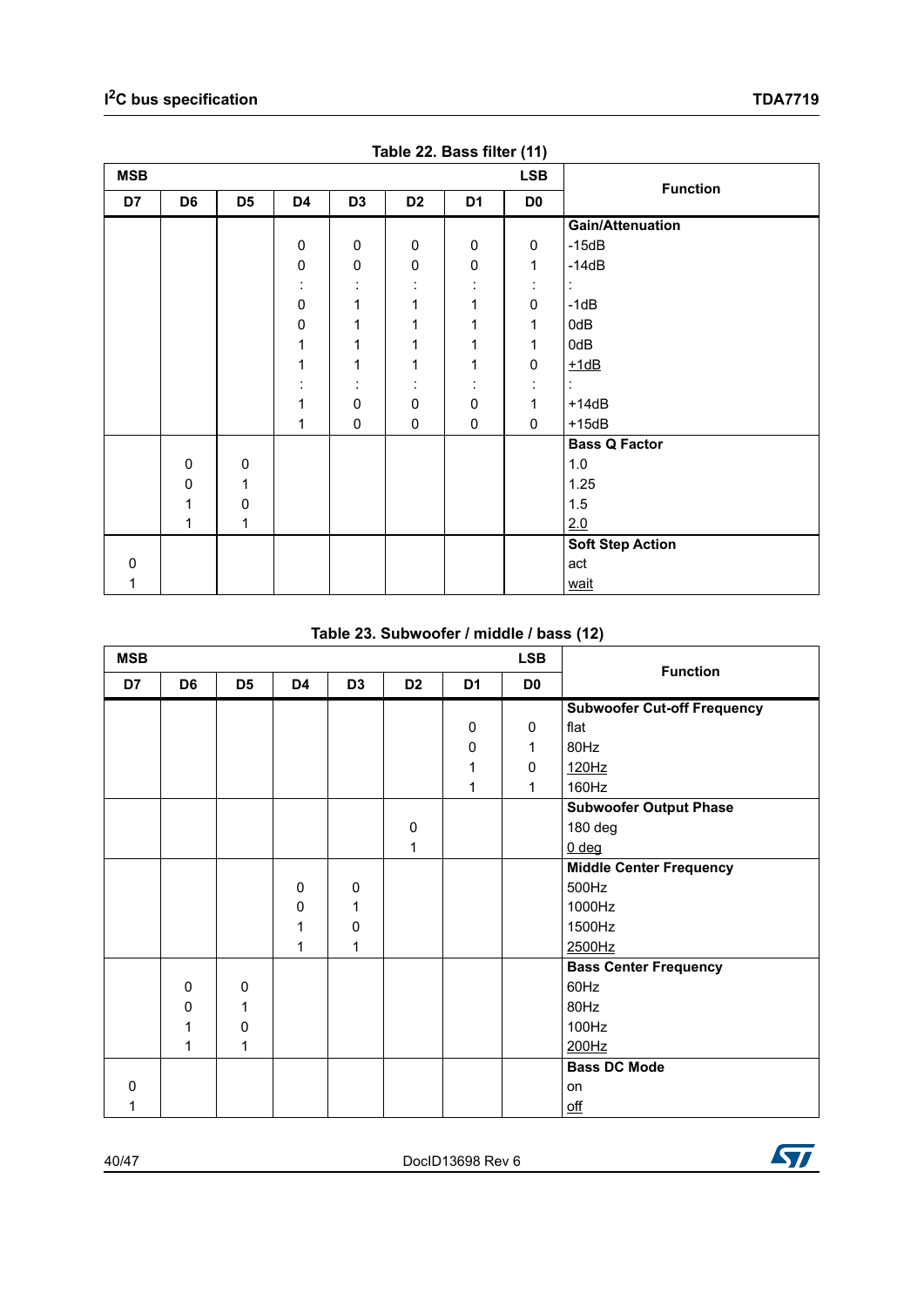<span id="page-40-0"></span>

| <b>MSB</b> |                |                      |                             |                | <b>Function</b> |                     |                     |                         |
|------------|----------------|----------------------|-----------------------------|----------------|-----------------|---------------------|---------------------|-------------------------|
| D7         | D <sub>6</sub> | D <sub>5</sub>       | D4                          | D <sub>3</sub> | D <sub>2</sub>  | D <sub>1</sub>      | D <sub>0</sub>      |                         |
|            |                |                      |                             |                |                 |                     |                     | <b>Gain/Attenuation</b> |
|            | $\mathbf 0$    | $\mathbf 0$          | $\mathbf 0$                 | $\mathbf 0$    | 0               | $\mathbf 0$         | 0                   | 0dB                     |
|            | $\mathbf 0$    | 0                    | $\pmb{0}$                   | $\pmb{0}$      | $\pmb{0}$       | $\pmb{0}$           | 1                   | 0dB                     |
|            | ٠<br>$\bullet$ | $\cdot$<br>$\bullet$ | ٠<br>$\bullet$              | ٠<br>$\bullet$ | ٠<br>٠          | ٠<br>$\blacksquare$ | ٠<br>$\blacksquare$ |                         |
|            | $\mathbf 0$    | $\mathbf 0$          | $\mathbf 0$                 | 1              | 1               | 1                   | 1                   | 0dB                     |
|            | $\mathbf 0$    | $\mathbf 0$          | 1                           | $\mathbf 0$    | 0               | 0                   | 0                   | 0dB                     |
|            | $\mathbf 0$    | $\pmb{0}$            | 1                           | $\pmb{0}$      | $\pmb{0}$       | $\pmb{0}$           | 1                   | $-1dB$                  |
|            | ٠<br>٠.        | ٠<br>$\cdot$         | $\bullet$<br>$\blacksquare$ | ٠<br>$\bullet$ | ٠<br>٠          | ٠                   | ٠                   |                         |
|            | 1              | $\mathbf 0$          | 1                           | 1              | 1               | 1                   | $\mathbf 0$         | $-78dB$                 |
|            | 1              | $\mathbf 0$          | 1                           | 1              | 1               | 1                   | 1                   | $-79dB$                 |
|            | 1              | 1                    | X                           | X              | X               | X                   | X                   | mute                    |
|            |                |                      |                             |                |                 |                     |                     | <b>Soft Step Action</b> |
| 0          |                |                      |                             |                |                 |                     |                     | act                     |
|            |                |                      |                             |                |                 |                     |                     | wait                    |

**Table 24. Speaker attenuation (LF/RF/LR/RR) (13-16)** 

<span id="page-40-1"></span>

|            | Table 20. OUDWOOTER ALLERING (IOR I GUDWOOTER LISUDWOOTER IN THE TOT |                |                |                |                |                |                |                          |  |  |  |  |  |
|------------|----------------------------------------------------------------------|----------------|----------------|----------------|----------------|----------------|----------------|--------------------------|--|--|--|--|--|
| <b>MSB</b> |                                                                      |                |                |                |                |                |                |                          |  |  |  |  |  |
| D7         | D <sub>6</sub>                                                       | D <sub>5</sub> | D <sub>4</sub> | D <sub>3</sub> | D <sub>2</sub> | D <sub>1</sub> | D <sub>0</sub> | <b>Function</b>          |  |  |  |  |  |
|            |                                                                      |                |                |                |                |                |                | <b>Gain/Attenuation</b>  |  |  |  |  |  |
|            | 0                                                                    | 0              | $\mathbf 0$    | 0              | 0              | 0              | $\mathbf 0$    | $+0$ d $B$               |  |  |  |  |  |
|            | $\mathbf 0$                                                          | 0              | 0              | $\pmb{0}$      | 0              | $\pmb{0}$      | 1              | $+1dB$                   |  |  |  |  |  |
|            | ٠<br>$\bullet$                                                       | ٠              |                |                | ٠<br>٠         |                | ٠              | $\overline{\phantom{a}}$ |  |  |  |  |  |
|            | $\mathbf 0$                                                          | 0              | $\mathbf 0$    | 1              | 1              | 1              | 1              | $+15dB$                  |  |  |  |  |  |
|            | $\Omega$                                                             | 0              | 1              | $\mathbf 0$    | $\mathbf 0$    | 0              | $\mathbf{0}$   | $-0dB$                   |  |  |  |  |  |
|            | $\mathbf 0$                                                          | 0              | 1              | 0              | 0              | 0              | $\mathbf 1$    | $-1dB$                   |  |  |  |  |  |
|            |                                                                      |                |                | ٠              | ٠<br>٠         |                |                |                          |  |  |  |  |  |
|            | 1                                                                    | 0              | 1              | 1              | 1              | 1              | $\mathbf 0$    | $-78dB$                  |  |  |  |  |  |
|            | 1                                                                    | 0              | 1              | 1              | 1              | 1              | 1              | $-79dB$                  |  |  |  |  |  |
|            | 1                                                                    | 1              | X              | X              | X              | X              | x              | mute                     |  |  |  |  |  |
|            |                                                                      |                |                |                |                |                |                | <b>Soft Step Action</b>  |  |  |  |  |  |
| $\Omega$   |                                                                      |                |                |                |                |                |                | act                      |  |  |  |  |  |
|            |                                                                      |                |                |                |                |                |                | wait                     |  |  |  |  |  |

#### **Table 25. Subwoofer attenuation (subwoofer L/subwoofer R) (17-18)**

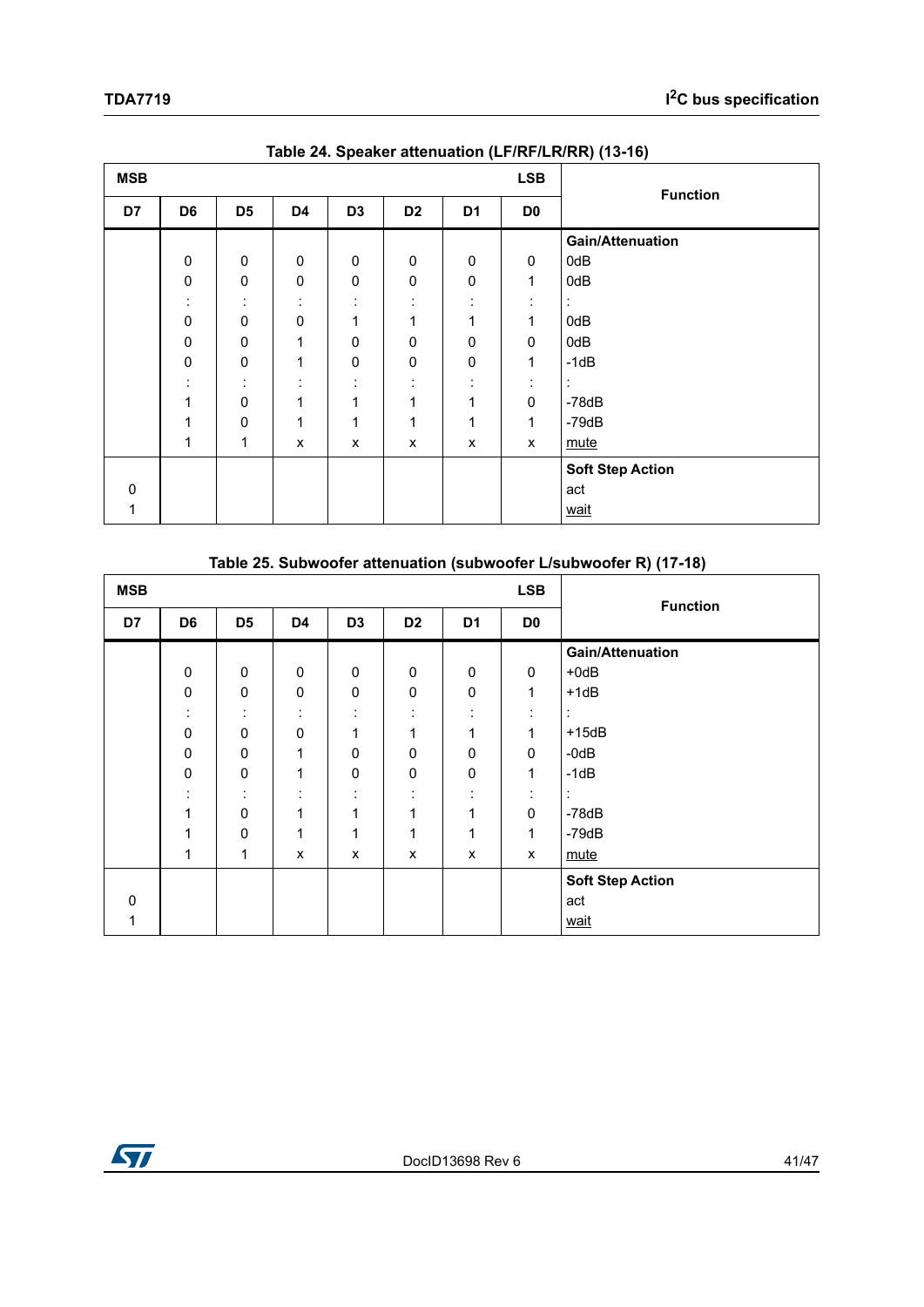<span id="page-41-0"></span>

| <b>MSB</b> |                |                |                |                | <b>LSB</b>     |                |                | <b>Function</b>                     |  |
|------------|----------------|----------------|----------------|----------------|----------------|----------------|----------------|-------------------------------------|--|
| D7         | D <sub>6</sub> | D <sub>5</sub> | D <sub>4</sub> | D <sub>3</sub> | D <sub>2</sub> | D <sub>1</sub> | D <sub>0</sub> |                                     |  |
|            |                |                |                |                |                |                |                | <b>Audio Processor Testing Mode</b> |  |
|            |                |                |                |                |                |                | $\pmb{0}$      | off                                 |  |
|            |                |                |                |                |                |                | 1              | on                                  |  |
|            |                |                |                |                |                |                |                | Test Multiplexer at QD1L (1)        |  |
|            |                |                | $\mathbf 0$    | $\mathbf 0$    | $\mathbf 0$    | 0              |                | DCDet Vth High                      |  |
|            |                |                | $\mathbf 0$    | 0              | $\mathsf 0$    | 1              |                | <b>DCDet Vth Low</b>                |  |
|            |                |                | $\mathbf 0$    | $\mathbf 0$    | 1              | 0              |                | VolumeoutL                          |  |
|            |                |                | 0              | 0              | 1              | 1              |                | IntZeroErr                          |  |
|            |                |                | $\mathbf 0$    | 1              | $\mathbf 0$    | 0              |                | InGainL                             |  |
|            |                |                | 0              | 1              | 0              | 1              |                | LoudoutL                            |  |
|            |                |                | 0              | 1              | 1              | 0              |                | BassoutL                            |  |
|            |                |                | 0              | 1              | 1              | 1              |                | MidoutL                             |  |
|            |                |                | 1              | $\mathbf 0$    | $\mathbf 0$    | 0              |                | Ref5V5                              |  |
|            |                |                | 1              | $\mathbf 0$    | 0              | 1              |                | <b>VGB1.26</b>                      |  |
|            |                |                | 1              | $\mathbf 0$    | 1              | 0              |                | <b>SMCLK</b>                        |  |
|            |                |                | 1              | $\mathbf 0$    | 1              | 1              |                | TrebleoutL                          |  |
|            |                |                | 1              | 1              | $\pmb{0}$      | 0              |                | <b>SSCLK</b>                        |  |
|            |                |                | 1              | 1              | $\mathbf 0$    | 1              |                | Clock200k                           |  |
|            |                |                | 1              | 1              | 1              | $\mathsf 0$    |                | <b>REQ</b>                          |  |
|            |                |                | 1              | 1              | $\mathbf{1}$   | $\mathbf{1}$   |                | <b>SDCLK</b>                        |  |
|            |                |                |                |                |                |                |                | Clock Fast Mode <sup>(2)</sup>      |  |
|            |                | 0              |                |                |                |                |                | on                                  |  |
|            |                | 1              |                |                |                |                |                | Qff                                 |  |
|            |                |                |                |                |                |                |                | Clock Source <sup>(2)</sup>         |  |
|            | $\mathbf 0$    |                |                |                |                |                |                | external (at mute pin)              |  |
|            | 1              |                |                |                |                |                |                | Internal (200kHz)                   |  |
| X          |                |                |                |                |                |                |                | <b>Not Used</b>                     |  |

**Table 26. Testing audio processor 1 (19)** 

1. The control bit needs both I2C test mode on & sub-address test mode on.

2. The control bit does not depend on test mode.

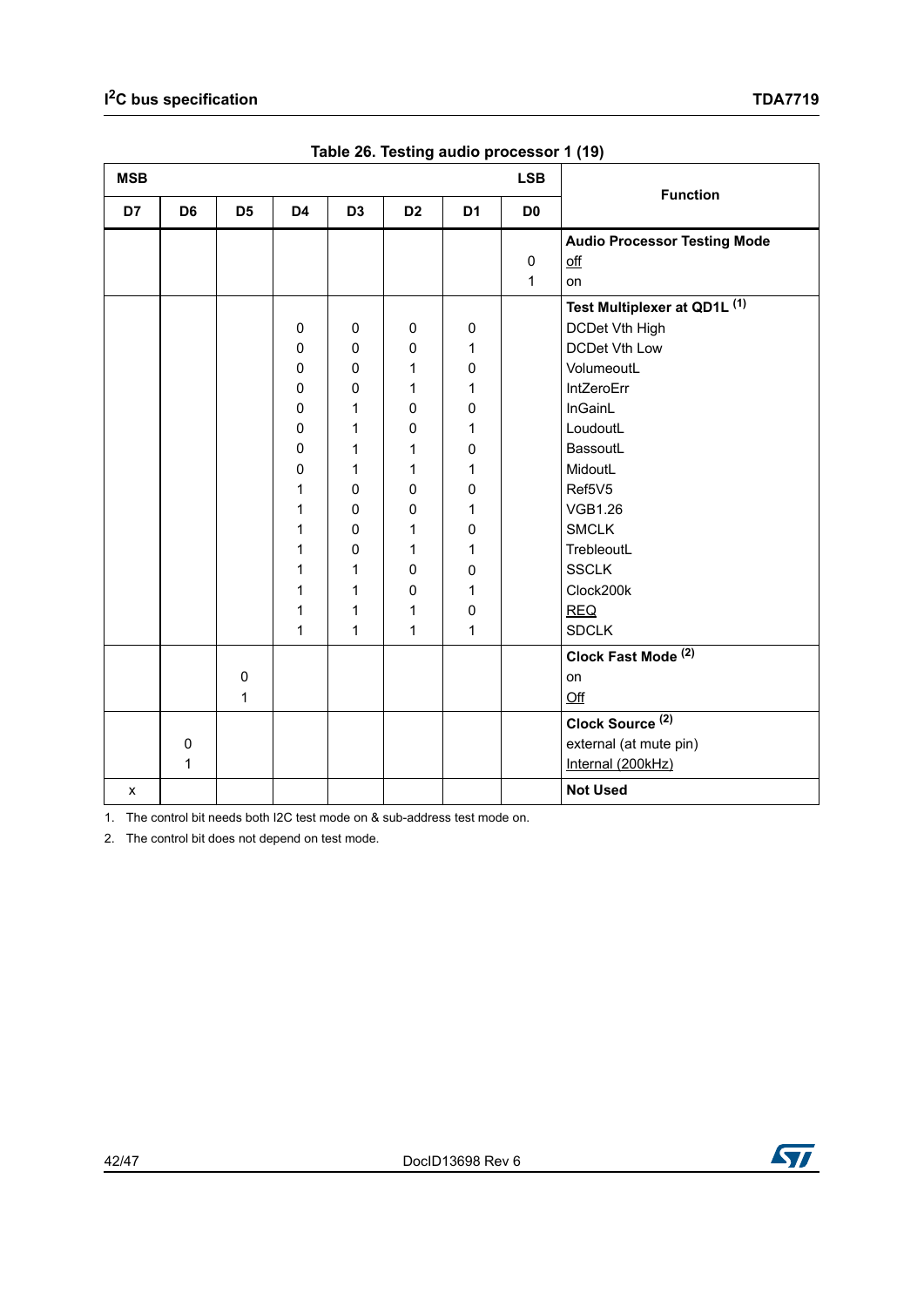<span id="page-42-0"></span>

| <b>MSB</b> |                |                |             |                |                |                | <b>LSB</b>     | <b>Function</b>                       |
|------------|----------------|----------------|-------------|----------------|----------------|----------------|----------------|---------------------------------------|
| D7         | D <sub>6</sub> | D <sub>5</sub> | D4          | D <sub>3</sub> | D <sub>2</sub> | D <sub>1</sub> | D <sub>0</sub> |                                       |
|            |                |                |             |                |                |                |                | Test Architecture <sup>(1)</sup>      |
|            |                |                |             |                |                |                | $\mathbf 0$    | normal                                |
|            |                |                |             |                |                |                | $\mathbf{1}$   | Split                                 |
|            |                |                |             |                |                |                |                | Oscillator Clock <sup>(2)</sup>       |
|            |                |                |             |                |                | 0              |                | 400kHz                                |
|            |                |                |             |                |                | 1              |                | 800kHz                                |
|            |                |                |             |                |                |                |                | Softstep Curve <sup>(2)</sup>         |
|            |                |                |             |                | $\pmb{0}$      |                |                | S-Curve                               |
|            |                |                |             |                | 1              |                |                | <b>Linear Curve</b>                   |
|            |                |                |             |                |                |                |                | Manual Set Busy Signal <sup>(1)</sup> |
|            |                |                | 0           | $\mathbf 0$    |                |                |                | Auto                                  |
|            |                |                | 0           | 1              |                |                |                | Auto                                  |
|            |                |                | 1           | $\pmb{0}$      |                |                |                | $\mathbf 0$                           |
|            |                |                | 1           | 1              |                |                |                | $\overline{1}$                        |
|            |                |                |             |                |                |                |                | Request for Clk Generator (1)         |
|            |                |                | $\mathbf 0$ | $\mathbf 0$    |                |                |                | Allow                                 |
|            |                |                | 0           | 1              |                |                |                | Allow                                 |
|            |                |                | 1           | $\pmb{0}$      |                |                |                | Stopped                               |
|            |                |                | 1           | 1              |                |                |                | Stopped                               |
| X          | X              | $\mathsf{x}$   |             |                |                |                |                | <b>Not Used</b>                       |

|  |  |  | Table 27. Testing audio processor 2 (20) |  |
|--|--|--|------------------------------------------|--|
|--|--|--|------------------------------------------|--|

1. The control bit needs sub-address test mode on

2. The control bit does not depend on test mode.

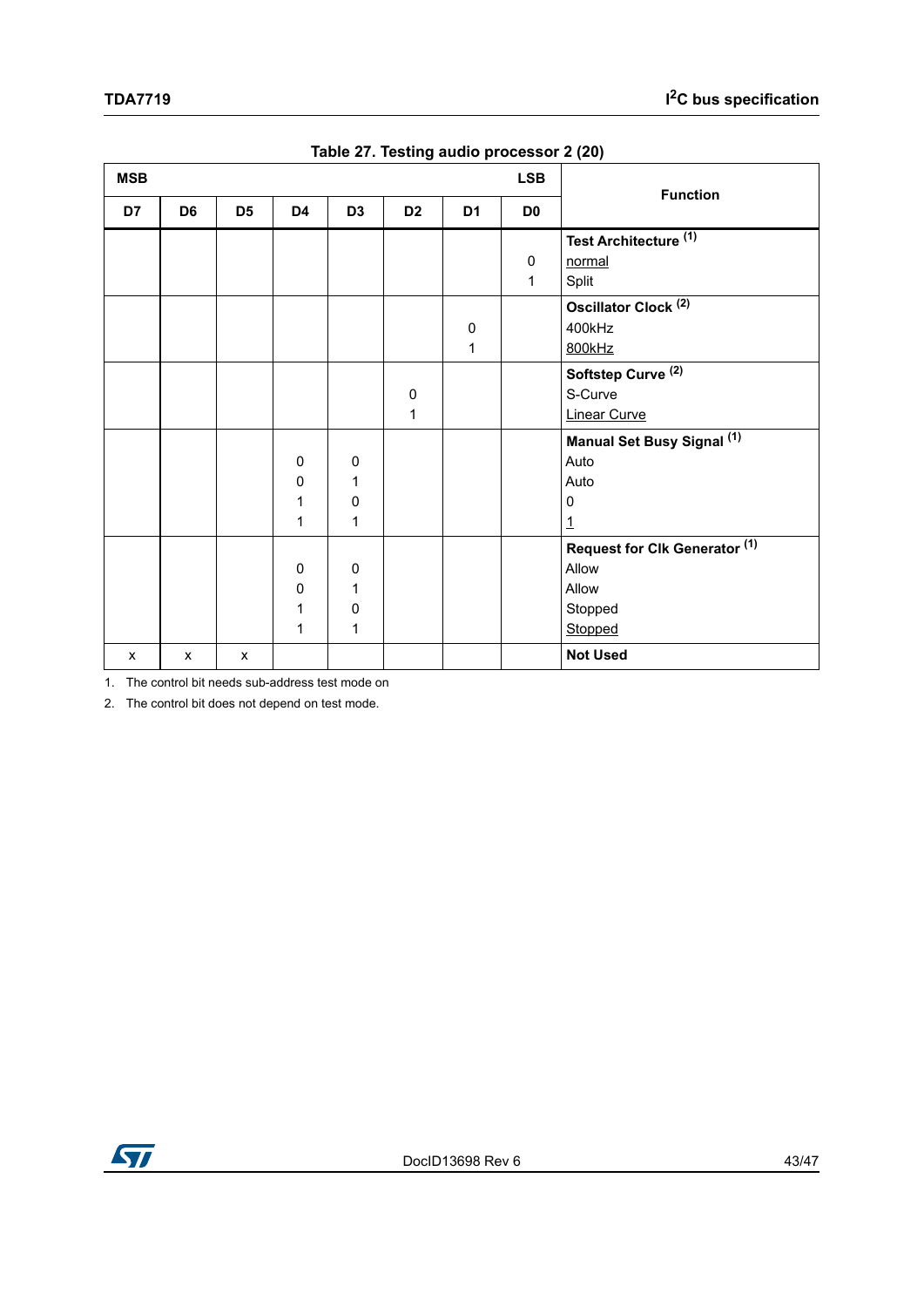## <span id="page-43-0"></span>**6 Package information**

In order to meet environmental requirements, ST offers these devices in different grades of ECOPACK® packages, depending on their level of environmental compliance. ECOPACK® specifications, grade definitions and product status are available at: *[www.st.com](http://www.st.com)*.

ECOPACK® is an ST trademark.

## <span id="page-43-1"></span>**6.1 TSSOP28 package information**

<span id="page-43-2"></span>

**Figure 23. TSSOP28 package outline**

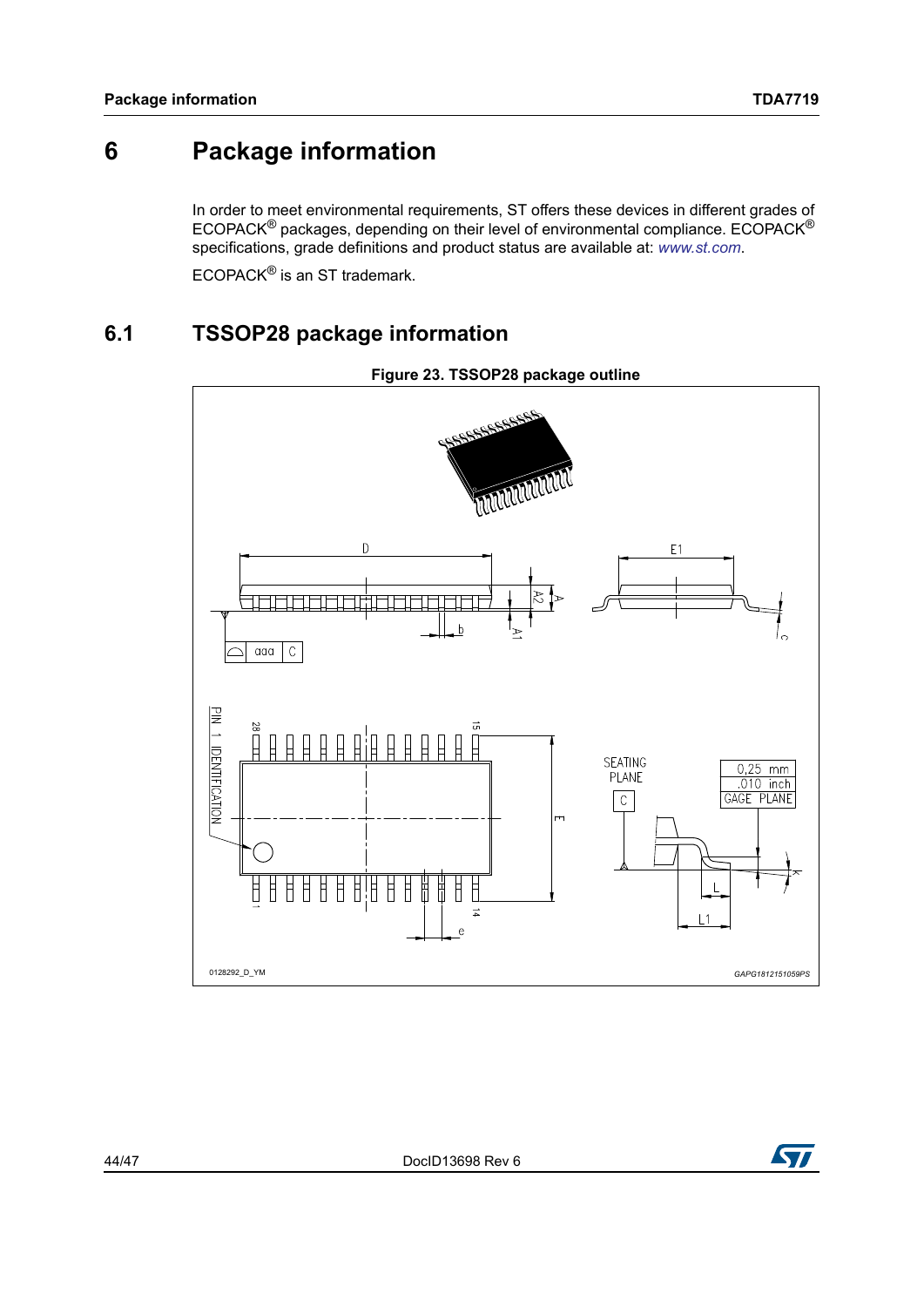<span id="page-44-0"></span>

| Ref             |       | Dimensions in mm                       |      |
|-----------------|-------|----------------------------------------|------|
|                 | Min.  | Typ.                                   | Max. |
| A               |       |                                        | 1.20 |
| A1              | 0.05  |                                        | 0.15 |
| A2              | 0.80  | 1.00                                   | 1.05 |
| b               | 0.190 |                                        | 0.30 |
| $\mathbf{C}$    | 0.09  |                                        | 0.20 |
| $D^{(1)}$       | 9.60  | 9.70                                   | 9.80 |
| E               | 6.20  | 6.40                                   | 6.60 |
| E1 <sup>1</sup> | 4.30  | 4.40                                   | 4.50 |
| $\mathbf e$     |       | 0.65                                   |      |
| L               | 0.45  | 0.60                                   | 0.75 |
| L1              | -     | 1.00                                   | -    |
| $\sf k$         |       | $0^{\circ}$ (min.), $8^{\circ}$ (max.) |      |
| aaa             |       |                                        | 0.10 |

**Table 28. TSSOP28 package mechanical data**

1. D and E1 does not include mold flash or protrusions. Mold flash or potrusions shall not exceed 0.15 mm (.006inch) per side.

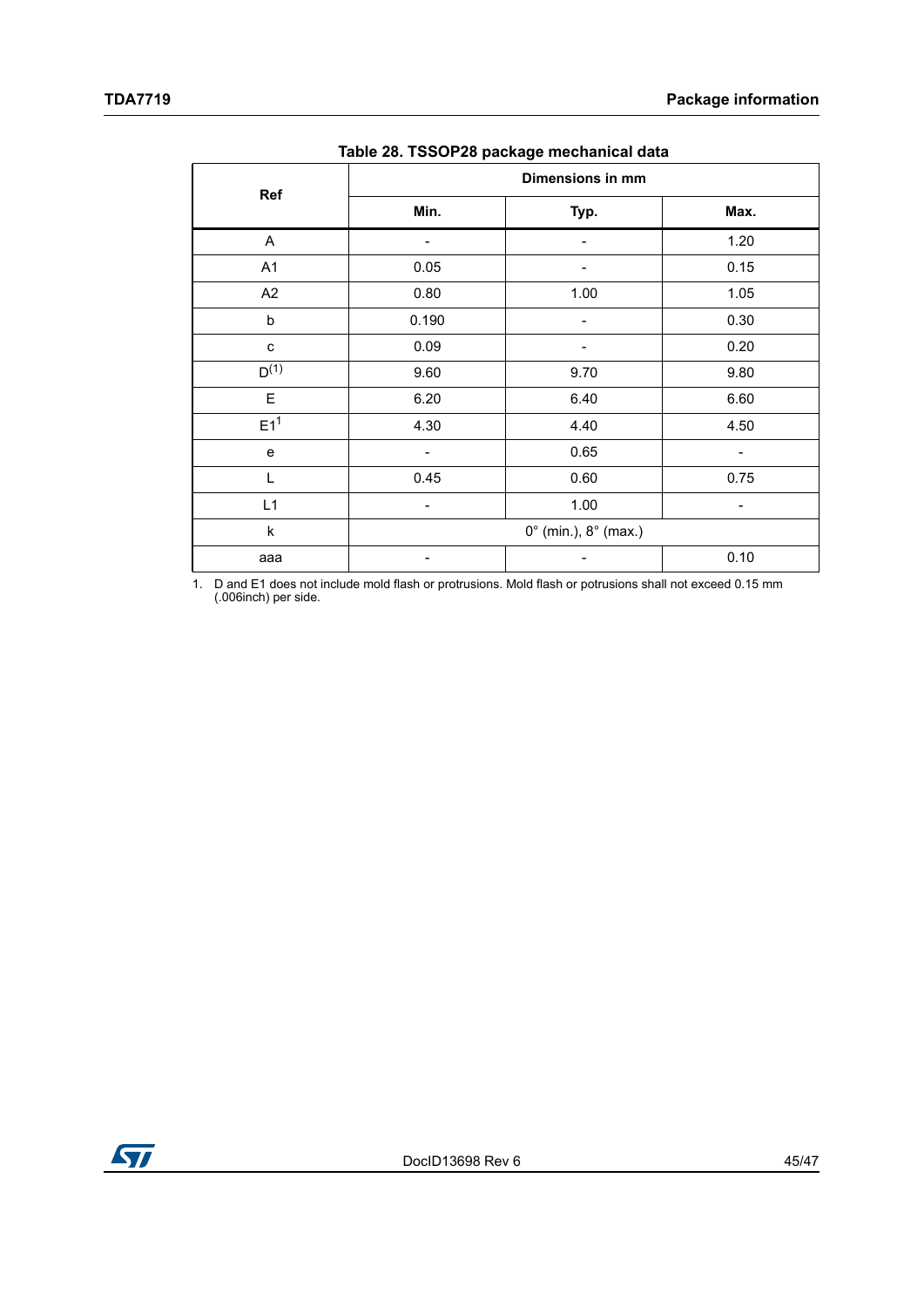# <span id="page-45-0"></span>**7 Revision history**

<span id="page-45-1"></span>

| <b>Date</b> | <b>Revision</b> | <b>Changes</b>                                                                                                                                                                                                                                                                                                                                 |
|-------------|-----------------|------------------------------------------------------------------------------------------------------------------------------------------------------------------------------------------------------------------------------------------------------------------------------------------------------------------------------------------------|
| 16-Jul-2007 | 1               | Initial release.                                                                                                                                                                                                                                                                                                                               |
| 07-Jan-2007 | 2               | Added and updated the values on the Table 5: Electrical<br><i>characteristics.</i><br>Document status promoted from preliminary data to datasheet.                                                                                                                                                                                             |
| 30-Jul-2008 | 3               | Updated Table 5: Electrical characteristics.                                                                                                                                                                                                                                                                                                   |
| 23-Apr-2009 | 4               | Updated Figure 1: Block circuit diagram on page 6.<br>Updated Section 4.1: Input configuration on page 13.<br>Added Section 4.1.2: Direct path on page 15.<br>Added Figure 21: Switching characteristics on page 28,<br>Table 9: I <sup>2</sup> C bus electrical characteristics on page 28 and Figure 22:<br>$I2C$ timing diagram on page 29. |
| 17-Sep-2013 | 5               | Updated disclaimer.                                                                                                                                                                                                                                                                                                                            |
| 01-Dec-2017 | 6               | Added "Automotive " in the title in cover page;<br>Added "AEC-Q100 qualified" as first feature and car icone;<br>Updated Figure 1: Block circuit diagram on page 6;<br>Updated Figure 6: Package information on page 44;<br>Updated disclaimer.                                                                                                |

#### **Table 29. Document revision history**